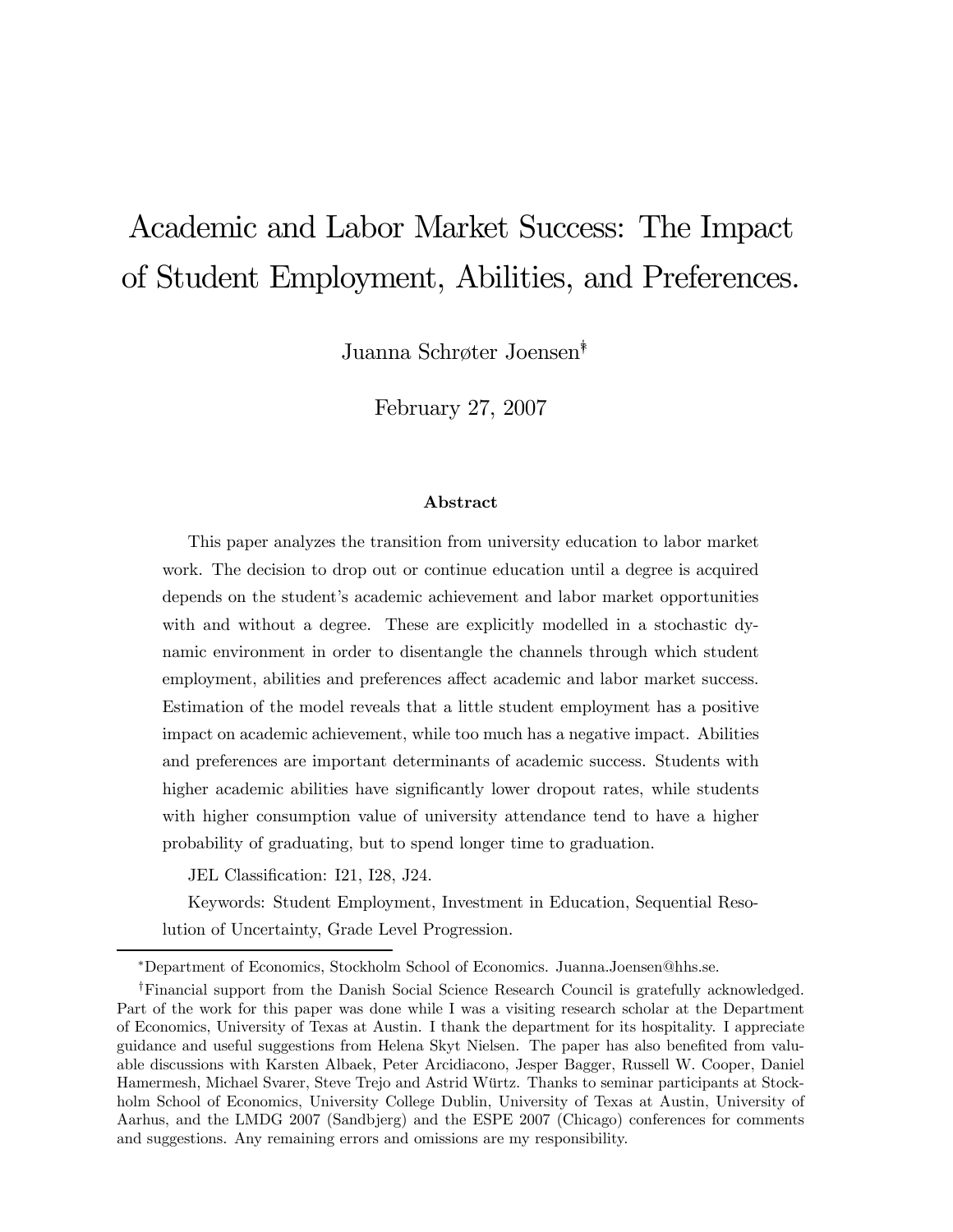# 1 Introduction

Reducing dropout rates in higher education and increasing the speed at which individuals obtain a given educational level are declared social goals in most countries around the world. However, despite the considerable amount of studies and public debate on these issues, not much is known about the impacts of potential policy interventions. Indeed, important policy decisions have been made based on beliefs about potential impacts on dropout rates and times-to-graduation, in particular the premise that student employment adversely affects academic achievement. This paper provides hard evidence regarding the channels through which student employment affects academic and labor market success and the expediency of these prior beliefs.

As all individuals at some point in time are destined to make the transition from full-time education to full-time labor market work, it is also pivotal that this transition is as smooth as possible - both for the individual and society. Working part-time while enrolled in full-time education, henceforth student employment, can be seen as an instrument through which students achieve this goal. Student employment is a common phenomenon among university students. The average 15-29 year old student living in the average OECD country in 2003 was employed the equivalent of 27% of fulltime employment while enrolled in education. Student employment is lowest in France  $(20\%)$  and highest in Denmark and the Netherlands  $(57\%$  and  $53\%$ , respectively).<sup>1</sup> The average US student is working the equivalent of 39% of full-time employment while enrolled in education.<sup>2</sup> Students are thus a considerable part of the (unskilled) labor force across all OECD countries and they provide a flexible reserve of labor as they often work part-time and adjust their labor supply to the current labor market situation.

Student employment is a highly debated issue because of the gains and losses it generates for individuals and the society. Previous studies have found that student employment potentially reduces the cost of the school-to-work transition, as it increases the probability of stable employment as well as earnings - particularly in the early career; see e.g. Light (2001), Hotz et al. (2002), and Häkkinen (2006). On the other hand,

<sup>&</sup>lt;sup>1</sup>Interestingly, 15-29 year olds in Denmark expect to spend as much as 9.1 years in education, while 15-29 year olds in Netherlands only expect to spend 5.9 years in the educational system in order to obtain a corresponding level of formal education. This indicates the importance of explicitly specifying the environment within which educational and student employment decisions are made.

<sup>&</sup>lt;sup>2</sup>Cf. OECD Education at a Glance  $(2005)$ , Table C4.1a.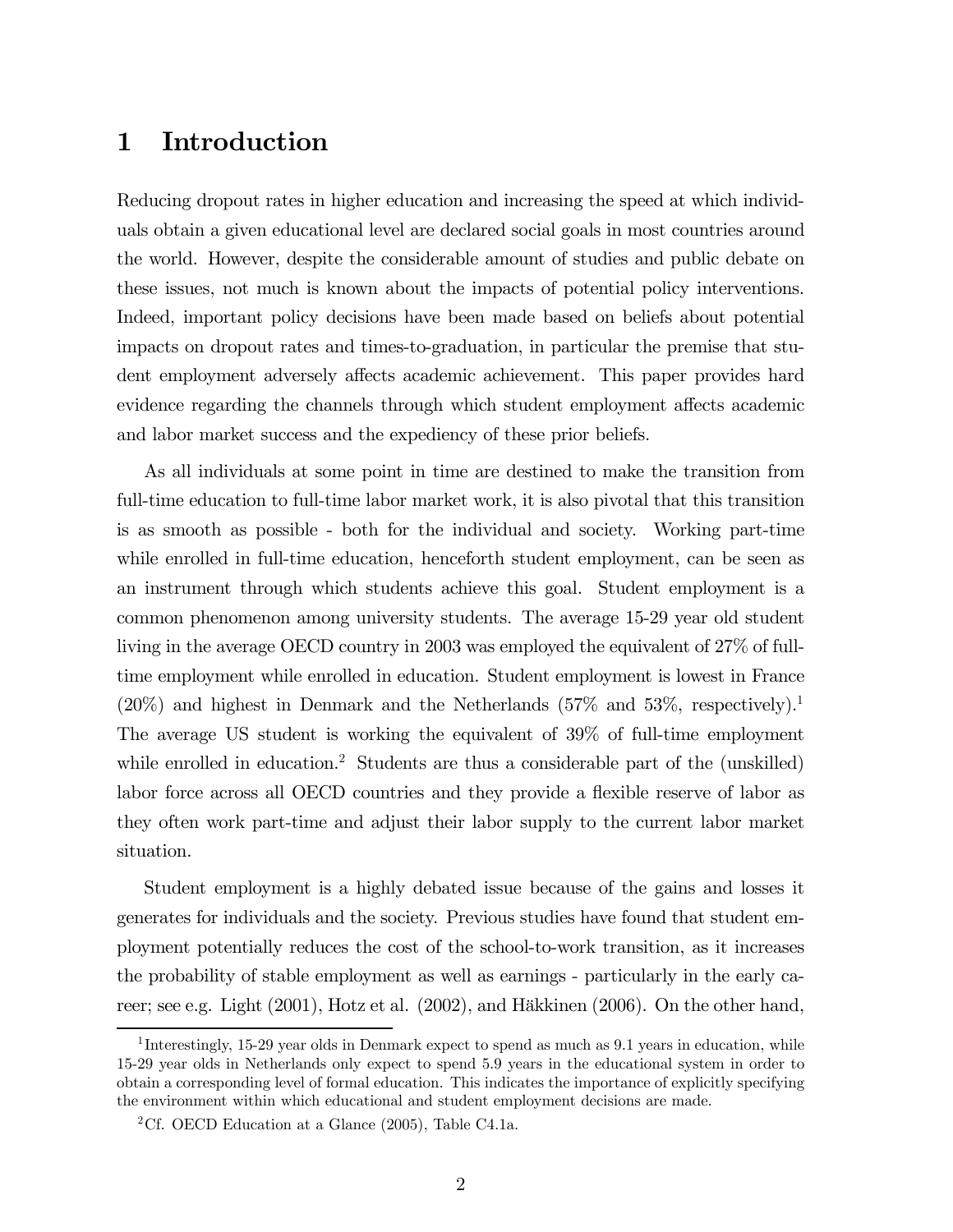student employment is found to lower academic achievement by increasing the probability of dropping out and the time-to-graduation; see e.g. Ehrenberg and Sherman (1987), and Stinebrickner and Stinebrickner (2003). In addition to potentially reducing academic achievement, working directly reduces leisure time, which is itself valued by students.

The essential question is whether the gains from student employment are larger than the distortion effect it has on achievement at the university. To assess the overall effect of student employment, this paper answers three essential questions: First, does academic success, measured by acquired grade levels, (positively) affect wages? Second, does the amount of student employment (negatively) affect academic grade level progression? Third, what is the direct effect of student employment on wages? To answer these questions, students' educational and employment decisions are explicitly modeled in a dynamic stochastic environment. Each year individuals make decisions on whether to stay enrolled at the university or to enter the labor market and work full-time given wages that depend on acquired academic degrees and accumulated labor market experience. Individuals who are still enrolled at the university further decide how many hours to work part-time. These decisions are all conditional on the individual's prior academic and labor market performance, as well as expectations about the future. This paper thus explicitly takes the sequential nature of educational and employment decisions into account, and simultaneously models labor market opportunities with and without university degree(s), accumulation of academic capital in terms of grade level progression, and the accumulation of labor market experience through employment decisions while attending the university. Hence, dropout probabilities, times-to-graduation and accumulation of work experience while enrolled at the university are endogenously determined. The dynamics are important for three reasons. First, the dynamics make it possible to separate the effect of the educational environment from the effect of the labor market on the educational and employment choice. Second, the dynamics also allow individuals to learn about their abilities through accumulated course credits. Those who perform worse than expected may find it more attractive to drop out (or switch to another field). Finally, the dynamics make it possible to control for selection into the various stages of the model; see e.g. Keane and Wolpin (1997), and Cameron and Heckman (1998).

Another novelty of this paper is that it explicitly accounts for uncertainty of academic success. Despite the fact that dropout rates are high, traditional human capital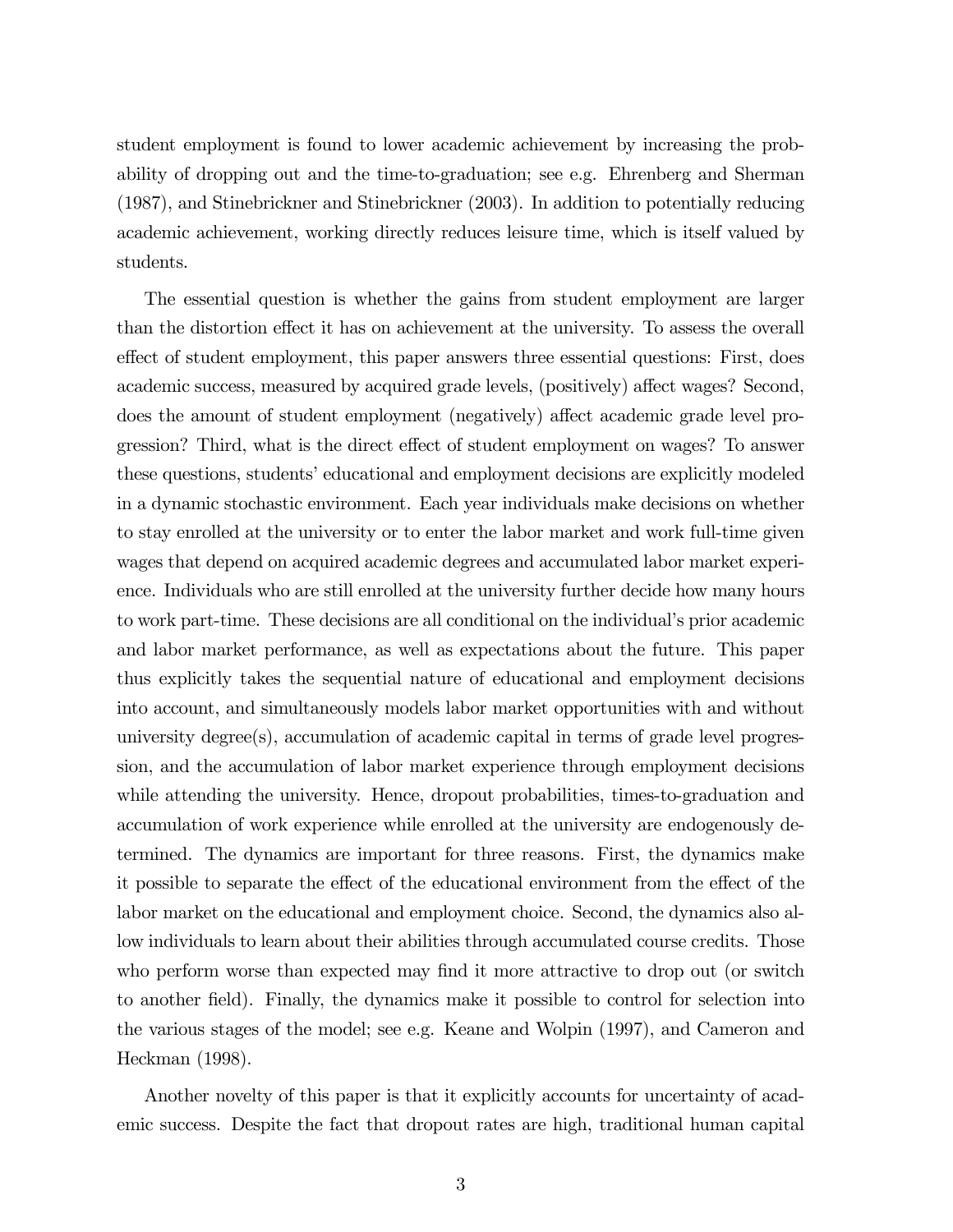investment models ignore the role of uncertainty (and possible failure) in educational investment and assume that an undertaken educational spell is successfully completed with certainty and within the ordained time span.<sup>3</sup> However, most students spend excess time-to-graduation and dropout rates are high. In the average OECD country in 2003, 30% dropped out of higher education.<sup>4</sup> Hence, the survival rate of 77% at Danish universities is slightly above the OECD average of 70%. For the US, Altonji (1993) reports that in the National Longitudinal Survey of the High School Class of 1972 (NLS72) sample about 60% of college candidates actually complete college.

The most important issue to address when estimating the effect of student employment on academic and labor market success is self-selection. Selection bias arises if students choose the amount of student employment based on unobservable characteristics that are also correlated with academic and labor market ability. To account for unobserved student heterogeneity I assume that students are drawn from a finite mixture distribution, where each student is assumed to belong to one of a finite number of types, each of which has its own distribution with respect to preferences for university education, labor market and academic ability and/or motivation. Each student's type is unobserved to the econometrician, but can be inferred by Baye's rule. This is exploited both in the estimation strategy based on the conditional choice probability (CCP) estimator developed in Arcidiacono and Miller (2007), and to relate student's unobserved type to observed family and other socioeconomic background characteristics. The potential biases arising from self-selection are eliminated if students make their decisions based on their observable characteristics and type.

The model parameters are estimated using register-based Danish panel data. The data covers a random 10% sample of the Danish population. I have individual level data on detailed educational event histories and labor market histories, including actual labor market experience, approximate working hours, unemployment degree, labor income, and wages. I also have information about parents, courses taken in high school and high school grade point average (GPA). Furthermore, data on accumulated course credits has been collected and merged for the particular purpose of this study. In Denmark, there are no tuition fees for university education, the enrolment period is not restricted,

<sup>&</sup>lt;sup>3</sup>This literature testifying to the importance of education to the structure and evolution of earnings has grown out of the human capital investment literature pioneered by Mincer (1974) and Becker (1964). See Belzil (2007) for an excellent survey of the evolution of the human capital investment literature with particular focus on stochastic dynamic programming models.

<sup>&</sup>lt;sup>4</sup>cf. OECD Education at a Glance  $(2005)$ , Table A3.4.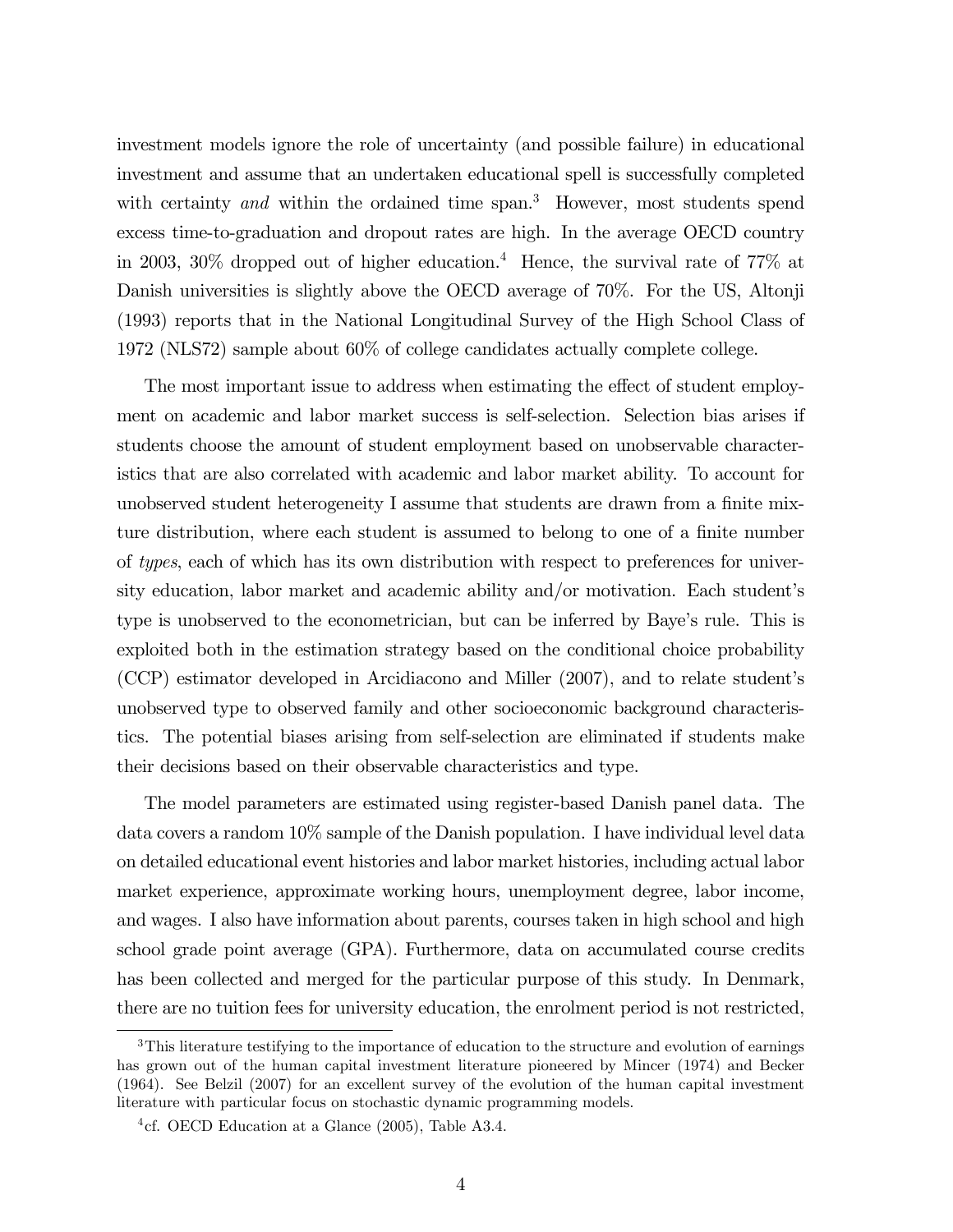and all admitted students are eligible for a study grant that suffices for necessary costs of living. University admission is to a high extent only conditional on GPA and Math level from high school. Since the individual's municipality of residence as well as the municipality of the attended university are also observed in the data, average local unemployment rates during university enrolment can be constructed (as a proxy for labor market opportunities).

Estimation of the structural model reveals that a little student employment is complementary to academic achievement, while too much is detrimental. On the other hand, student employment increases wages and reduces the job finding cost. Conditional on the student's observed abilities and skills, there is no evidence of differential effects of more study-related jobs nor from working in jobs that require higher skill levels. Abilities and preferences are found to be important determinants of academic success. Observed abilities and skills reduce dropout rates and times-to-graduation, while student types with higher unobserved academic abilities and/or motivation and higher consumption value of university attendance tend to have lower dropout rates, higher Master graduation rates, but also a higher probability of spending excess time to Master graduation.

A deeper understanding of what influences educational and employment decisions as well as academic and labor market success is a matter of concern not only to educational researchers who seek to better understand the determinants and consequences of human capital investments is pivotal in order to make informed policy decisions. It is important for institutional officials who look to improve their admission policies, as well as policy makers who attempt to develop more effective policies to improve the efficiency of higher education and ease the school-to-work transition for highly educated individuals.

The rest of the paper is organized as follows: Section 2 provides some background information and places the paper in the context of previous literature. The data and the empirical regularities present in the data are presented in Section 3. Section 4 presents the dynamic model of educational and student employment decisions, and the econometric techniques used to estimate the model parameters. Section 5 brings about the empirical results. Section 6 provides some evidence on the heterogeneity of the stock of human capital by also considering the field of university education and the types of student employment. Section 7 concludes.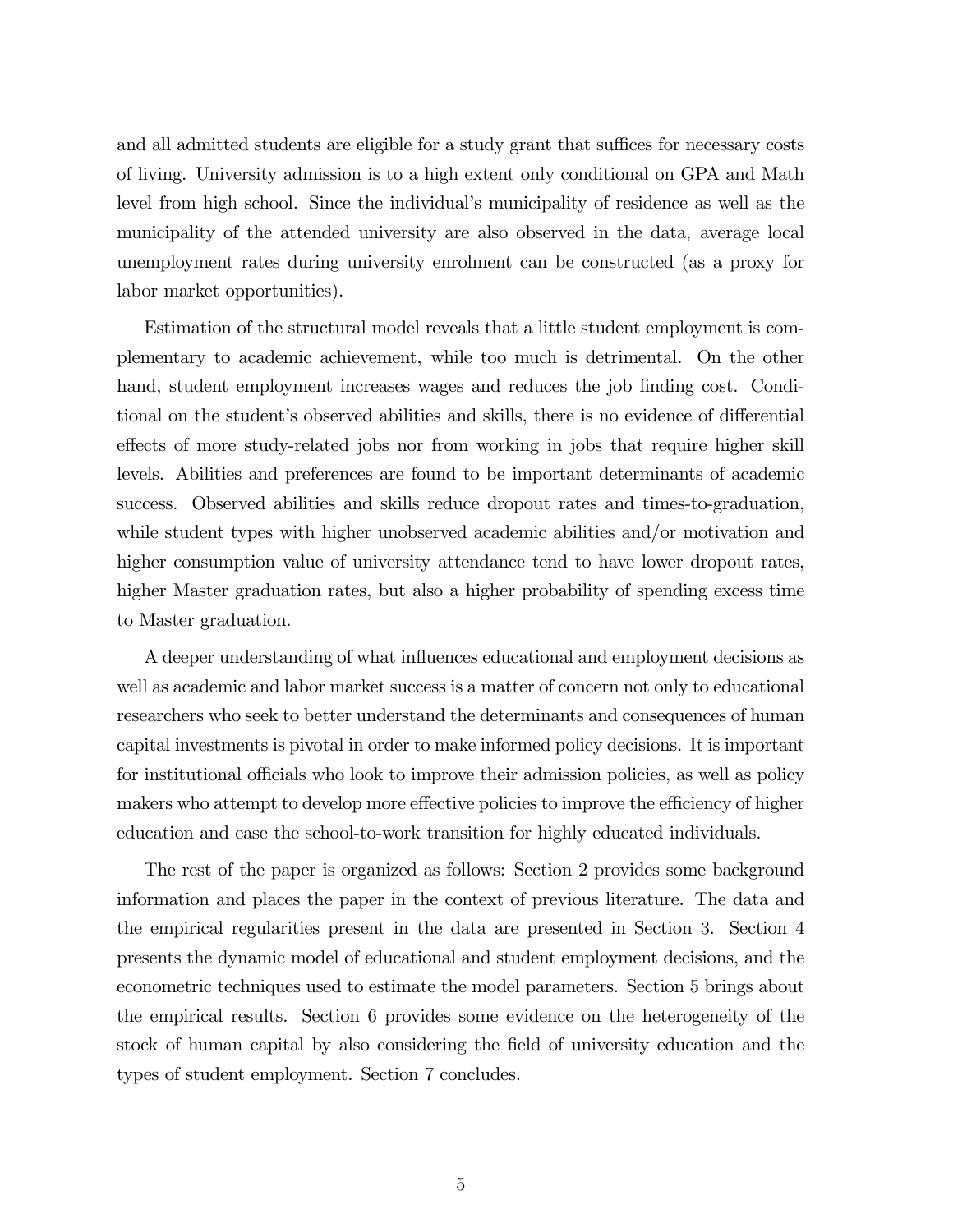## 2 Background

The school-to-work transition of university graduates draws together issues such as wage structure, student employment opportunities and academic opportunities and abilities. It emphasizes the attributes of the processes and their linkage as individuals flow from full-time university education to full-time permanent employment through a varied set of intermediate conditions. Thus the dynamics are pivotal, since it is important to allow choices and outcomes at one point in time to affect future choices and outcomes. In order to explore to what extent adverse experiences during transitions have lasting effects on the prospects of those who experience them, it is important to get hard evidence on the presence of state dependence. Potentially damaging events include educational failure, and the outcomes potentially affected by them wages after university exit. The main empirical challenge in determining the effect of state dependence is controlling for (dynamic) selection. For example, any apparent adverse effects of the incidence of early low academic performance and subsequent low labor income may not reflect scarring by adverse previous experiences, but rather joint selection into both states according to intrinsic individual attributes. Individuals with lower ability and/or motivation may be more likely to underachieve both early and later on even if no causal mechanism is present. Despite the difficulty of controlling for selection effects, empirical evidence suggests that early failure in education and in the labor market has important effects (although small) on subsequent successes; see e.g. Ryan (2001). This evidence points towards the potential importance of school-to-work policies and towards the need for hard evidence on student employment as one potential device in accomplishing a smoother transition.

There are several reasons why individuals may choose to enter the labor market prior to graduation. Many students depend on the extra income; however, employment may also be an investment in enhancing labor market skills. Firstly, by working part-time students might improve their interpersonal skills, get familiarized with the labor market and gain a sense of responsibility, all of which are valuable skills in their later career. Second, potential employers might view student employment as a signal of other favorable attributes, such as high motivation and/or ability. Third, student employment might also enhance job search to the extent that labor market contacts improve employment opportunities after graduation. In most fields of study, university education does not prepare students for one specific job and therefore relevant work experience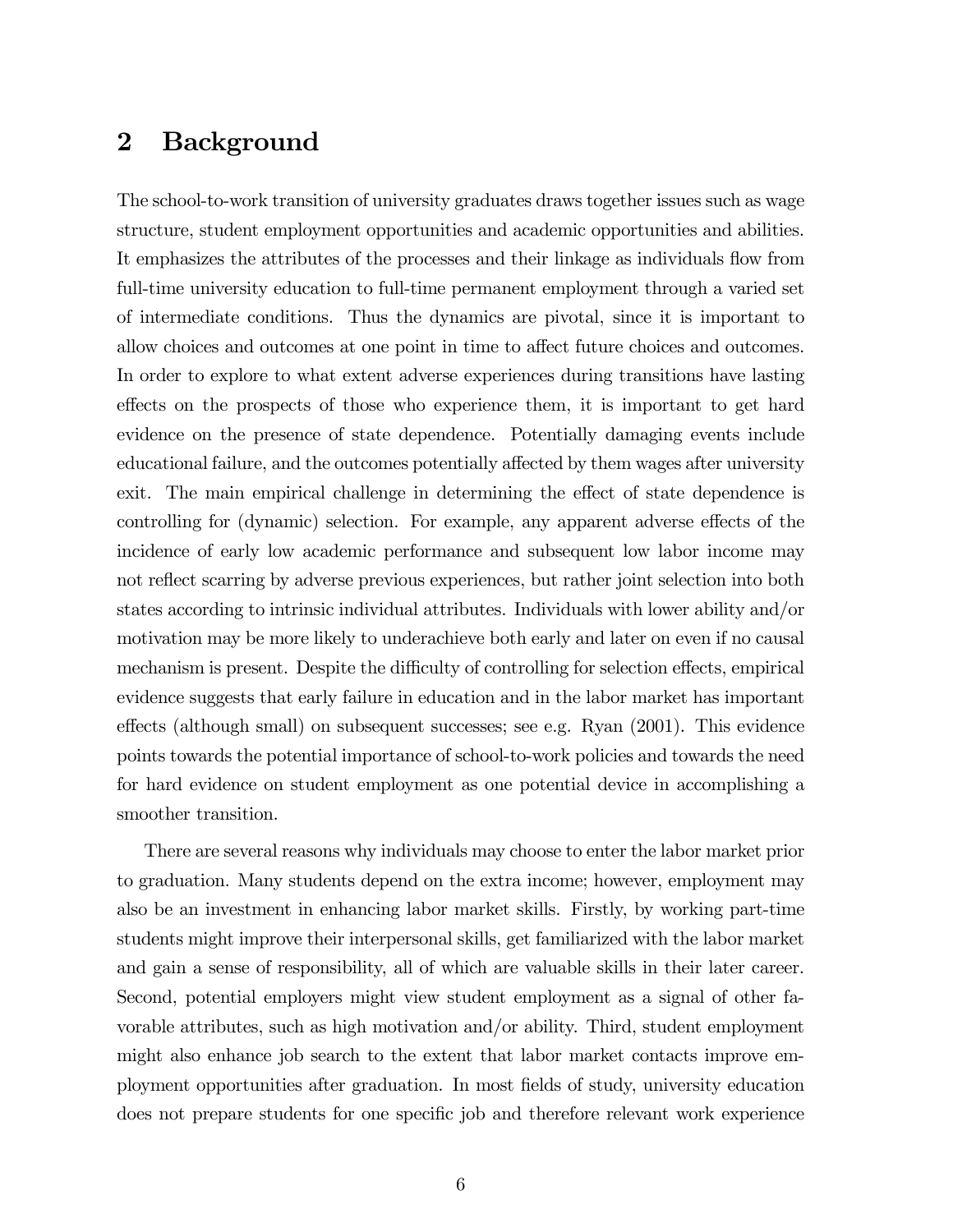may be essential for finding the first job after graduation. Finally, work experience in the student's field of study may complement the formal education and improve study motivation. This view that part-time jobs can provide students with valuable work experience and income and may even be a stepping stone to better jobs after graduation, primarily stems from the occupational choice and employer-worker matching literature that views it as beneficial labor market search and job-worker matching that leads young workers and employers to better and more durable employment than they otherwise would have found. For example, Topel and Ward (1992) view jobs during the school-to-work transition as part of early career "climbing up the ladder".

There might, however, also be negative effects of student employment. Obviously, there is a time-use trade-off between working and studying. Working during the semester may interfere with learning and academic performance, and may even encourage students to drop out. Since the enrolment period at the university is not restricted, working might also lead to longer times-to-graduation. Garibaldi, Giavazzia, Ichino and Ettore (2007) (and the references therein) provide evidence on excess timesto-graduation in the US. Brunello and Winter-Ebner (2003) study expected times-tograduation for (Economics and Business) university students in 10 European countries. They find that the fraction of students who expect to graduate at least one year later than the required time ranges from above 30% in Sweden and Italy to almost zero in the UK and Ireland.<sup>5</sup> In my sample of Danish university students, the average time-tograduation with a Master's degree is almost two years longer than the target duration, and 64% of Master graduates (37% of Bachelor graduates) spend more than one year in excess of the required time to graduate. Long times-to-graduation provide private monetary costs to individuals by shortening their careers after graduation. Brodaty, Gary-Bobo and Prieto (2006) also provide evidence that French individuals with longer than average time-to-graduation have significantly lower wages and employment rates in their early career - indicating a signalling effect of graduating on time. On top of that, there is the direct social cost of publicly funded grants for students.<sup>6</sup>

The literature on the effects of financial incentives on academic performance and

<sup>&</sup>lt;sup>5</sup>Their finding that excess time-to-graduation is higher in countries where the share of public expenditure relative to total expenditure for tertiary education is higher and with lower college wage gap, points towards longer times-to-graduation in Denmark.

<sup>6</sup>Danish university education is almost exclusively publicly funded, and public subsidies directly to students make up more than 30% of total public expenditures on university education. This is the equivalent of 0.85% of GDP, cf. OECD Education at a Glance (2005).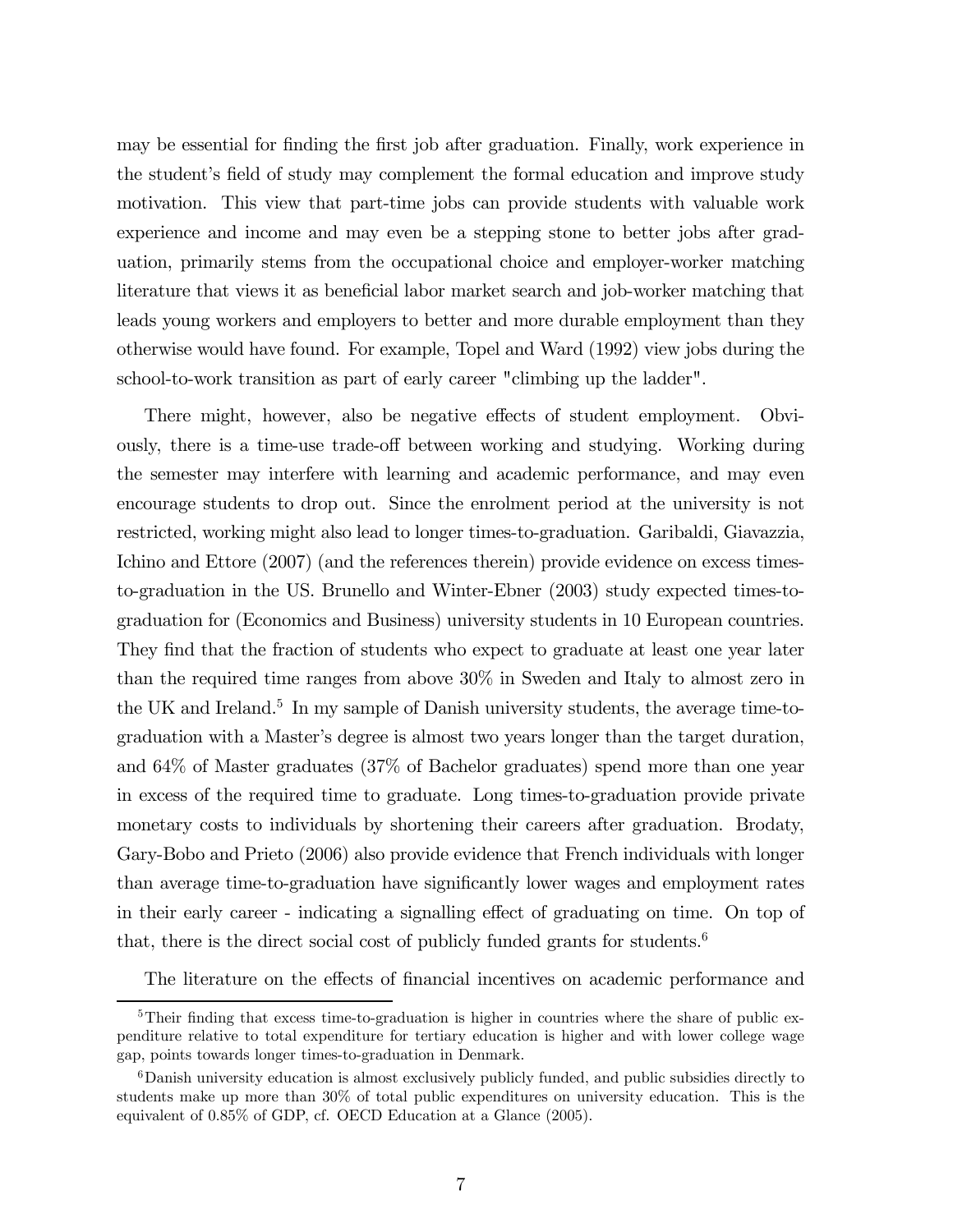times-to-graduation provides ambiguous evidence.<sup>7</sup> However, most of this literature does not control adequately for confounding unobservable factors. Garibaldi et al. (2007) use tuition discontinuities to identify the effect of university tuition on timesto-graduation of students at Bocconi University in Milan. They find that a 1000 Euro increase in tuition reduces the probability of late graduation by 6 percentage points (with respect to an average graduation probability of 80%). Like in the basic model of this paper, an increase in tuition is equivalent to a reduction in study grants. Not much is known about the optimal length of the period for learning the required skills to obtain any given degree. However, Garibaldi et al. (2007) argue that in the presence of market imperfections (like public subsidies to education) private student incentives do not lead to socially optimal times-to-graduation. Long times-to-graduation are considered a waste of potential high skill labor (for society), and particularly in a welfare state with an ageing labor force it is seen as pivotal to get highly skilled university graduates out on the labor market at a faster rate; see e.g. Velfærdskommisionen (2005). These issues overlap with the possible vanishing of unskilled jobs in high wage countries. The potential cause of an excision of unskilled job opportunities for young individuals is typically seen as technological change, intensified by the export of unskilled work to lower wage countries as a result of continuing globalization: both these factors appear to be causing a general upskilling of the job structure in high-wage countries. Brunstein and Mohler (1994) also find that the labor market increasingly demands adaptable and flexible workers with high levels of academic and technical skills. At the same time there has been a general rise in higher educational participation, and the labor market for university graduates makes up an increasing share of the total labor force; see e.g. Bacolod and Hotz (2006), who find that both educational attainment and student employment have increased over the last decades. In Denmark, the fraction of university graduates doubled from 1980 to 2004. In the sample period 1994-2004, around 40% of high school graduates pursued a university education.

Much research has been devoted to estimating the effects of working while in high school.<sup>8</sup> However, even though working while attending education at a later age is much more common, much less research has been devoted to estimating the effects of working

<sup>7</sup>Garibaldi et al. (2007) provide an excellent survey of this literature.

<sup>8</sup>See e.g. Eckstein and Wolpin (1999), who find that student employment has a negative impact on the performance of high school students. However, they find that restricting student employment would have small effects on graduation rates. Ruhm (1997) provides a thorough survey of the potential effects of student employment on subsequent labor market success.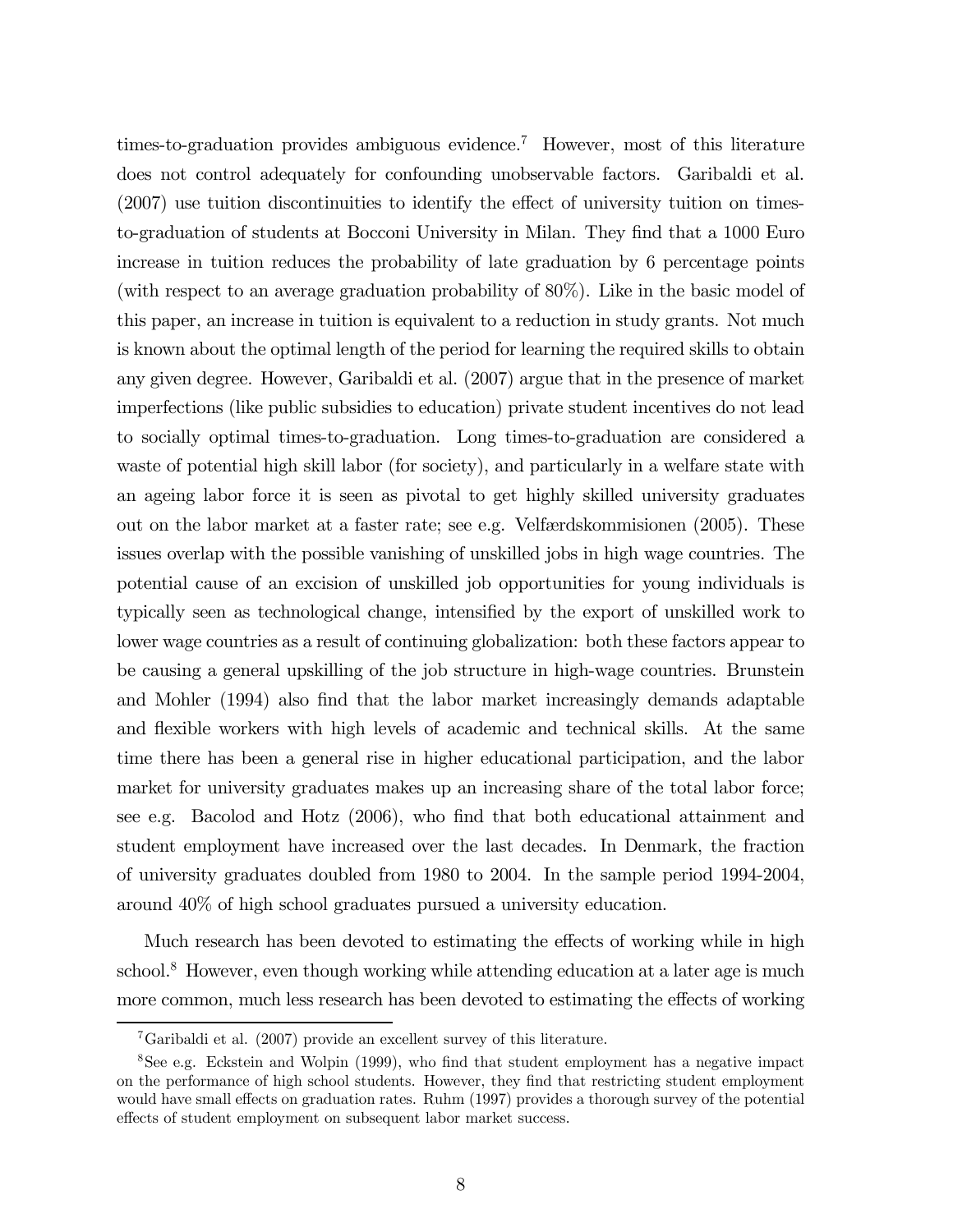while enrolled in higher education. Furthermore, work experience acquired shortly before graduation from the university might be more important for university graduates' labor market success than work experience acquired earlier. Previous literature examining the effects of working while in higher education is divided into two branches: studies of the effects of student employment on academic success and studies of the effects on labor market success. Overall, there seems to be a consensus that student employment lowers academic performance and increases subsequent labor market performance. The main estimation issue is to disentangle to what extent the estimated effects are causal or simply reflect the persistent role of unobservable differences in abilities and preferences that influence the likelihood of student employment, academic success and subsequent success in the labor market. There are a few studies that try to address the endogeneity of student employment. In the branch of literature examining the impact on academic success, Stinebrickner and Stinebrickner (2003) use an instrumental variable (IV) approach where they exploit the variation in mandatory work-study programs at Berea College to identify the causal impact of student employment on academic performance. In their sample, all students work at least 10 hours a week, but some students have the option to work additional hours. They find that working additional hours significantly reduces academic success. Ehrenberg and Sherman (1987) find that working less than 25 hours a week has no impact on grade point average, however, it does increase the probability of dropping out and reduces the probability of graduating on time. They also find evidence that dropout rates and times-to-graduation are only adversely affected if students work in off-campus jobs. They estimate a static recursive model. Although their model does take the simultaneity of student employment and educational choices into account, it does not control adequately for unobserved individual heterogeneity. Hence it is difficult to conclude whether these effects reflect causal impacts of student employment on outcomes.

In the branch of literature examining the impact on labor market success, Hotz et al. (2002) find that the positive effect of student employment on wages diminishes substantially when controlling for unobserved individual heterogeneity. Furthermore, they show that the effect becomes statistically insignificant when also dealing with dynamic selection.9 Häkkinen (2006) uses average local unemployment rate during university enrolment as an instrument for acquired work experience during university

<sup>9</sup>See e.g. Heckman (1981) and Cameron and Heckman (1998) for a thorough discussion of dynamic selection bias and a detailed description of the estimation strategy applied by Hotz et al. (2002) to correct for this bias.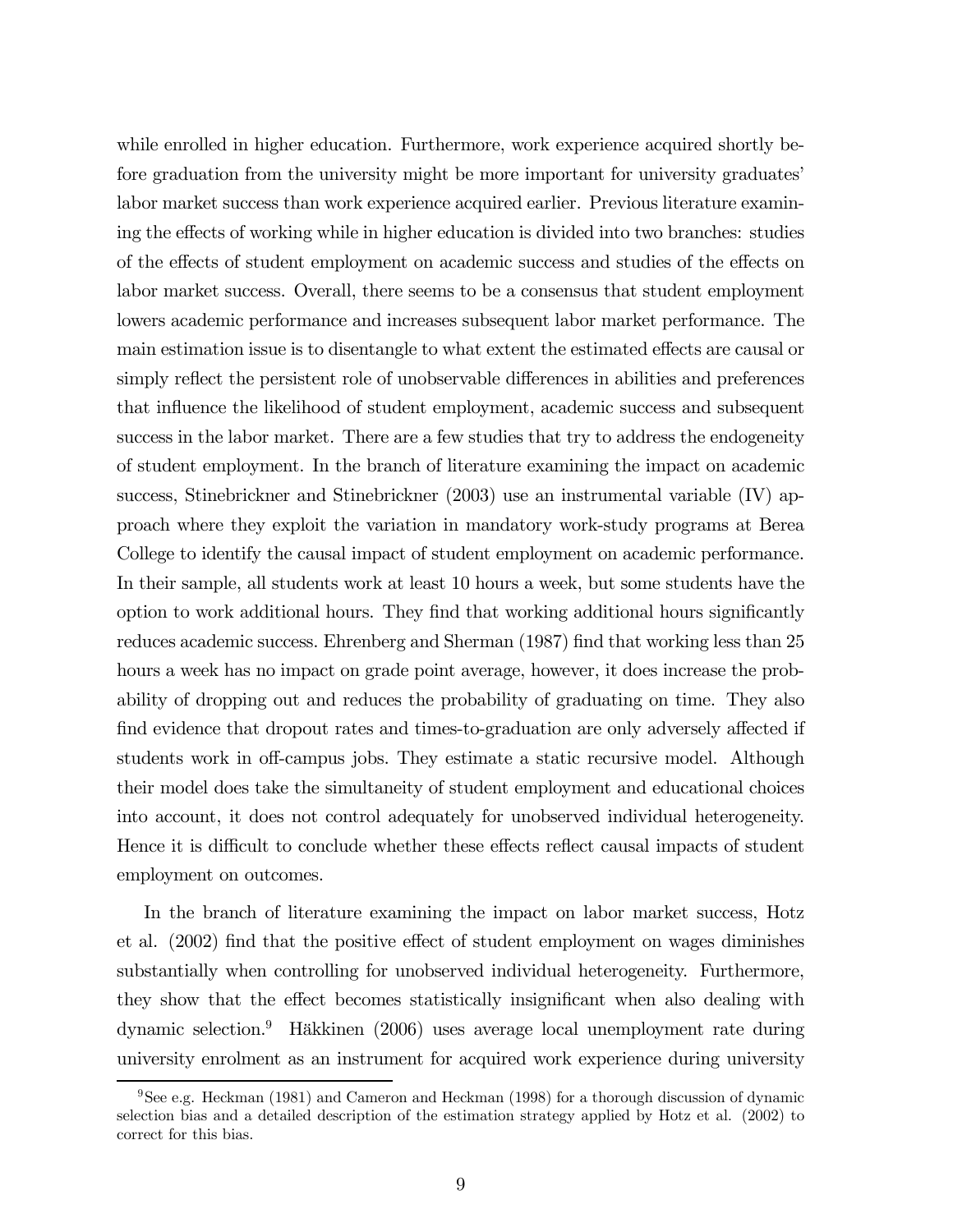enrolment. She shows that student employment increases earnings and employment rates one year after graduation, but that the effects become statistically insignificant in later years.

This paper joins the two branches of previous literature and contributes by unraveling the mechanisms through which student employment affects academic- and labor market success. Previous literature has claimed that student employment can reduce the costs of the school-to-work transition. This paper provides a direct estimate of these costs in terms of job finding costs, as well as the benefits in terms of higher wage offers and the extent to which student employment complements or detriments academic success, which in turn increases future wages.

## 3 Data

For the estimation of the model a very rich register-based panel data set comprising a random 10% sample of the Danish population is used. The data set is hosted by the Danish Institute of Governmental Research (AKF) and it stems from Statistics Denmark, who has gathered the data from different sources - mainly administrative registers.

The data contains observations on labor income (earnings), gross income, net income, and wages for the period 1984-2004. All incomes are observed at year-end and deflated to real values measured in year 2000 DKK using the average consumer price index, *PRIS8*, available from Statistics Denmark.

Complete detailed educational event histories are observed for each individual for the period 1978-2005. These comprise detailed codes for the type of education attended (level, field, and educational institution) and the dates of entry and exit, along with an indication of whether the individual completed the education successfully, dropped out or is still enrolled as a student. Furthermore, data on accumulated course credits during the period 1995-2005 have been collected for the particular purpose of this study.<sup>10</sup>

Since educational event histories are available on a monthly basis and accumulated course credits, income, and the other socioeconomic background variables are available on a yearly basis, I have to take a stance on the timing of the educational events. I

 $10$  I am currently attempting to further augment the data with information on grades from university courses.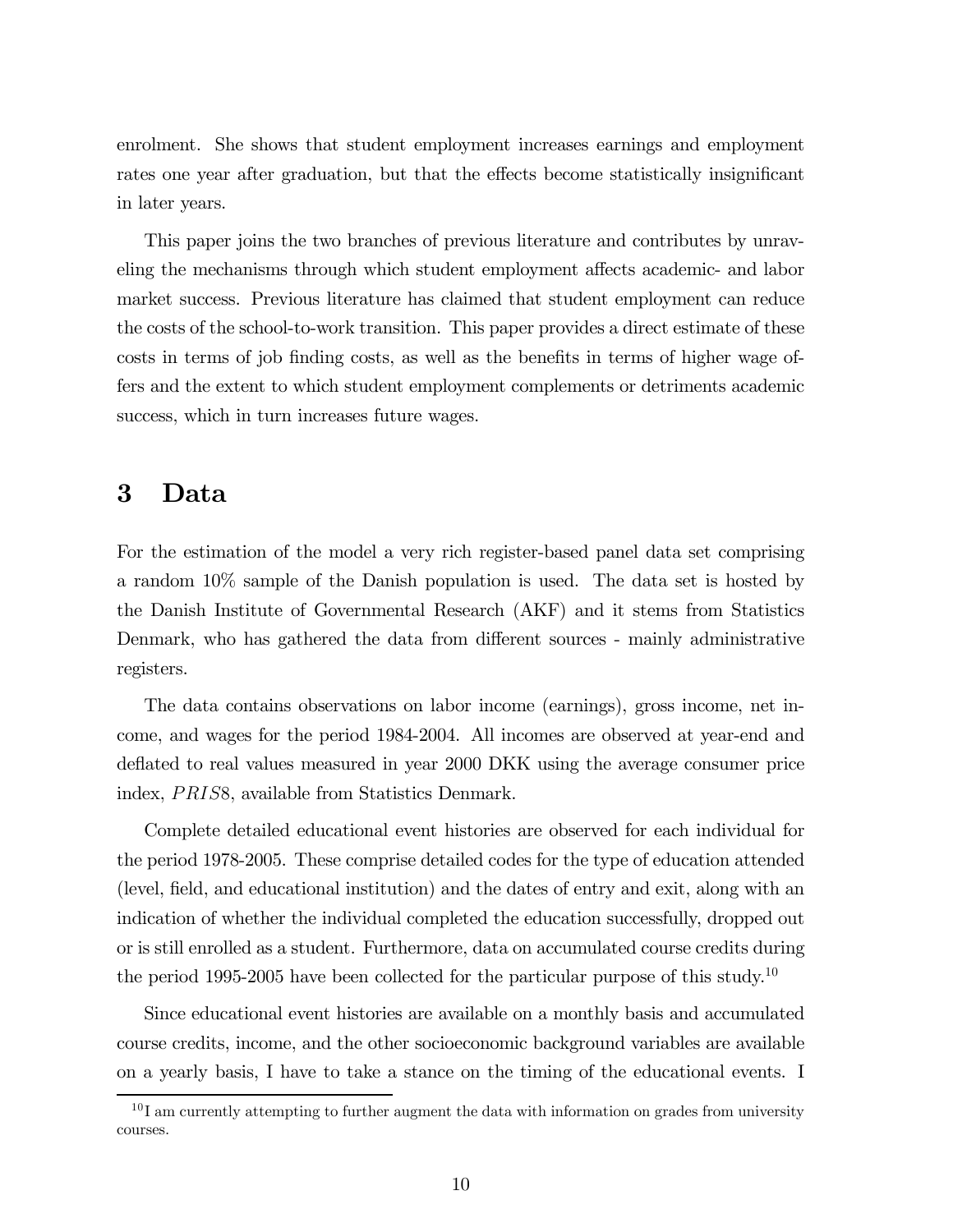assume that an individual is in full-time education if the individual is enrolled at the university more that half of the year, i.e. if the educational spell (lasting more than a year) begins in June or before or ends in July or thereafter. 92% of individuals enter the university in September, hence are registered as being in full-time education from the beginning of the year after they actually enroll. Final exams are usually in January and June, however the individuals accumulate on average 1 course credit in the year prior to the year when they are coded to enter the university. I assume that these course credits are from passing rare December exams and transfer them to the following year. Furthermore, I assume that there are equally many December exams each year of the university study spell and therefore transfer equally many course credits for each year until university exit. $11$ 

The data set also contains information on course choices in high school and high school GPA.12 The GPA is a weighted average of the grades at the final exams of each course. All high school courses can be obtained on three different levels referring to the difficulty of the course: low, medium, and high. Both the quality of the courses and the GPA are comparable across high schools, since the control of the high school is centralized at the Ministry of Education. Furthermore, all high school students within each high school cohort are faced with identical written exams, and the oral exams and the major written assignments are evaluated both by the student's own teacher and an external examiner assigned by the Ministry of Education.

Danish university entrants are solely screened on high school GPA and course choices. Hence, it is possible to construct individual choice sets quite precisely, since information about admission requirements is also available in book form and has been merged to the register-based data. Students are admitted to courses leading to a Bachelor or a Master degree. The European Credit Transfer and Accumulation System (ECTS) is used to proxy grade level requirements in terms of course credits. To successfully complete a Bachelor's degree, 180 ECTS have to be accumulated in one major (and possibly also a minor) field. Likewise, to obtain a Master's degree, 300 ECTS have to be accumulated. Most programs are designed so that it is possible to graduate in five years.13 In principle, however, students can stay enrolled as long as they wish.

<sup>&</sup>lt;sup>11</sup>A detailed description of the coding of educational events and the course credit accumulation is provided in Appendix A.

 $12 \text{ In Denmark a numerical grading scale system is used. The possible grades are 00, 03, 5, 6, 7, 8,$ 9, 10, 11, 13, where 6 is the lowest passing grade, and 8 is given for the average performance.

 $13$ Medicine is an exeption, requiring six and a half years, since the last year and a half consists of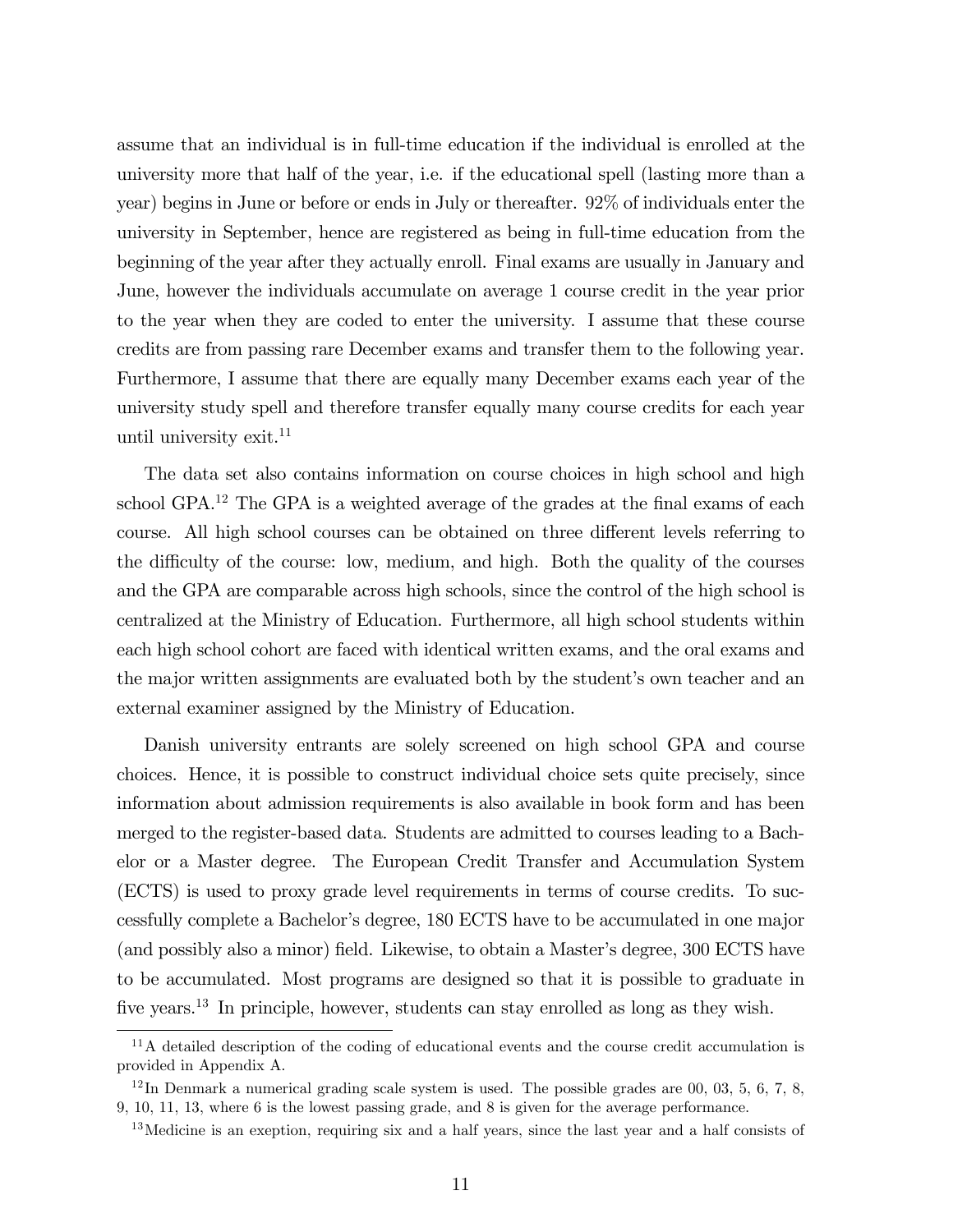Note that there are neither Ivory League effects nor tuition fees for university education in Denmark, and all students above 18 receive a study grant from the government, which covers living expenses.<sup>14</sup> Students living with their parents receive a reduced grant, but the grant is independent of parental income, educational effort and achievement as long as the student is less than one year behind scheduled study activity.<sup>15</sup> All enrolled students are eligible to collect the study grant for a maximum of 70 months which is the target duration to acquire a Master's degree plus one year. The study grant also depends on income from student employment. If yearly student earnings exceed a certain threshold, then the study grant is reduced. Note that during the observation period there was a change in financial aid rules that is incorporated into the estimation strategy: the threshold level for permissible student earnings was raised from 48, 000 DKK to  $61,000$  DKK in 1996, while the maximal study grant remained unchanged at around  $48,000$  DKK per year.<sup>16</sup> This threshold change may increase the students' incentive to work more and is incorporated into the structural estimation strategy. The effect of this change is discussed further and evaluated in Section 5.4.

#### 3.1 Sample Selection

Among the gross population of high school graduates who are eligible to enter a university education, I select those who initially enrol in a university education when they are between 18 and 22 years old. Since course credit data is only available from 1995 onwards, I only select students who enter the university in September 1994-1996. These university entrants are observed until the end of 2004. The sample comprises 2, 129 individuals - amounting 19, 349 observations of individual characteristics, choices and outcomes over time.

## 3.2 Descriptive Statistics

The average individual in the sample enters the university in 1995 and is 21 years old at the time of initial enrolment. Most individuals enter a university in one of the two largest cities: 48% enroll in Copenhagen and 24% in Aarhus. The prerequisites from

mandatory vocational training.

 $14$ Until 1996, this age limit was 19 years.

<sup>15</sup> 99% of university students in the sample do not live with their parents.

<sup>&</sup>lt;sup>16</sup>The exchange rate on December 31, 2000 was 8.0205 DKK/USD and 7.4631 DKK/Euro.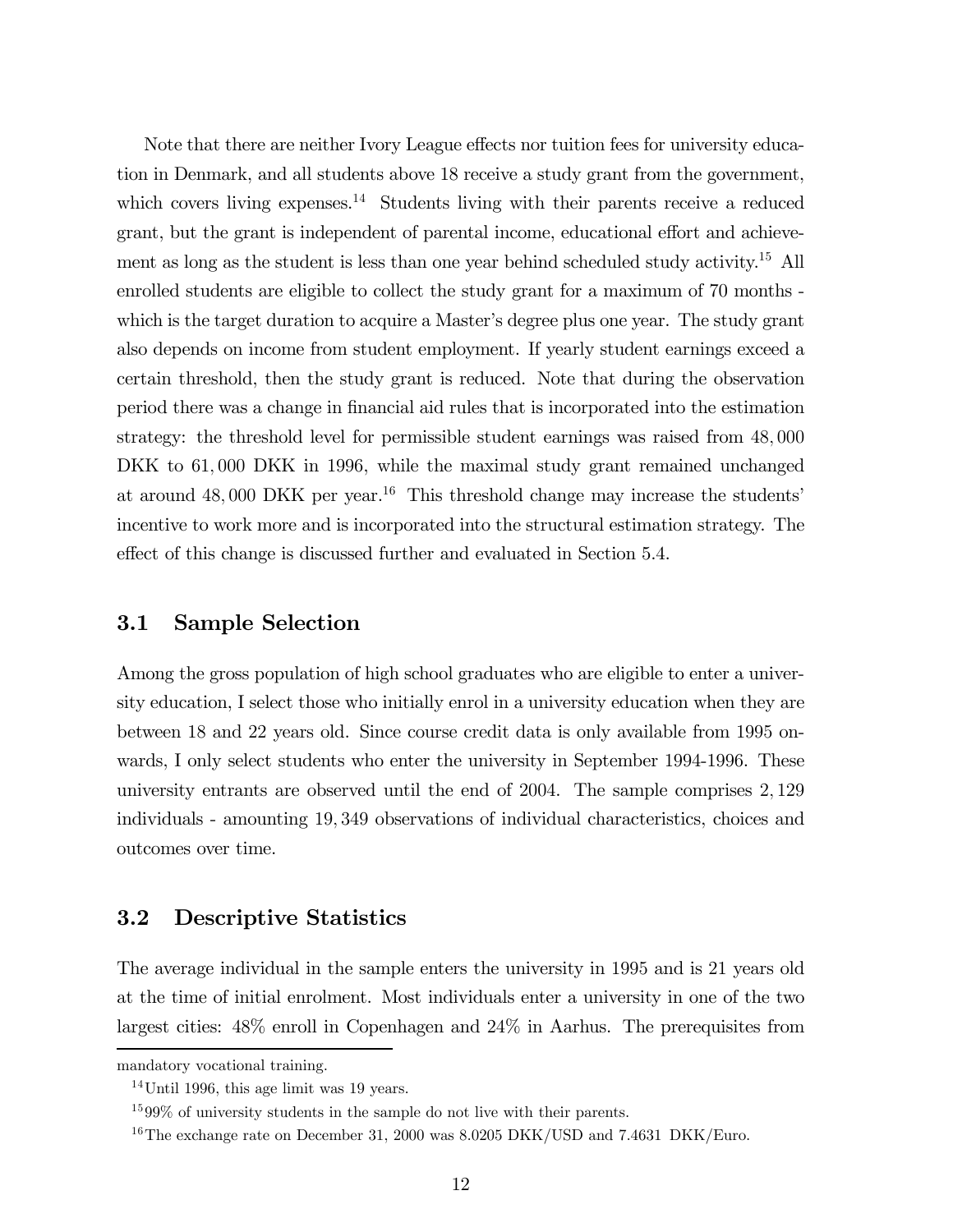high school of the average individual is a GPA of 9, a Math level of 2.1, a Science level of 1.9, a Social Science level of 1.8 and a Language level of 2.2. 48% are females. Table 1 displays descriptive statistics of the estimation sample separately for university dropouts, Bachelor, and Master graduates. 23% of university entrants drop out, 22% acquire a Bachelor's degree, while 55% acquire a Master's degree as their highest completed university degree.<sup>17</sup> The top part of Table 1 presents student characteristics at university entry. It is seen that Master graduates have significantly higher GPA, Math and Science level from high school.<sup>18</sup> Dropouts, however, do not seem to have disadvantaged observable characteristics compared to Bachelor graduates.

The middle part of Table 1 concerns achievement during university enrolment, and reveals that dropouts on average stay enrolled at the university almost as long as graduates although they accumulate fewer course credits and work more each enrolment year. Master graduates stay enrolled for 6.5 years on average in order to obtain a Master's degree that requires 5 years of full-time study. Bachelor graduates have even longer excess times-to-graduation as the Bachelor's degree requires 3 years of full-time study and they on average stay enrolled for 6.9 years. This may be because many Bachelor graduates are Master dropouts or still enrolled by the end of the sample period. The fact that Bachelor graduates at university exit on average have accumulated 8 course credits more than required to obtain the Bachelor's degree could indicate that many of them are dropouts from the Master program. Figure 2 further reveals that 8% are still enrolled 10 years after university entry leading to some right cencored observations.

For each year of enrollment, dropouts accumulate fewest course credits each year, while for graduates: the higher the highest attained degree, the more course credits accumulated each year. Dropouts accumulate on average the equivalent of 23 ECTS, Bachelor graduates 39 ECTS, and Master graduates 47 ECTS. For accumulated student employment the reverse holds true. On average, students accumulate the equivalent of one year of full-time labor market experience through student employment. Dropouts tend to work more during their studies, accumulating almost half a year of full-time work experience more than the average student during university enrolment.

<sup>&</sup>lt;sup>17</sup>Note that among the 23% who drop out of university education, subsequently  $3\%$  acquire a short cycle higher education and 6% acquire a medium cycle higher education - primarily as school teachers and nurses.

<sup>&</sup>lt;sup>18</sup>This is in accordance with the literature on ability sorting across levels of education, see e.g. Willis and Rosen (1979), Cameron and Heckman (1998) and Card (1999).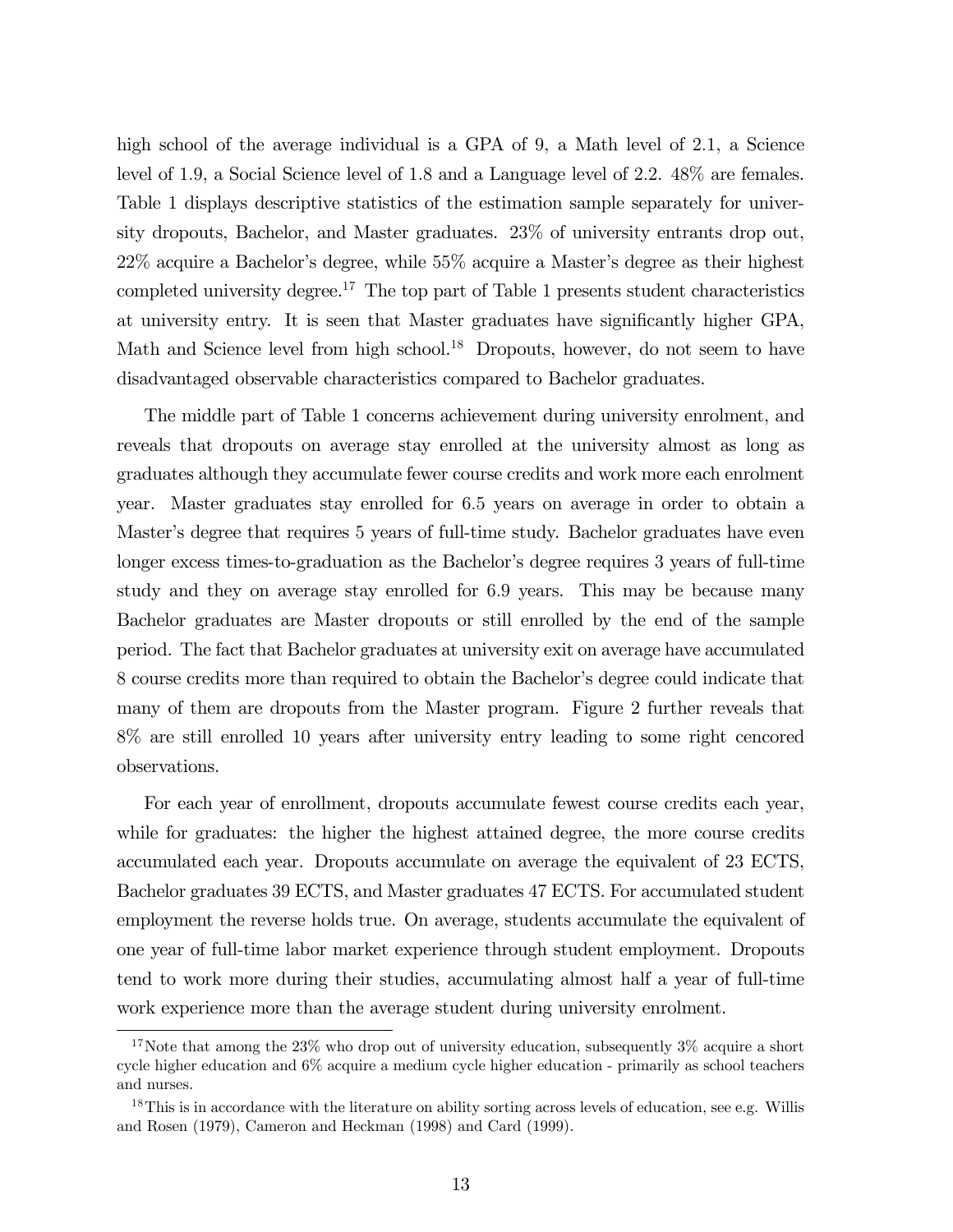The last part of Table 1 shows earnings differences by level of university education. It reveals that the monetary incentive in terms of degree premiums exists for all levels of university education. Particularly, the premium to Master graduation is high. The hourly wage for Master graduates is 40 DKK higher than for Bachelor graduates, who in turn have 5.5 DKK higher wages than dropouts. The Master's degree premium already exists in the first year after graduation and seems to persist throughout the early career. Interestingly, dropouts earn more than Bachelor graduates just after university exit. This could be an indication that dropouts learn that they have relatively high (unskilled) labor market abilities, relatively low academic ability and/or place lower utility value on university attendance. All in all, it seems that the primary monetary value of a Bachelor's degree is the option value associated with pursuing further university education.<sup>19</sup>

Annual labor market experience while enrolled in full-time education is shown in Figure 1. Average student employment tends to increase monotonically with time since initial enrolment. The proposed model has several explanations for this pattern, as it predicts that students will increase their labor supply - both as they accumulate more academic and labor market capital, cf. Section 4. Figure 1 further illustrates the importance of explicitly modeling the decision process, since forward looking individuals who perceive their probability of graduating as small might be more likely to work. The figure shows that dropouts tend to work more hours. However, among those who graduate, those who acquire a higher degree tend to work less during the first enrolment years, but to increase their student employment more over time. This makes the selection issue problematic and underlines the importance of controlling for (dynamic) selection, since the positive relationship between highest acquired degree and student employment might reflect inherent differences in ability and/or motivation rather than the acquisition of skills that are complementary to academic achievement. The estimated model will take this selection into account.

Figure 2 shows the transition patterns over time after initial university enrolment. It shows that more than 70% of the enrolled students are still in full-time university education five years after initial enrolment, although the required time to acquire a Master's degree is only five years, and only 55% of the students in the sample obtain a Master's degree. The figure also displays the hypothetical 'straight way' through

<sup>&</sup>lt;sup>19</sup>This option value of education was first noted by Weisbrod (1962) and first treated in a dynamic model of educational choice by Comay, Melnik and Pollatschek (1973).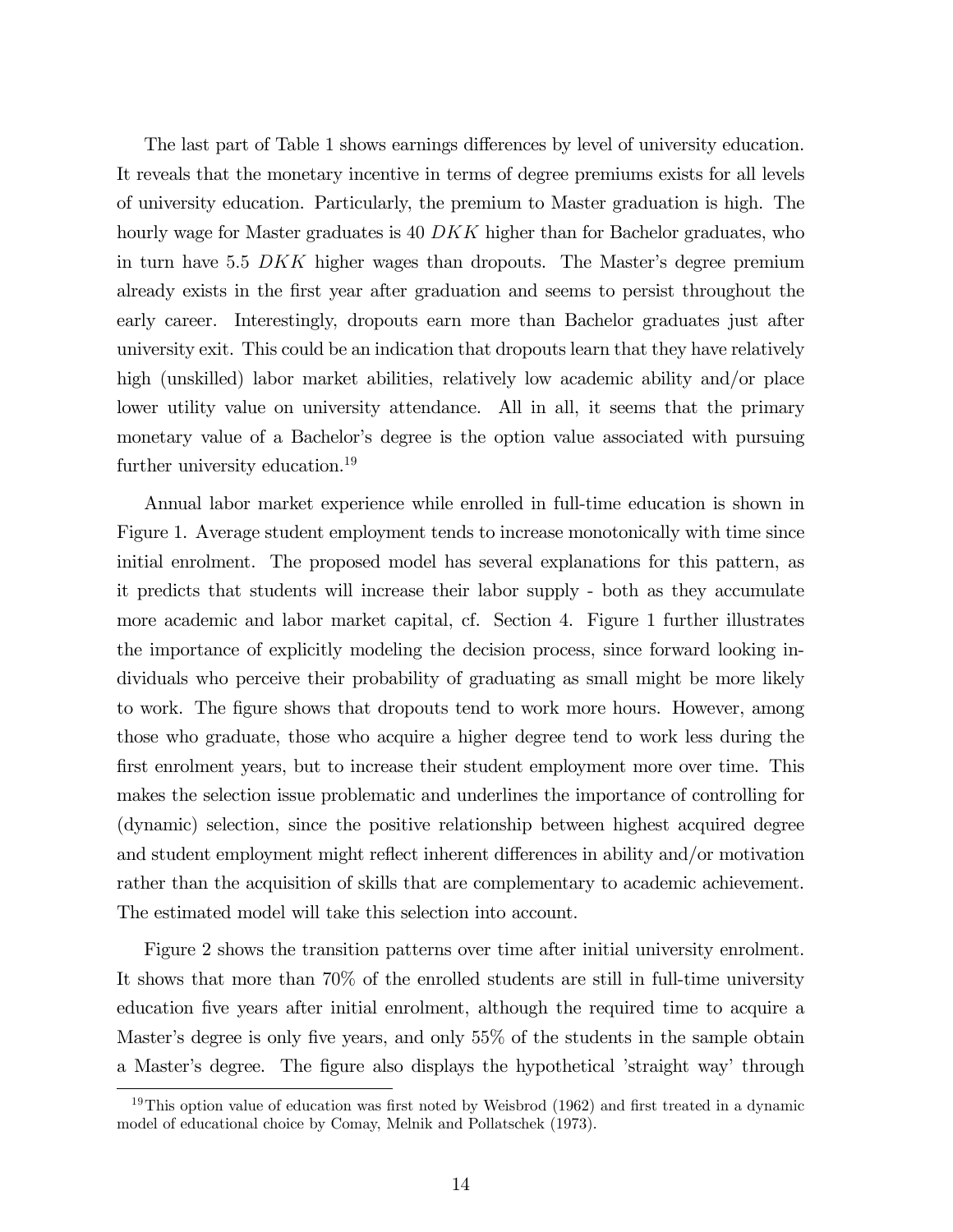university, i.e. the transition pattern of university students if they were to acquire the same level of highest completed education, but without any dropouts and graduates with excess time-to-graduation: 23% would never enter the university, 22% would only spend three years in the university to complete a Bachelor's degree etc. Roughly speaking, the area between the 'straight way' line and the actual transition line represents time "wasted" at the university. The essential question is whether this excess enrolment time really is wasted? Do individuals learn any other skills although they do not produce course credits? The individuals who waste most time in the educational system are those who never complete university education. The explanation could be that there is high technological uncertainty associated with the educational investment, which makes it valuable for individuals to start investing in a university education in order to get more information about the value of the investment, i.e. ones academic abilities and preferences.<sup>20</sup> It could also be that bad (unskilled) job opportunities induce some individuals who otherwise not would choose to enter the university to start a university education because of the low opportunity costs.<sup>21</sup> These individuals may be more prone to drop out because they get good (unskilled) job offers, e.g. through student employment. In order to answer all these questions and distinguish between the impact from the educational environment and the labor market, the environment within which the educational and employment decisions are made needs to be explicitly modeled.

Figure 3 displays the university-to-work transition separately for individuals choosing each of the five possible education and employment alternatives of the model proposed in Section 4. Initially around 40% of students choose each one of the alternatives involving working less than the equivalent of 10 hours a week, while around 10% of students choose each one of the alternatives involving more working hours. Figure 3 and Table 2 in combination display how the university entrants flow from university education to full-time labor market work through various intermediate transitions between the education and student employment alternatives. This is important for the identification of the parameters of the structural model.

Figure 4 shows the average course credit accumulation over time since university entry for those who are still enrolled at the university. It shows that students who

 $^{20}$ A detailed discussion of this type of option value created because of technological cost uncertainty of an irreversible potential investment can be found in Dixit and Pindyck (1994).

<sup>&</sup>lt;sup>21</sup>The (youth) unemployment rate peaked in 1993. In 1994 it was close to  $12\%$  and by the end of the sample period it had fallen to around 6%.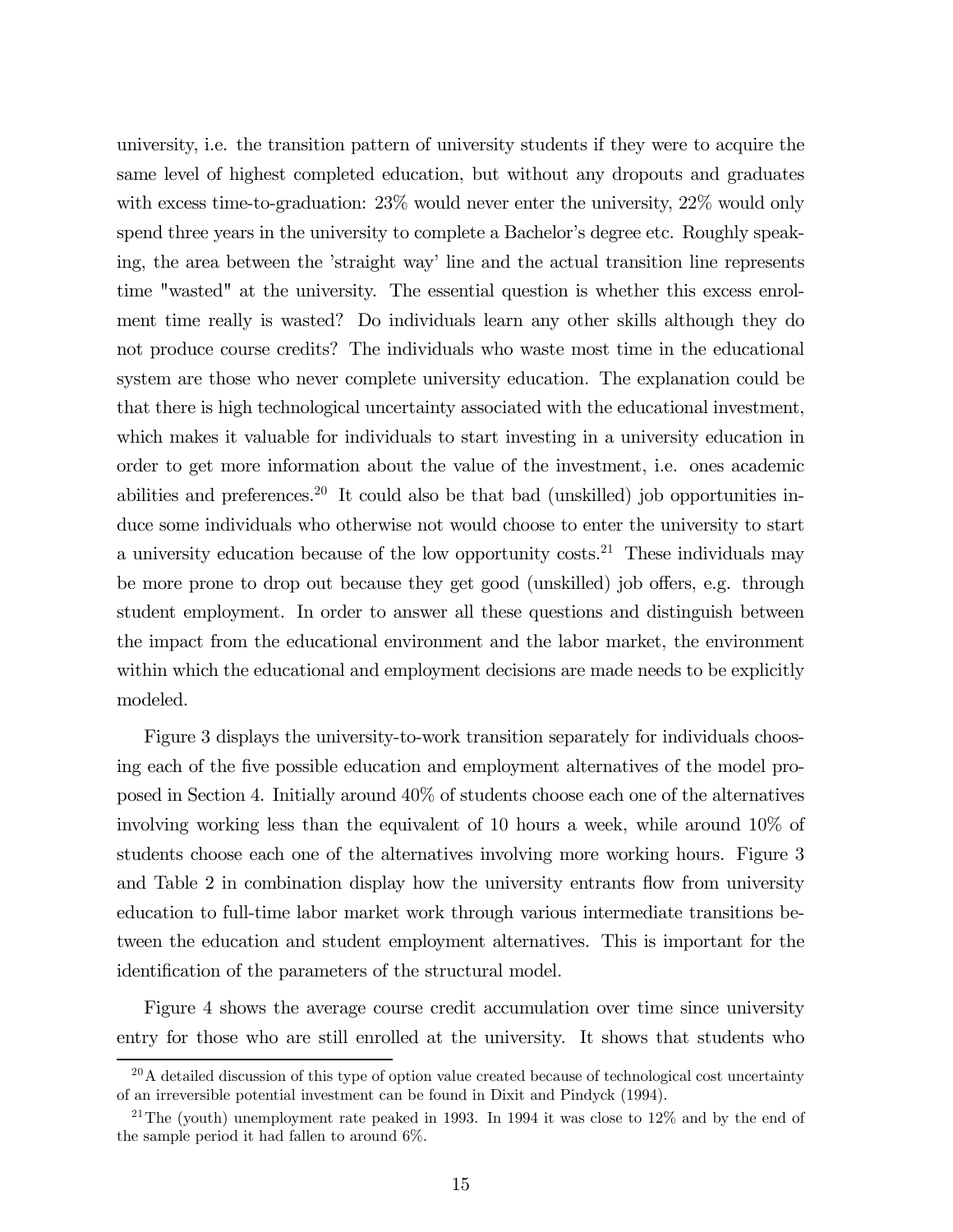work part-time or less do not seem to perform worse academically - if anything they perform better. However, students who work more than part-time have very low academic achievement. The figure further indicates that dynamic selection is important to consider since course credit accumulation seems to be decreasing over time, indicating that those who stay enrolled longer are those with lower academic achievement.

#### 3.3 Correlations in Data

Reduced form results (not tabulated here, but available upon request) confirm previous findings that student employment increases dropout rates and time-to-graduation, while it increases employment probability and earnings - particularly in the early career. As the complete educational and labor market histories of individuals are observed in data, it is possible to control for prior work experience and educational achievement, i.e. stock of labor market and academic capital at university entry. These are not found to affect the impacts of student employment significantly.

First of all, it is noted that neither GPA, high school courses, wealth, assets, liabilities, nor parental wealth and income affect the amount of student employment significantly ceteris paribus. On the other hand, prior labor market experience and the average local youth employment rate during enrolment are significantly positively correlated with student employment.

Dropout Rates Estimating a logit model with an indicator for dropping out as the binary dependent variable and labor market experience acquired while enrolled in fulltime education as the explanatory variable of primary interest, reveals that marginally increasing student employment increases the probability of dropping out. This estimate is not significantly changed if controlling for proxies for initial abilities (high school GPA and course levels) and other predetermined variables such as age and/or stock of labor market experience at university entry.

Time-to-graduation More student employment is associated with significantly longer time-to-graduation for all academic grade levels. Regressing time-to-graduation on accumulated student employment experience reveals a positive correlation for Master graduates. The estimated correlation is slightly higher when proxies for initial abilities and academic skill set (high school GPA and course levels) are included in the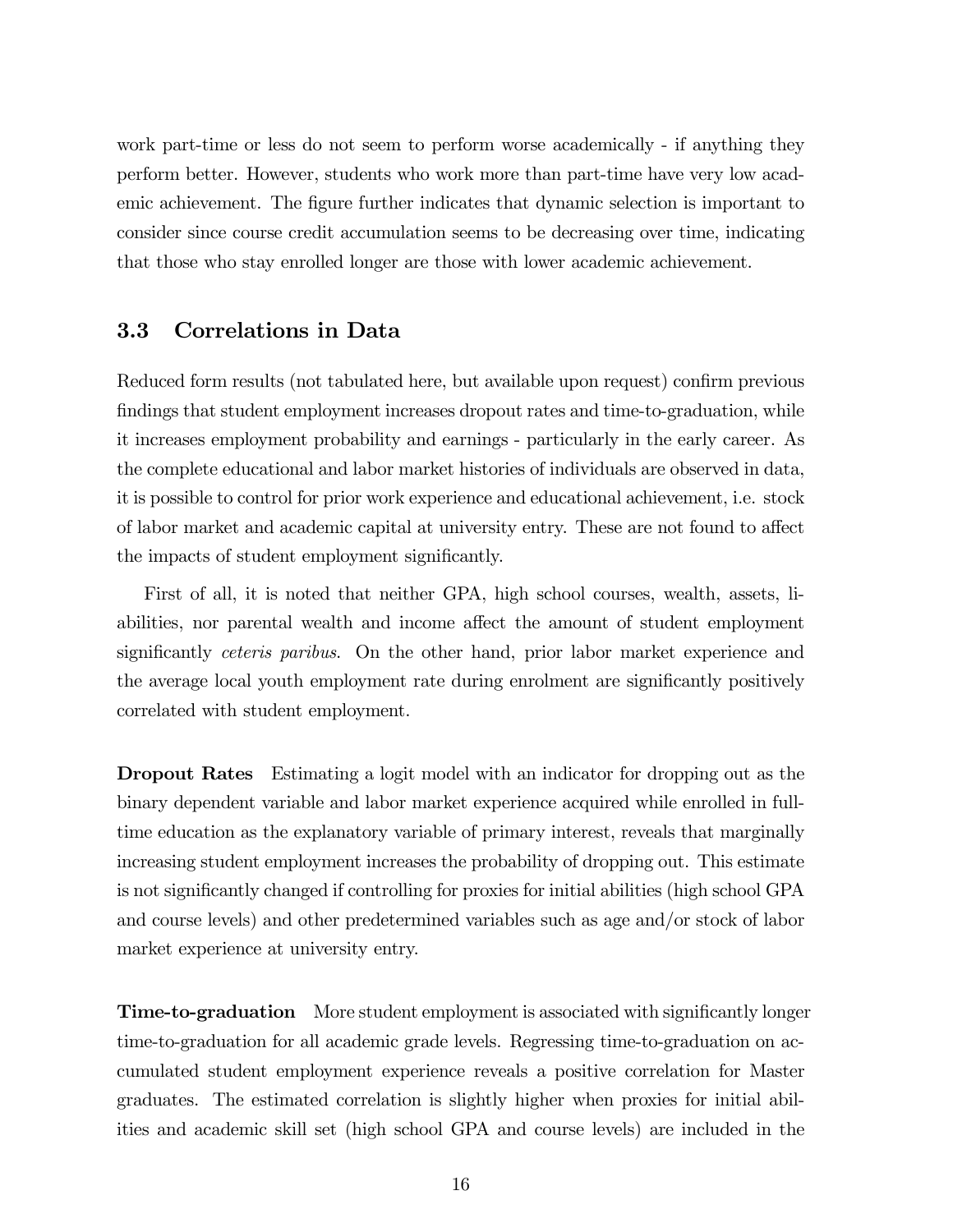regression. A higher Math level particularly seems to reduce time-to-graduation. This indicates that Master graduates who work part-time are positively selected in terms of observed ability and skills. Student employment seems to increase time-to-graduation more for Bachelor graduates than for Master graduates.

Identical conclusions are obtained by estimating Cox proportional hazard models. This also reveals that working less than part-time significantly reduces the time-tograduation, while working more than part-time significantly increases the time-tograduation for Master graduates. The same holds true for Bachelor graduates, while dropouts who work more drop out earlier. This is consistent with the preposition that highly motivated and able students might be more likely to work a moderate amount of hours while enrolled at the university, while forward looking students who perceive their graduation probability as low might be more likely to work more hours.

Highest acquired degree Estimating an ordered logit model where the dependent variable is the highest acquired degree reveals that student employment is negatively correlated with highest completed degree. The marginal effect of student employment on the probability that the highest completed degree is a Bachelor's degree is positive, and on the probability that it is a Master's degree it is negative. These estimates are not significantly changed when also controlling for other observed individual characteristics.

**Post Degree Earnings** First of all, work experience acquired during university education is found to be more important for university graduates' labor income than work experience acquired earlier. Accumulated student employment experience increases earnings and employment rates one to six years after graduation, but this positive correlation diminishes with time since graduation, and becomes statistically insignificant three years after graduation. The estimated coefficients are slightly, but not significantly, higher when controls for level and/or field of completed university degree are included in the regression. A similar pattern is found for employment rates.

Instrumental Variables Estimation For all estimations, I have instrumented accumulated student employment with average local youth unemployment rate during enrolment, which can be seen as a proxy for students' employment opportunities. The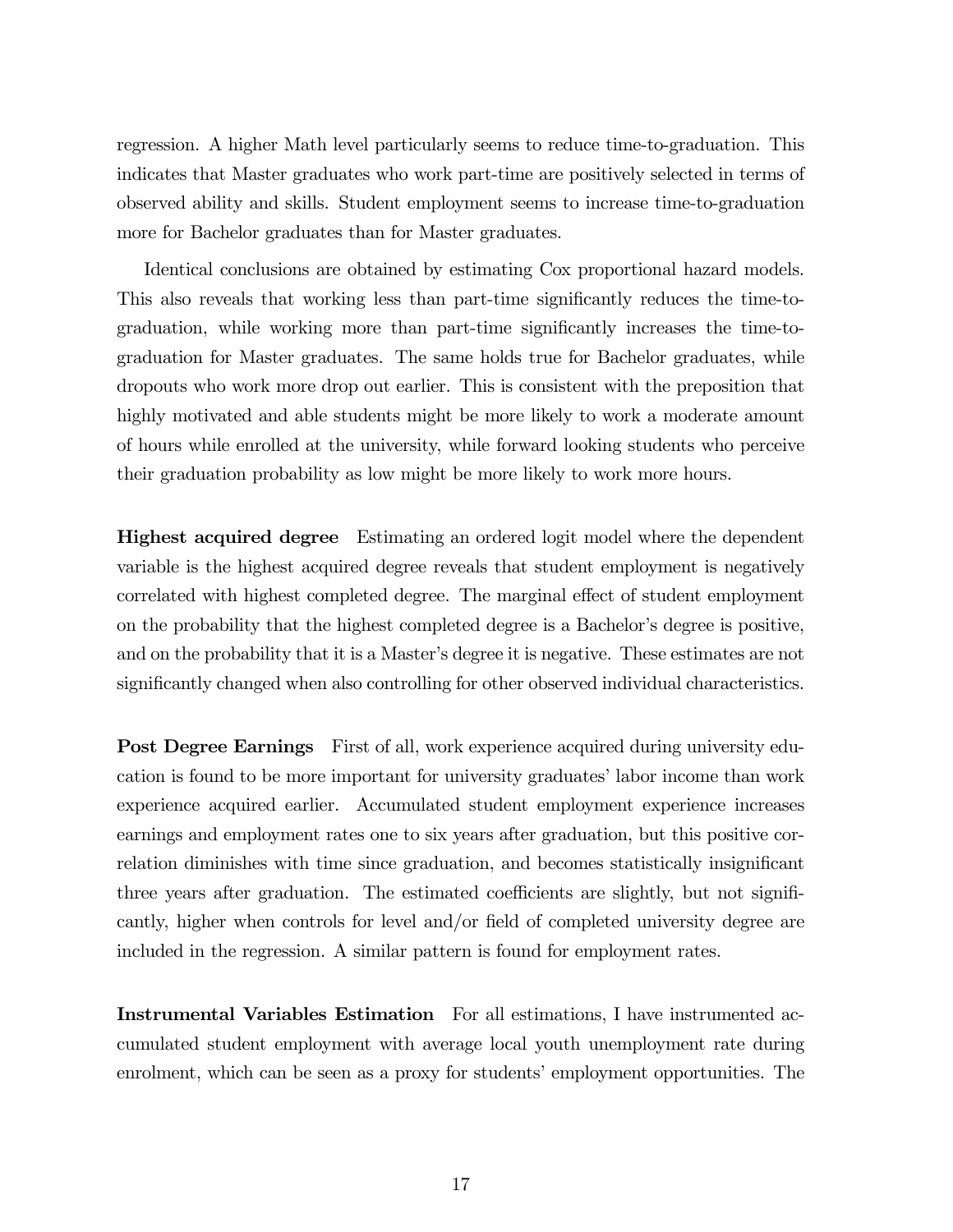instrument is not that strong - t-statistics around  $3<sup>22</sup>$  The validity of the instrument relies on the implicit assumption that the average local youth unemployment rate only affects academic and labor market outcomes of each individual through acquired student employment. In accordance with Häkkinen (2006), the estimated effects from these IV estimations are less precisely estimated and smaller in absolute magnitude, however, they have the same sign.

Having established the empirical regularities in the data, the next section presents the structural model that puts these correlations through an in-depth analysis in order to disentangle the channels through which they operate.

## 4 Basic model setup

Educational and employment choices are made within given institutional settings. This section presents the applied structural estimation approach which requires an explicit specification of the educational environment in terms of grade level progression, choice sets and graduation requirements, as well as the labor market environment in terms of hours and wage opportunities. Although all decisions in the model are taken by individuals and the model is estimated using individual level panel data, the individual  $i$  subscripts are suppressed throughout the following section to make notation less cumbersome.

The focus of this paper is on the transition from full-time education to full-time employment conditional on university enrolment. Hence, educational and working hour choices and outcomes are modeled from initial university entry until exit. All students have entered the labor market  $T$  years after initial university enrolment.<sup>23</sup> Individuals initially enroll in a university education at time  $t = 0$  given ability endowment  $A_0 = A$ and skill set  $K_0 = K$ , accumulated course credits  $G_0 = 0$  and consequently formal educational level  $E_0 = 0$ , and (unskilled) labor market experience  $H_0$ . In each post university entry period  $t = 1, ..., T$  individuals  $i = 1, ..., N$  have the options to stay in full-time education,  $D_t = 1$  and supply  $h_t \in \left\{0, \frac{1}{4}, \frac{1}{2}, \frac{3}{4}\right\}$  hours of labor, or to drop out and/or graduate and start working full-time on the labor market,  $D_t = 0$  and

 $22$ According to Staiger and Stock (1997), a good rule of thumb is that the instrument is weak if the t-statistic is below  $\sqrt{10}$ .

<sup>&</sup>lt;sup>23</sup>Nine years after university entry only  $8\%$  are still enrolled in full-time education, cf. Figure 1. I choose  $T = 9$  when solving the model (for the policy simulations).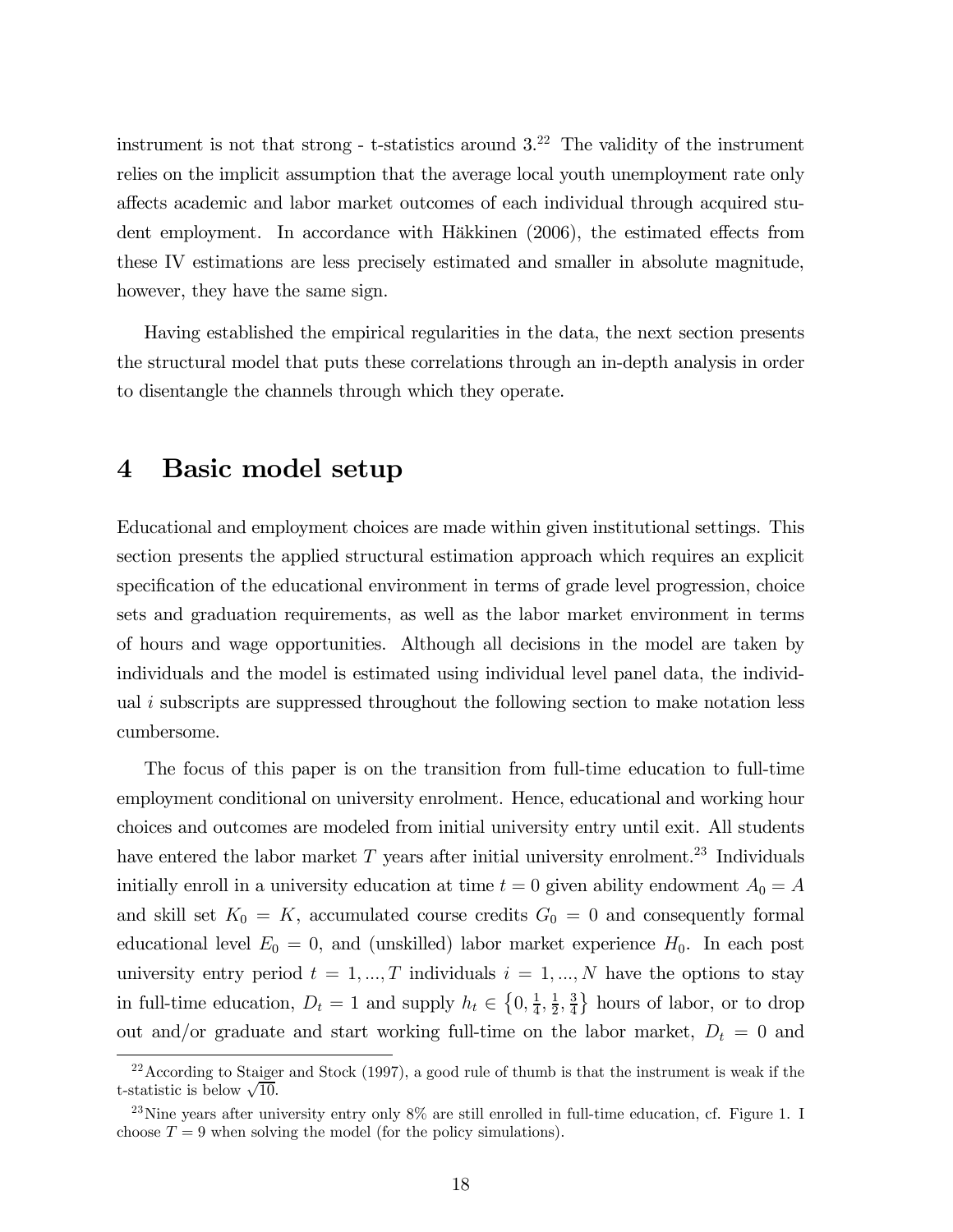$h_t = 1$ , receiving wages conditional on their stock of human capital. Offered wages depend on formal educational level,  $E_t$ , and accumulated labor market experience,  $H_t = H_{t-1} + h_{t-1}:$ 

$$
\ln W_t = w\left(H_t, E_t, \varepsilon_t^w\right) \tag{1}
$$

where  $\varepsilon_t^w$  is an idiosyncratic labor market productivity shock. All stochastic components are revealed at the beginning of the decision period, for example, individuals know  $\varepsilon_t^w$ when making their decisions at time  $t+1$ , but not when making decisions prior to period  $t + 1$ . The econometrician does not observe  $\varepsilon_t^w$  - neither before nor after decisions are made.

The fact that educational interruptions seem to be more prevalent in Danish data than in US data points towards estimating a discrete choice type model allowing individuals to reenter full-time education after a spell of full-time employment.<sup>24</sup> However, conditional on university enrolment, transitions from full-time work back to full-time university education are very infrequent as only 1% of observed transitions are from full-time employment back to full-time education, cf. Table 2. Therefore, I find it reasonable to treat full-time labor market work as an absorbing state.

The value of university attendance consists of both the current consumption value of education and the potential for increased future earnings. The detailed educational event history data makes it possible to model important institutional features of grade level progression in some detail. Grade level progression depends on the individual's ability, skill set, prior academic achievement, the degree of participation in the labor market, and time since university entry.<sup>25</sup> Individuals who are investing in university education accumulate course credits following the law of motion:

$$
G_{t+1} = G_t + g\left(A, K, G_t, E_t, h_t, t, \varepsilon_t^g\right)
$$
\n
$$
(2)
$$

where  $\varepsilon_t^g$  is an idiosyncratic academic achievement shock. This can be thought of as unexpected factors that make students particularly much study motivated (or the

<sup>24</sup>For example, Belzil and Hansen (2002) report that 85% in the NLSY sample have never experienced school interruptions while in the Danish data fewer than 30% never experience any interruptions.

<sup>&</sup>lt;sup>25</sup>The grade level progression function can be thought of as a production function of academic capital, with accumulated course credits measuring the amount of new academic capital acquired. A complete specification of this production function would include the amount and quality of instruction time, the amount of time spent studying and the usage of complementary inputs. Unfortunately the only proxies for time allocation available in the data are the speed of completing a given degree (relative to others completing the same degree) and the amount of labor market work.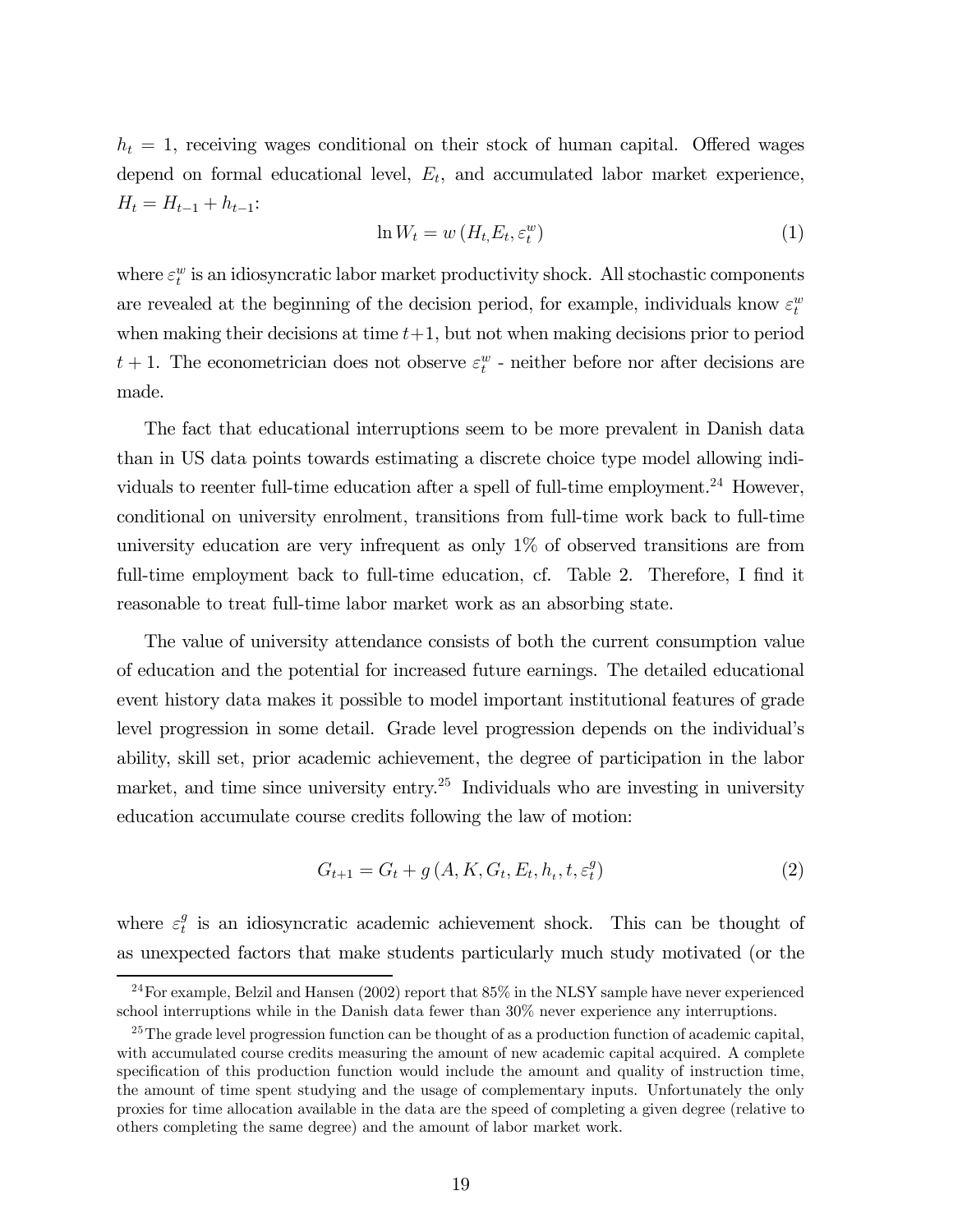opposite), such as a very inspiring lecturer (or sudden illness).

Graduation at level j requires that a given number of credits are acquired,  $G_t \geq \overline{G}^j$ ,  $j \in \{1, 2\}$ , where level 1 refers to a Bachelor's degree and level 2 to a Master's degree. Since grade level progression is probabilistic, time-to-graduation,  $\tilde{t}_j$ , is a probabilistic outcome that can be influenced by employment decisions.

The impact of student employment on grade level progression and earnings is ambiguous as it will depend on the estimated parameters of the model, cf. the discussion in Section 2. Presumably, the less time spent working the more time the student will have to study and the better the academic achievement while in education,  $\frac{\partial G_{t+1}}{\partial h_t} < 0$ , hence lower dropout probability and/or shorter time-to-graduation with a given degree level. However, to the extent that employment while in education helps develop work habits or merely signals other attributes such as high motivation and/or ability that make potential workers more attractive to employers, expected wages will be positively related to accumulated student employment experience,  $\frac{\partial W_{t+\tau}}{\partial h_t} > 0, \forall \tau > 0$  or equivalently  $\frac{\partial W_t}{\partial H_t} > 0$ .

#### 4.1 Individuals' Optimization Problem

Individuals who are enrolled at the university face the five mutually exclusive and exhaustive alternatives:  $(D_t, h_t) \in \{(0, 1), (1, 0), (1, \frac{1}{4}), (1, \frac{1}{2}), (1, \frac{3}{4})\}$ . Since the choice set has the same cardinality,  $k \in \{0, 1, 2, 3, 4\}$ , in each enrollment period, the discrete choices can be defined by the multiple indicator function  $d_t = (d_t^0, d_t^1, d_t^2, d_t^3, d_t^4)$  where  $d_t^k = 1$  [alternative k chosen at time t]. Individuals make a sequence of discrete choices  ${d_t}_{t=1}^T$  and are assumed to maximize expected present value of future utility:

$$
\max_{d_t^k} E\left[\sum_{\tau=t}^{\infty} \beta^{\tau-t} \sum_{k=0}^4 d_{\tau}^k U_{\tau}^k(S_{\tau})\right]
$$
\n(3)

for  $t \in \{1, ..., T\}$ . The state variables  $S_t = (X_t, \varepsilon_t)$  include all the information known to the individual at time t and affecting their choices. Let  $X_t = (A, K, G_t, E_t, H_t)$ be the state variables observed by both the individual and the econometrician, and  $\varepsilon_t = (\varepsilon_t^w, \varepsilon_t^g, \varepsilon_t^1, \varepsilon_t^2, \varepsilon_t^3, \varepsilon_t^4)$  be the random elements of the state vector revealed to individuals but not the econometrician.<sup>26</sup> It is assumed that the choice specific preference

<sup>&</sup>lt;sup>26</sup>Note that the only endogenous state variables are  $H_t$  and  $G_t$ . Highest acquired degree,  $E_t$ , also evolves over time as a consequence of individuals' choices and outcomes, but does so as a surjective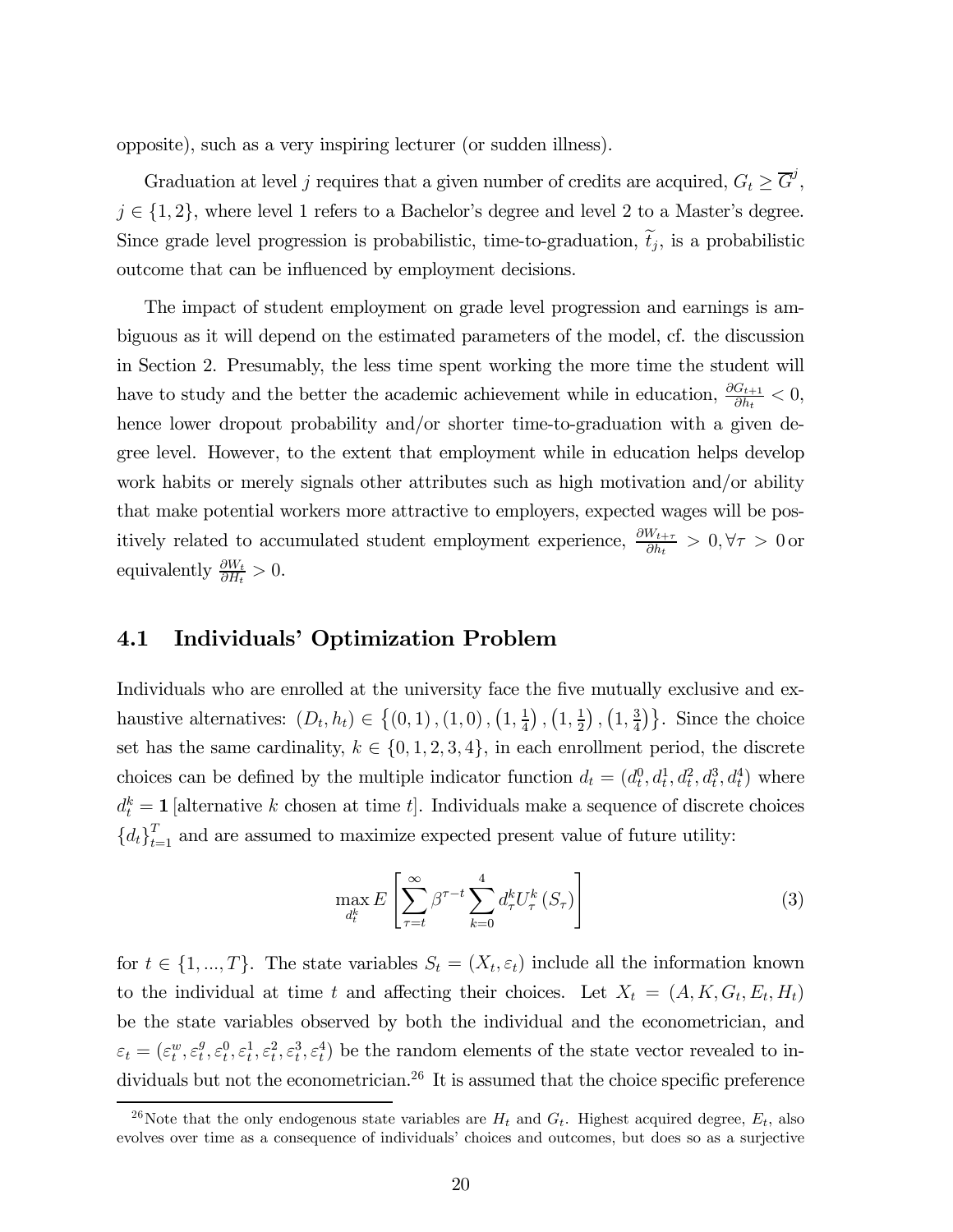shocks,  $\{\varepsilon_t^k\}, k \in \{0, 1, 2, 3, 4\}, t \in \{1, ..., T\}$  are independently and identically type I extreme value distributed,  $F\left(\varepsilon_t^k\right) = \exp\left(-e^{-\varepsilon_t^k}\right)$ . Since the shocks in period t are revealed before choices in that period are made, but are unknown before  $t$ , individuals observe the state,  $S_t$ , form their expectations about future realizations of the random elements of the state vector, and then make choices,  $d_t = (D_t, h_t)$ . It is assumed that the current utility of an individual facing state variable  $S_t$  from choosing alternative k is additively separable in  $X_t$  and  $\varepsilon_t^k$ , i.e.  $U_t^k(S_t) = U_t^k(X_t) + \varepsilon_t^k$ . Maximization of (3) is achieved by choosing the optimal sequence of feasible control variables  $d_t$ .

The optimization problem (3) can be rewritten as a dynamic programming problem via Bellman's principle of optimality. The value function,  $V_t(S_t)$ , is defined to be the maximal expected present value at time  $t$ , given the state,  $S_t$ , and the discount factor,  $\beta$ :27

$$
V_t(S_t) = U_t^k(S_t) + \beta E[V_{t+1}(S_{t+1})]
$$
\n(4)

It completely summarizes optimal behavior from period t onward, and is a function of a current utility component and a future expected utility component. Consequently, it can be written as  $V_t(S_t) \equiv \max_k V_t^k(S_t)$ , where  $V_t^k(S_t)$  denotes the alternative specific value functions:

$$
V_t^k(S_t) = U_t^k(S_t) + \beta E \left[ V_{t+1}(S_{t+1}) | S_t, d_t^k = 1 \right]. \tag{5}
$$

One great simplification provided by the assumptions of additive separable utility, conditional independence, and i.i.d. type I extreme value distribution of the  $\varepsilon_t^k$ 's is that the  $E$  max in (5) becomes a closed form expression:<sup>28</sup>

$$
E\left[V_{t+1}\left(S_{t+1}\right)|S_t, d_t^k = 1\right] \equiv E\left[\max_{\kappa} V_{t+1}^{\kappa}\left(S_{t+1}\right)|S_t, d_t^k = 1\right] \tag{6}
$$

$$
= E\left[\ln\left(\sum_{\kappa} \exp\left(V_{t+1}^{\kappa}\left(X_{t+1}\right)\right)\right) | X_t, d_t^k = 1\right] + \gamma \tag{7}
$$

where  $\gamma$  is Euler's constant and  $V_{t+1}^{\kappa}(X_{t+1})$  is the expectation of the alternative  $\kappa$  specific value function given current observed state,  $X_t$ , and alternative, k. Consequently, these assumptions obviate the necessity of numerically computing multivariate integrals and

function of  $G_t$ . Hence, I only have to keep track of the law of motions for  $H_t$  and  $G_t$ , respectively.

 $27$ This approach dates back to Bellman (1957). See e.g. Adda and Cooper (2003) or Stokey and Lucas (1989) for an excellent presentation of dynamic programming.

<sup>28</sup>Consult McFadden (1978, 1981) for details and a derivation of this result.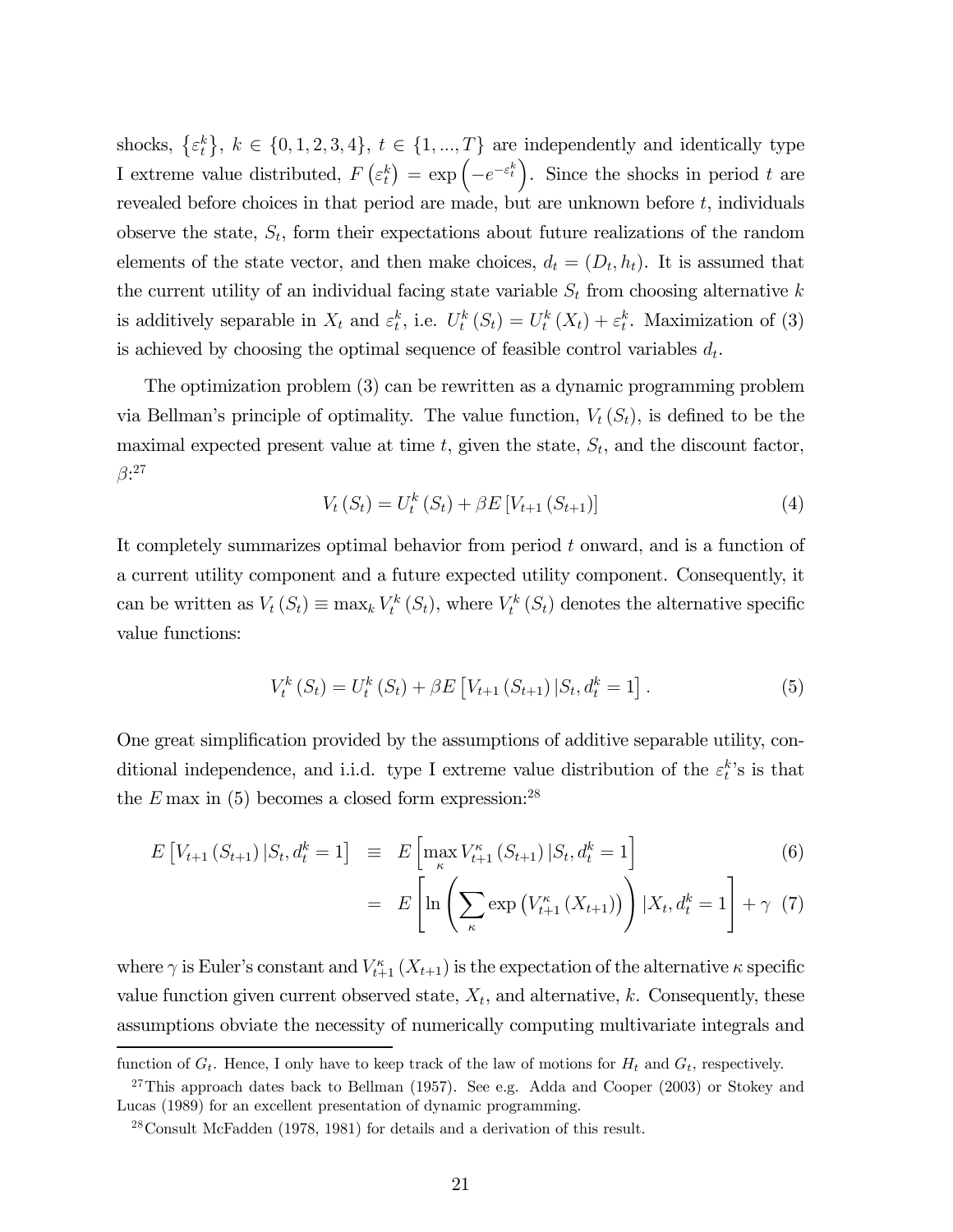greatly reduce the computational burden.

In order to estimate the model, it is necessary to adopt explicit forms of the wage offers and the wage equation  $(1)$ , the grade level progression function  $(2)$ , as well as the value of university attendance. The following subsections provide detailed specifications and discussions of the educational and labor market environment. In this discussion, for parsimony, I assume that error terms are independent across all periods of the model. Then in the estimation Section 4.2 I relax this assumption and allow the error terms to be correlated by allowing for persistent unobserved individual heterogeneity through mixture distributions.

Labor Market Opportunities Wage offers are assumed to depend on accumulated work experience,  $H_t$ , highest acquired degree,  $E_t$ , and an idiosyncratic labor market productivity shock,  $\varepsilon_t^w$ . Log wages are given by,  $\ln W_t \equiv w_t$ , where:

$$
w_t = \alpha_0 + \sum_{j=1}^2 \alpha_j \mathbf{1} \left[ E_t = j \right] + \alpha_3 H_t + \alpha_4 H_t^2 + \varepsilon_t^w \tag{8}
$$

This choice of modeling is consistent with the notion and empirical evidence of the importance of degrees acquired as opposed to time spent in education, typically known as *sheepskin effects*. Those who acquire a degree are typically found to earn more than those who have attended education for the same amount of time, but failed to acquire a degree. Furthermore, this approach takes the nonlinearities in rates of returns to educational investment into account.<sup>29</sup>

All individuals receive a wage offer each period and then decide their degree of labor market participation. The average number of hours worked per week is proxied by accumulated labor market experience in the year, and can take one of the five discrete values:  $h_t \in \left\{0, \frac{1}{4}, \frac{1}{2}, \frac{3}{4}, 1\right\}$ .<sup>30</sup> Each enrollment period, university students choose one of the four alternatives: not to work,  $h_t = 0$ , or work part-time,  $h_t \in \{\frac{1}{4}, \frac{1}{2}, \frac{3}{4}\}.$  After university exit, all individuals work full time:  $h_t = 1$ . The labor market is assumed to be an absorbing state, hence, labor market opportunities are only explicitly specified during university enrolment.

 $^{29}$ See e.g. Hungerford and Solon (1987), and Jaeger and Page (1996) for evidence on sheepskin effects, and Heckman, Lochner and Todd (2006) for documentation of the importance of nonlinearities.

 $30$ This is equivalent to the average number of hours worked per week (each week during the year) taking one of the five discrete values:  $h_t \in \{0, 10, 20, 30, 40\}.$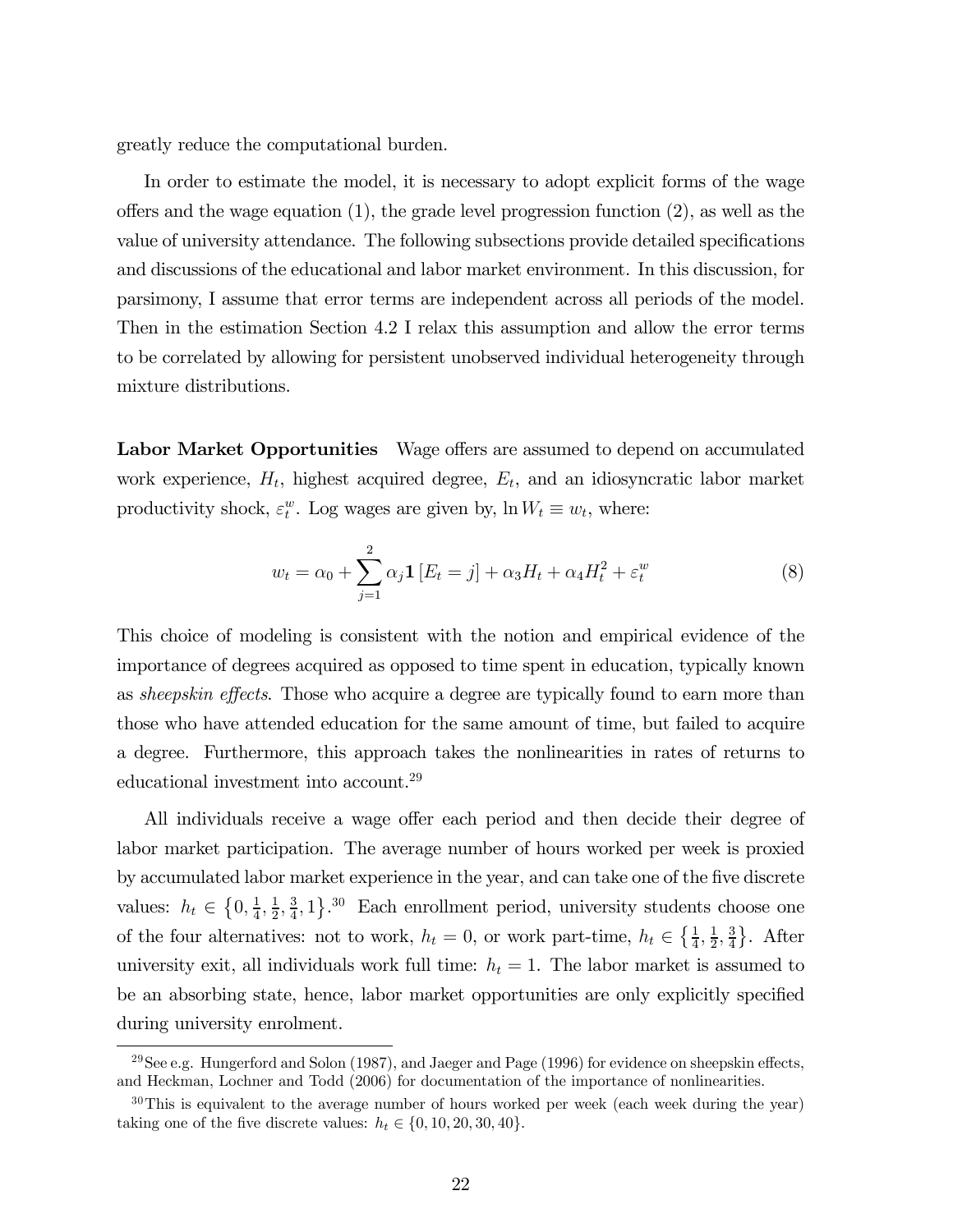Educational environment To successfully complete a year of university education an individual must accumulate 6 course credits (equivalent to 60 ECTS). A course credit is acquired if a passing grade is received in the course. Accumulating a total of 18 course credits (in field  $f$ ) is the requisite for obtaining a Bachelor's degree (in field f). Having accumulated the 18 course credits it takes to get a Bachelor's degree  $(E = 1)$  accumulating additional 12 course credits gives a Master's degree  $(E = 2)$ . Hence, acquiring a Bachelor's degree (in field  $f$ ) gives the student the option to study further to obtain a Master's degree (in field  $f$ ), which in turn gives the option to study further to obtain a PhD degree.<sup>31</sup> A level j degree is acquired if  $G_t \geq \overline{G}^j$ , i.e. highest completed degree corresponds to:

$$
E_t = \begin{cases} 0, & if \ G_t < 18 \\ 1, & if \ 18 \le G_t < 30 \\ 2, & if \ 30 \le G_t \end{cases} . \tag{9}
$$

Let  $g_t$  be the discrete variable denoting the number of course credits obtained from time t to time  $t + 1$ , and let  $G_t$  denote the total number of course credits accumulated up until time t. Consequently,  $G_{t+1} = G_t + D_t g_t$ . It is assumed that accumulation of academic capital depends on initial ability,  $A$ , and skills,  $K$ <sup>32</sup>, as well as acquired university degrees,  $E_t$ , previously accumulated course credits,  $G_t$ , years since initial university enrolment,  $t$ , and hours worked on the labor market,  $h_t$ . Accumulated course credits,  $G_t$ , capture the self-productivity of course credits, i.e. course credits produced in one period augment academic capital (measured by course credits) attained in later periods.33 It is implicitly assumed that no incremental academic capital is produced in a course if the student fails it. This choice of modeling can be thought of as if there is an underlying latent variable,  $g_t^*$ , determining the number of course credits that reflects

<sup>31</sup>Less than 2% of university students enroll in a PhD program. All PhD students at Danish universities get scolarships corresponding to the starting wage for a well-qualified state employed Master graduate. Furthermore, the PhD study entails a certain amount of predetermined TA and/or RA work. Therefore, I choose to view enrolment in a PhD program as an occupational choice following Master graduation and do not explicitly model school-work choices during this period.

 $32$  High school GPA is used as a proxy for innate ability, A, and an indicator for whether the student has high level high school Math is used to proxy initial skills,  $K$ , since they are found to be the strongest predictors of academic success. Joensen and Nielsen (2008) also find that high level Math has a positive causal impact on earnings that mainly runs through the increased probability of acquiring a higher education. Likewise, Albæk (2006) finds that a higher high school Math level increases the probability of university graduation.

<sup>33</sup>See e.g. Cunha, Heckman, Lochner and Masterov (2006) for evidence and details on the selfproductivity of skills in the technology of skill formation.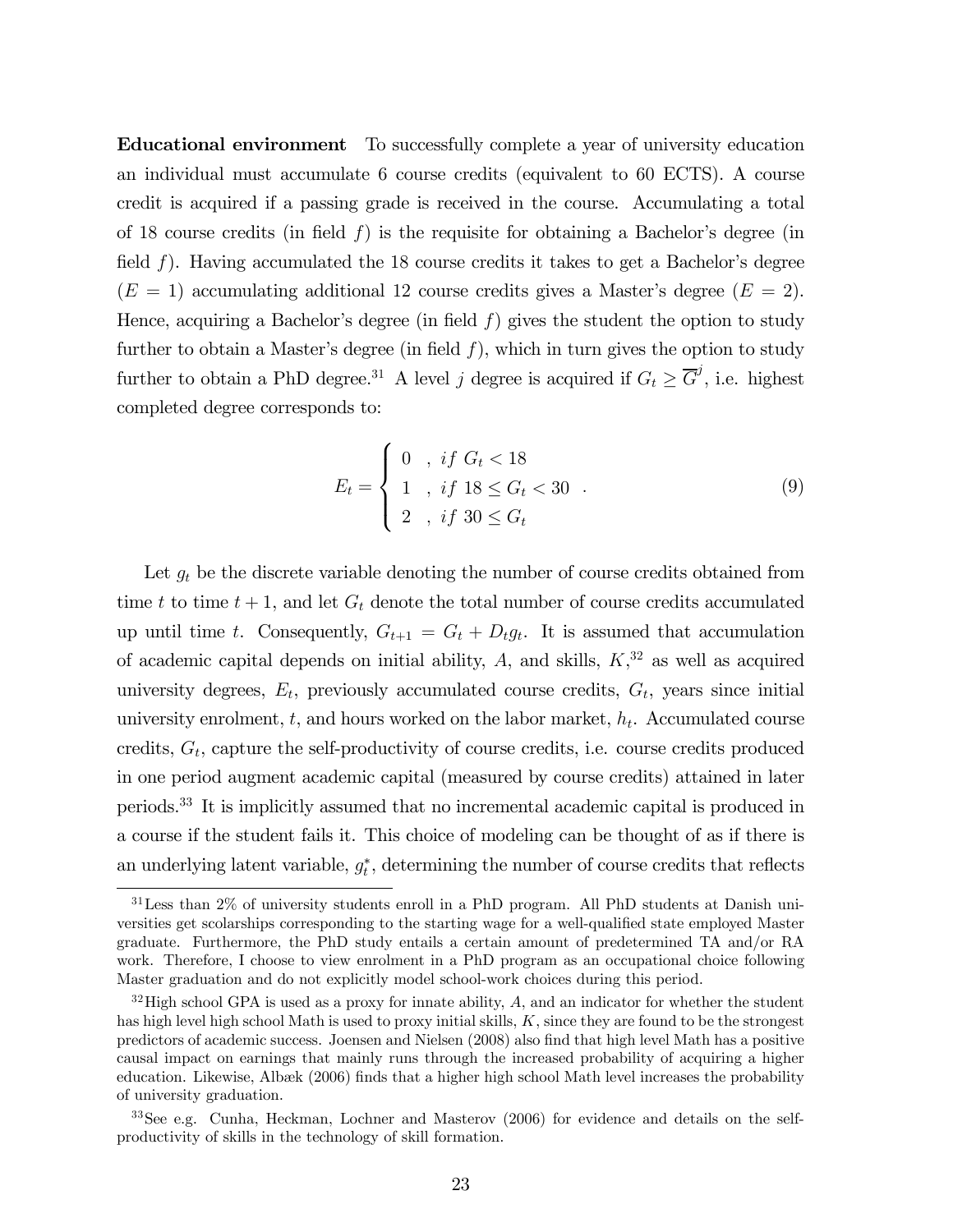the incremental academic capital produced in the year. Higher levels of  $g_t^*$  mean that the individual has accumulated more academic capital during the year:

$$
g_t^* = \gamma_1 A + \gamma_2 K + \gamma_3 \mathbf{1} \left[ E_t = 1 \right] + \gamma_4 G_t + \gamma_5 t
$$
  
+
$$
\gamma_6 \mathbf{1} \left[ h_t \ge \frac{1}{4} \right] + \gamma_7 \mathbf{1} \left[ h_t \ge \frac{1}{2} \right] + \gamma_8 \mathbf{1} \left[ h_t \ge \frac{3}{4} \right] + \varepsilon_t^g
$$
  
= 
$$
g(X_t) + \varepsilon_t^g
$$
 (11)

Although  $g_t^*$  can take many different values, passing each course during the year is only contingent on earning a requisite amount of academic capital, and  $g_t$  can only take eight discrete values:  $g_t \in \{0, 1, 2, 3, 4, 5, 6, 7\}$ .<sup>34</sup> Therefore the grade level progression is modeled in a qualitatively ordered response framework. In order to estimate the model, some assumptions need to be made on the unobserved academic achievement shocks. It is assumed that  $\varepsilon_t^g$  are i.i.d. logistically distributed. Consequently, the probability of producing  $g_t = g$  course credits between time t and  $t + 1$ ,  $P(g_t = g | S_t, d_t^k = 1)$  is given by the ordered logit specification for  $k \in \{1, 2, 3, 4\}$ . Note that an individual who is not enrolled at the university obviously does not accumulate any course credits, and consequently  $P(g_t = 0 | S_t, d_t^0 = 1) = 1$ .

The impact of hours worked on accumulated course credits is interpreted as the extent to which student employment is detrimental to academic achievement. Note that if the parameters governing the effect of hours worked on grade level progression are zero,  $\gamma_6=\gamma_7=\gamma_8=0$ , student employment has no impact on academic achievement.<sup>35</sup>

<sup>&</sup>lt;sup>34</sup>I recognize the potential importance of grades and the student's placement in the grade distribution. However, since I do not have data on grades, it is not possible to model the entire grade distribution in more detail. Nevertheless, because of the substantial degree wage premium and because attainment of university degrees only requires accumulation of a requisite number of course credits, I believe that I capture the most essential features of grade level progression. Consult Eckstein and Wolpin (1999) for a similar model with a more detailed modeling of the entire grade distribution.

<sup>&</sup>lt;sup>35</sup>Note that there might be very different effects on academic achievement depending on how the working hours are distributed over the year. For example, working the equivalent of 20 hours per week on average over the year can be obtained both by working 25 hours a week during each semester, and by working 40 hours a week during every study break. Although I recognize this fact, I only have information on the total amount worked in the year and cannot distinguish between working during the semester and during the breaks. Likewise, there might be very different effects on academic achievement from working in jobs that directly relate to one's field of study, as there might be different opportunities for such jobs depending on one's field (and city) of study. Unlike Ehrenberg and Sherman (1987) I do not find evidence of differential effects on academic performance of working in on- and off-campus jobs, respectively, after controlling for students' ability and skill sets. Furthermore, descriptives do not show large differences across cities, but some fields stand out in the type of student employment. I will return to this issue in Section 6.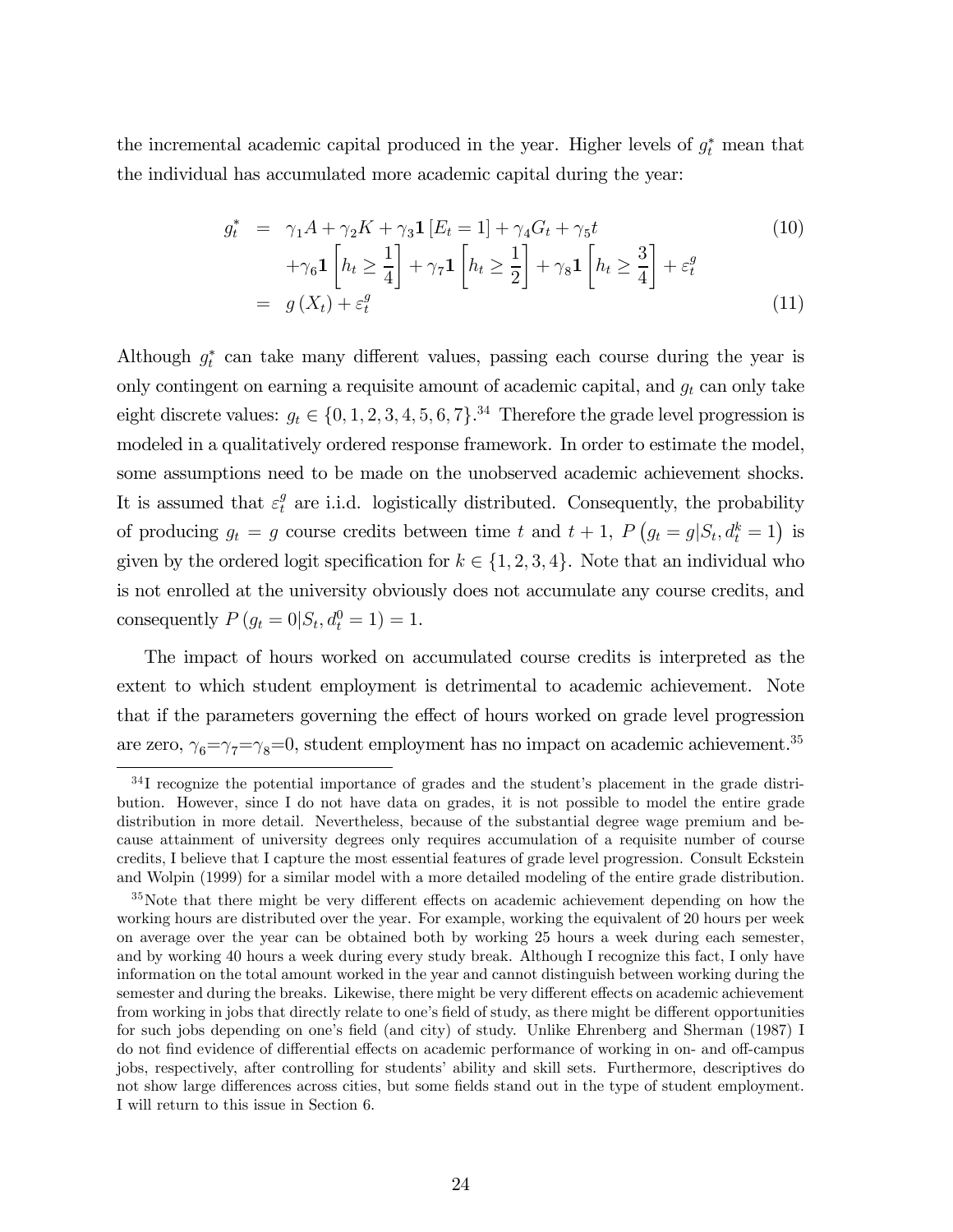**Preferences** Individuals choose to divide each year  $(L = 1)$  between units of time devoted to work and non-work. Non-work time is further divided between leisure and education-related activities. Utility of working,  $D_t = 0$ , equals wages times hours worked, while utility of attending university,  $D_t = 1$ , also involves getting a study grant, b. Furthermore, attending the university is assumed to have both an investment and a consumption value. This approach dates back to Heckman (1976) and is common in the literature; see e.g. Keane and Wolpin (1997), Eckstein and Wolpin (1999), Arcidiacono (2004) and Belzil (2007). Savings decisions are not modelled and are implicitly assumed nonexisting.36 Hence, each period's consumption is assumed to be the sum of earnings and grants. Utility in period  $t$  is assumed to be linear and additive in consumption and the value of university attendance, respectively. The per period alternative specific flow utility can be compactly written as: $37$ 

$$
U_t^k = W_t h_t + c \mathbf{1} \left[ h_{t-1} = 0 \right] h_t
$$
  
+ $b_t D_t + \overline{b} \left( W_t h_t, E_t \right) D_t + \varepsilon_t^k,$  (12)

$$
b_t = b_t^1 + b_t^k d_t^k \mathbf{1} [h_t > 0], \qquad (13)
$$

$$
b_t^1 = \beta_0 + \beta_1 A + \beta_2 K + \beta_3 t, \tag{14}
$$

$$
b_t^k = \beta_1^k A + \beta_2^k K + \beta_3^k t + \sum_{h=1}^3 \beta_{3+h}^k \mathbf{1}\left[h_{t-1} = \frac{h}{4}\right],\tag{15}
$$

$$
\overline{b}(W_t h_t, E_t) = \beta_7 \left( \frac{\left( \mathbf{1} \left[ W_t h_t < \overline{h} \right] \overline{b} + \mathbf{1} \left[ W_t h_t \geq \overline{h} \right] \underline{b} \right) \cdot}{\left( \mathbf{1} \left[ t \leq 4 \right] \mathbf{1} \left[ E_t = 0 \right] + \mathbf{1} \left[ t \leq 6 \right] \mathbf{1} \left[ E_t = 1 \right] \right)} \right). \tag{16}
$$

Utility is normalized to consumption units, where labor income is the numeraire, i.e. the coefficient to earnings,  $W_t h_t$ , is constrained to one.

The job finding cost an individual who was not employed last period must incur in order to become employed after university exit is captured by c. This cost is linear in the amount of work in the current period, i.e. the cost of finding a full-time job and entering the labor market,  $h_t = 1$ , is twice the cost of staying enrolled and finding a half-time job,  $h_t = \frac{1}{2}$ .<sup>38</sup>

<sup>36</sup>This rules out pure income effects on behavior. It does not seem to be a restrictive assumption, since the average student in the sample has a very low wealth of 6571 DKK, i.e. approximately \$819 and €880 in real 2000 amounts. Furthermore, there are no significant correlations between student's wealth and academic and labor market choices and outcomes, respectively, in the data.

 $37$ See Appendix B for the detailed alternative specific specification of flow utillity.

<sup>38</sup>Alternatively, I tried a specification that allowed costs to differ freely over the four alternatives involving employment,  $d_t^k c_k \mathbf{1}$  [ $h_{t-1} = 0$ ],  $k \in \{0, 2, 3, 4\}$ , but this didn't produce significantly different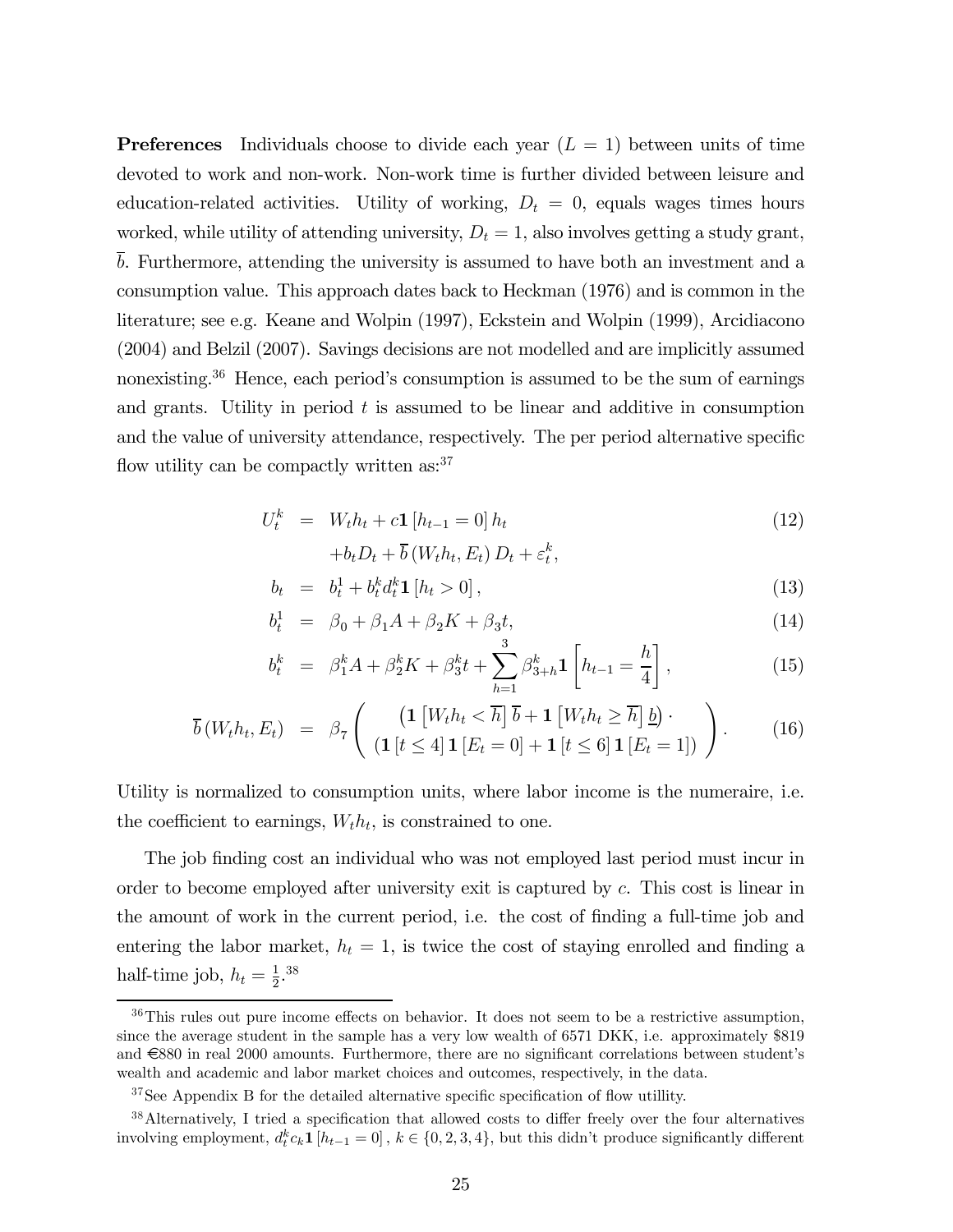The utility from attending education in any year also depends on the value attached to effort and learning (relative to earnings). Time devoted to education is valued at  $b_t$  DKK per unit of time and specified in equations (13), (14) and (15). University attendance involves psychological effort cost, however, learning may also be valued per se. Therefore the consumption value of university attendance can be interpreted as the value attached to learning net the psychological effort cost incurred by studying.  $b_t$  is allowed to depend on ability, skills, and time since university entry.<sup>39</sup> Working might also reduce the consumption value of university attendance if it implies increased effort in learning or if it inhibits participation in study-related (social) activities. This effect might depend on initial ability and skills, years since university entry and whether the student has been able to adjust to the joint activity (measured by the degree of labor market participation in the previous period).

All admitted students are eligible to receive a study grant for a maximum of six years. However, the eligibility period is only four years for students who have not yet acquired a Bachelor's degree. The grant depends on the amount of student employment in the year, since there is a penalty in the study grant for working too much. The amounts chosen match the Danish study grant rules for an average earning student in each of the university attendance alternatives are:  $\bar{b} = 50,090, \underline{b} = 41,741,$  and  $\overline{h} = \mathbf{1} \left[ year < 1996 \right] 48,000 + \mathbf{1} \left[ year \geq 1996 \right] 61,000.$ 

The alternative specific preference shocks,  $\varepsilon_t^k$ , capture the fact that new information about individuals' alternative specific tastes is revealed each period. These taste shocks might affect their alternative specific utilities, and are treated as state variables that are unobserved to the econometrician but revealed to individuals just before they make their choices at time t.

#### 4.1.1 Economics of the model

Being enrolled in a university education provides the students with a direct utility,  $b_t$ , a cost given by foregone earnings and a return given by the higher earnings potential. The cost arises because investment in labor market skills is limited to less than fulltime employment,  $0 \leq h_t < 1$ , while attending the university and accumulated labor

results from this restricted specification.

 $39$  Including time-since-initial-enrolment effects in the consumption value of attending university is the most direct way to fit the  $t$  trend in the university attendance and work choice data. Consult Eckstein and Wolpin (1999) for a similar approach and further discussion.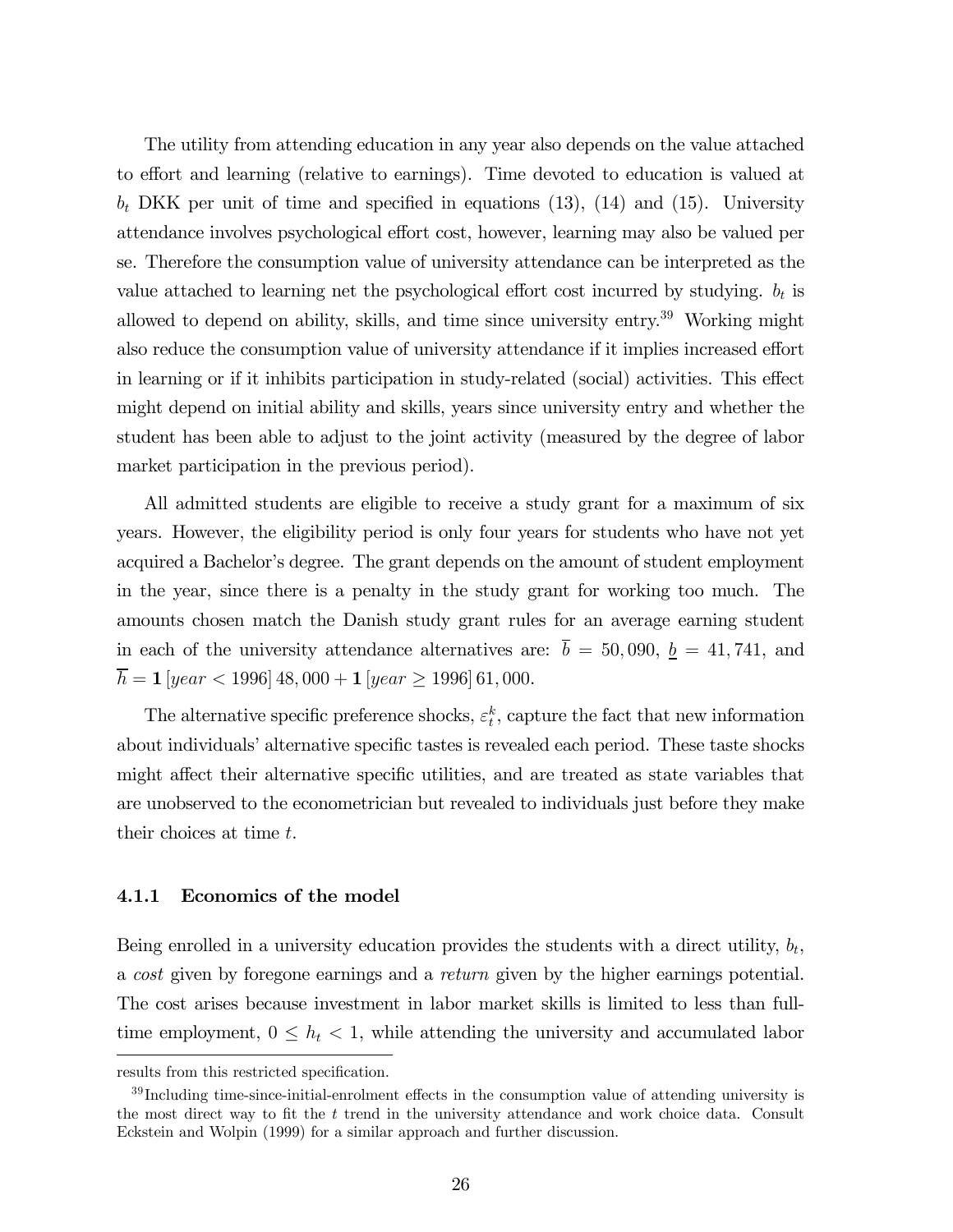market experience enhances future earnings,  $\alpha_3 > 0$ , but at a decreasing rate,  $\alpha_4 < 0$ . The return occurs since graduating with a Bachelor's degree,  $E_t = 1$ , shifts the wage profile up by  $\alpha_1 > 0$ . Acquiring a Bachelor's degree is also valuable because it gives the option of obtaining a Master's degree that further shifts the wage profile up by  $\alpha_2 > \alpha_1$ . This introduces a trade-off between the time opportunity cost of staying enrolled and the degree premium, i.e. between time invested in enhancing labor market skills (experience) and time and effort invested in producing academic capital (course credits leading to degrees) - both of which enhance future wages.

In the basic model, individuals have heterogeneous initial characteristics,  $A$  and  $K$ , that affect their consumption value of schooling,  $b_t$ , as well as their academic achievement,  $G_t$ , and accordingly their (future) labor market opportunities through acquired degrees. Furthermore, they also have heterogenous initial characteristics,  $H_0$ , that directly affect their labor market opportunities and thereby their opportunity cost of university attendance. In the extended empirical model with different unobserved types, individuals are also innate heterogenous in their consumption value of education,  $\beta_0$ , and academic abilities,  $\gamma_0$ , that affect their university attendance and academic success and thereby their (future) wages, as well as earnings ability,  $\alpha_0$ , that directly affects their wages and their outside opportunities while enrolled at the university.

The basic model provides a number of explanations as to why student employment increases monotonically with time since initial enrollment, cf. Figure 1.  $(i)$  Since wages increase with work experience, the time opportunity cost of university attendance and consequently the probability of working will rise with time since initial enrollment as work experience is accumulated.  $(ii)$  Heterogeneity in preferences, abilities and skills implies that those who drop out will be a selected sample. If the dropouts are less prone to student employment, then it will appear as if student employment increases with time since initial enrollment.

Individuals will stay enrolled at the university as long as their expected returns are large enough relative to their costs. The three main incentives driving the university exit decision are: When  $(i)$  grade level progression becomes impossible or  $(ii)$  a Master's degree is acquired,  $E_t = 2$ , the investment value of university attendance becomes zero. Therefore, students who stay enrolled after being unable to produce more course credits or having completed a Master's degree do so only because their consumption value of education is higher than the opportunity cost. *(iii)* Students receive no study grant after being enrolled for six years - or four years if they fail to acquire a Bachelor's degree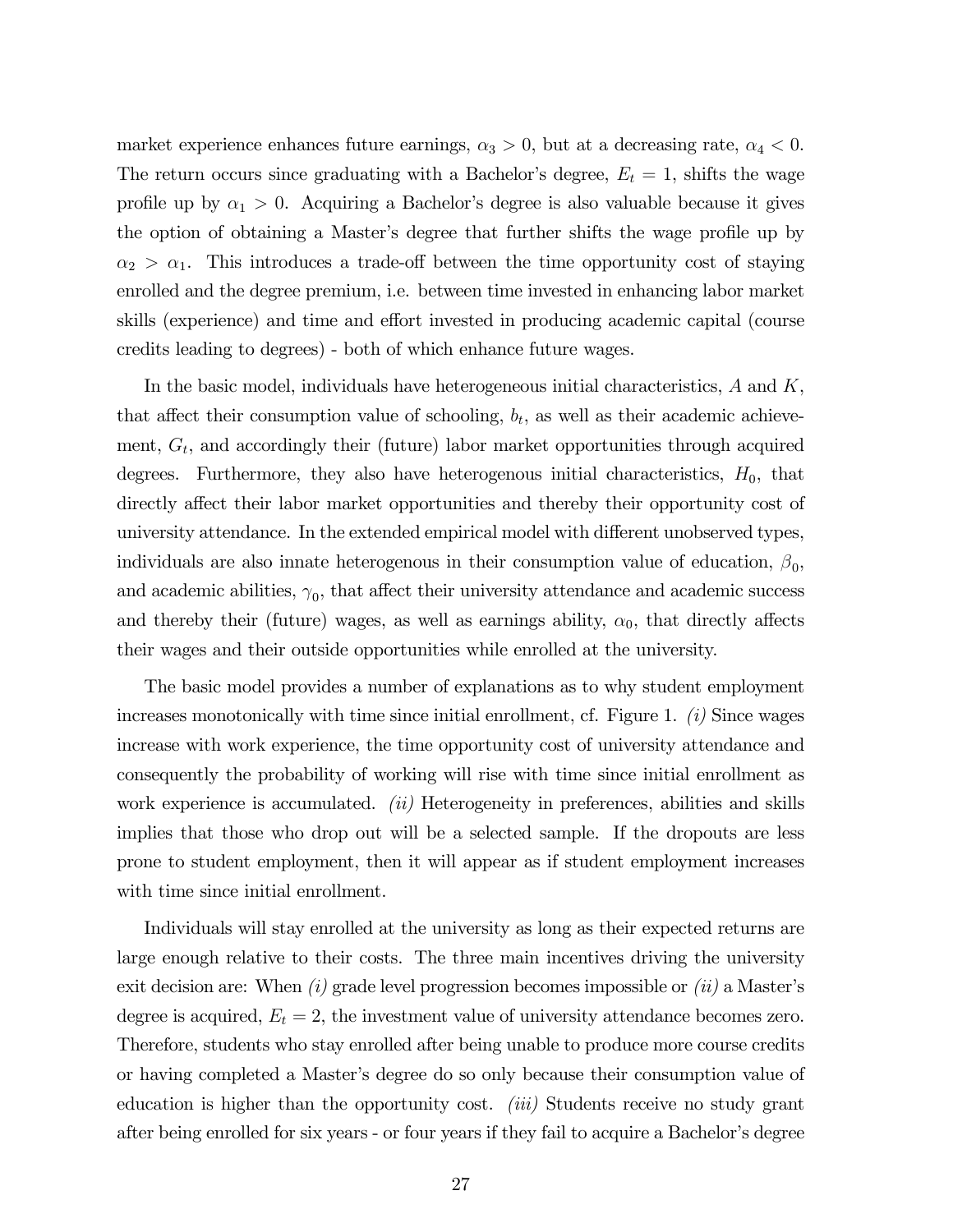by then. Therefore, the direct monetary value of university attendance decreases after the study grant eligibility period.

Apart from being very important in driving the exit decision, the probability of grade level progression also controls individuals' expectations about future academic achievement, which is the key uncertain component in the state variable transition. Higher grade level progression induces individuals to stay longer in education, but to spend less time in order to successfully acquire a given degree. Completed degrees affect the probabilities of receiving higher wages, hence they also affect the extent of student employment which in turn affects grade level progression. Hence there is a (riskreturn) trade-off in the amount of student employment as it increases the immediate utility through earnings and it increases future wages through increasing labor market experience. However, it can be detrimental to academic achievement, which in turn enhances the probability of higher future wages. Staying enrolled but failing to acquire a degree is very costly in the model because there is no change in the academic capital that enhances wages when no degree is acquired.

### 4.2 Solution and Estimation

The dynamic programming problem (4) can be solved by backward recursion.40 All individuals float from full-time education at  $t = 0$ ,  $\sum_{i=1}^{N} D_{i0} = N$ , to full-time employment at  $t = T$ ,  $\sum_{i=1}^{N} D_{iT} = 0$ . In periods  $t \in \{1, ..., T\}$  individuals make educational and employment decisions. Since the labor market is an absorbing state,  $D_{t+\tau} = 0$ ,  $\forall \tau \geq 1$ , the problem becomes trivial after university exit, and the conditional value function for the full-time working alternative becomes particularly simple:

$$
V_t^0(S_t) = U_t^0(S_t) + \sum_{\tau=t+1}^{\infty} \beta^{\tau-t} E_{\varepsilon_\tau^w} \left[ W_\tau(X_\tau^w, \varepsilon_\tau^w) \right]
$$
(17)

where  $X_{\tau}^{w} = (E_t, H_t + \tau - t), \forall \tau \geq t$ . Hence, the only state variable that evolves is accumulated labor market experience and it does so deterministically:  $H_{t+\tau} = H_t + \tau - t$ ,  $\forall \tau \geq 1.$ 

 $^{40}$ See e.g. Eckstein and Wolpin (1989) and Rust (1994) for details on solving and estimating stochastic dynamic discrete choice models.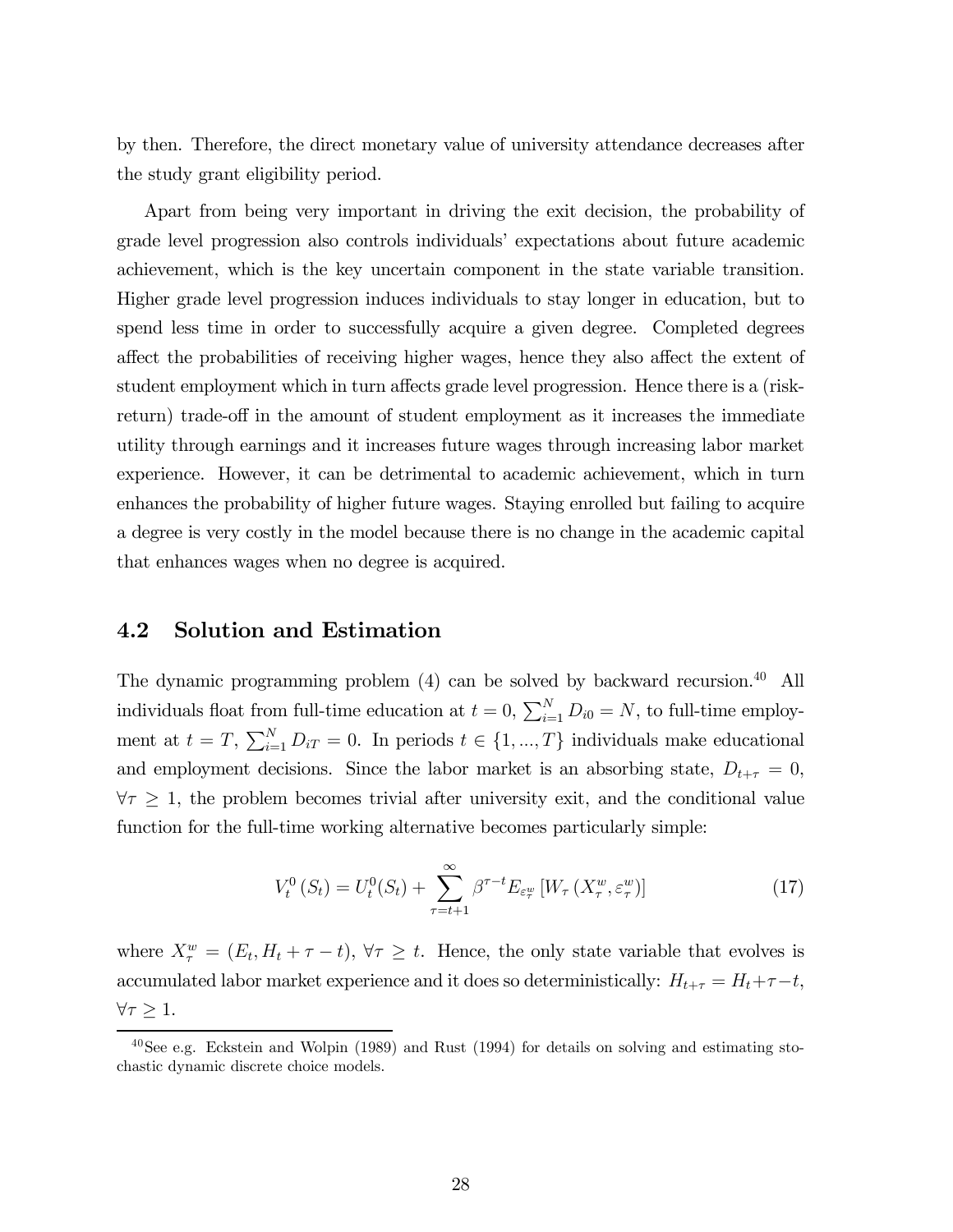The conditional value functions for attending the university are given by:

$$
V_t^k(S_t) = U_t^k(S_t) + \beta \sum_{g=0}^7 P(g_t = g | S_t, d_t^k = 1)
$$
\n
$$
\begin{pmatrix}\n\mathbf{1}[E_{t+1} < 2] E \left[ V_{t+1}(S_{t+1}) | S_t, d_t^k = 1 \right] \\
+ \mathbf{1}[E_{t+1} = 2] E \left[ V_{t+1}^0(S_{t+1}) | S_t, d_t^k = 1 \right]\n\end{pmatrix}
$$
\n
$$
(18)
$$

for alternatives  $k \in \{1, 2, 3, 4\}$  where  $P(g_t = g | S_t, d_t^k = 1)$  is the probability of producing g course credits between time t and  $t+1$  given in Appendix C. The first part in the bracket refers to students who have not yet acquired a Master's degree, and are still eligible to study next period. The second part refers to students that the model forces to exit the university after Master graduation.

The model has to be numerically solved since an analytical solution is not feasible. To minimize the curse of dimensionality and gain computational feasibility, I adopt the powerful simplification first noted by Rust (1987), and assume conditional independence and that the choice specific components of utility that the individuals do not observe before they make their educational and working choices at time  $t, \{\varepsilon_t^k\}$ for  $k \in \{0, 1, 2, 3, 4\}$ , are also the utility components that the econometrician does not observe (either before or after  $t$ ), and that the individuals make their choices assuming that these components are i.i.d. type I extreme value distributed. Not only do these (admittedly restrictive) assumptions result in a substantial computational gain in terms of solving the dynamic programming problem (4). The conditional independence assumption, the additive nature of the preference shock in the utility function together with the assumption that this shock follows a type I extreme value distribution also provide a simple analytical form for the conditional choice probabilities, so there is no need to simulate multi level integrals. The conditional probability of choosing alternative  $k$  is given by:

$$
P\left(d_t^k = 1 | X_t\right) = \frac{\exp\left(U_t^k \left(X_t\right) + \beta E\left[V_{t+1} \left(X_{t+1}\right) | X_t, d_t^k = 1\right]\right)}{\sum_{\kappa=0}^4 \exp\left(U_t^{\kappa}\left(X_t\right) + \beta E\left[V_{t+1} \left(X_{t+1}\right) | X_t, d_t^{\kappa} = 1\right]\right)}
$$
(19)

for any alternative  $k \in \{0, 1, 2, 3, 4\}$ . Note that this is the same form as the upper part of a multilevel nested logit.<sup>41</sup> The difficulty in calculating the current choice probabilities arises because they depend on the future stream of expected utilities. To

 $^{41}$ See e.g. McFadden (1978,1981) for more details.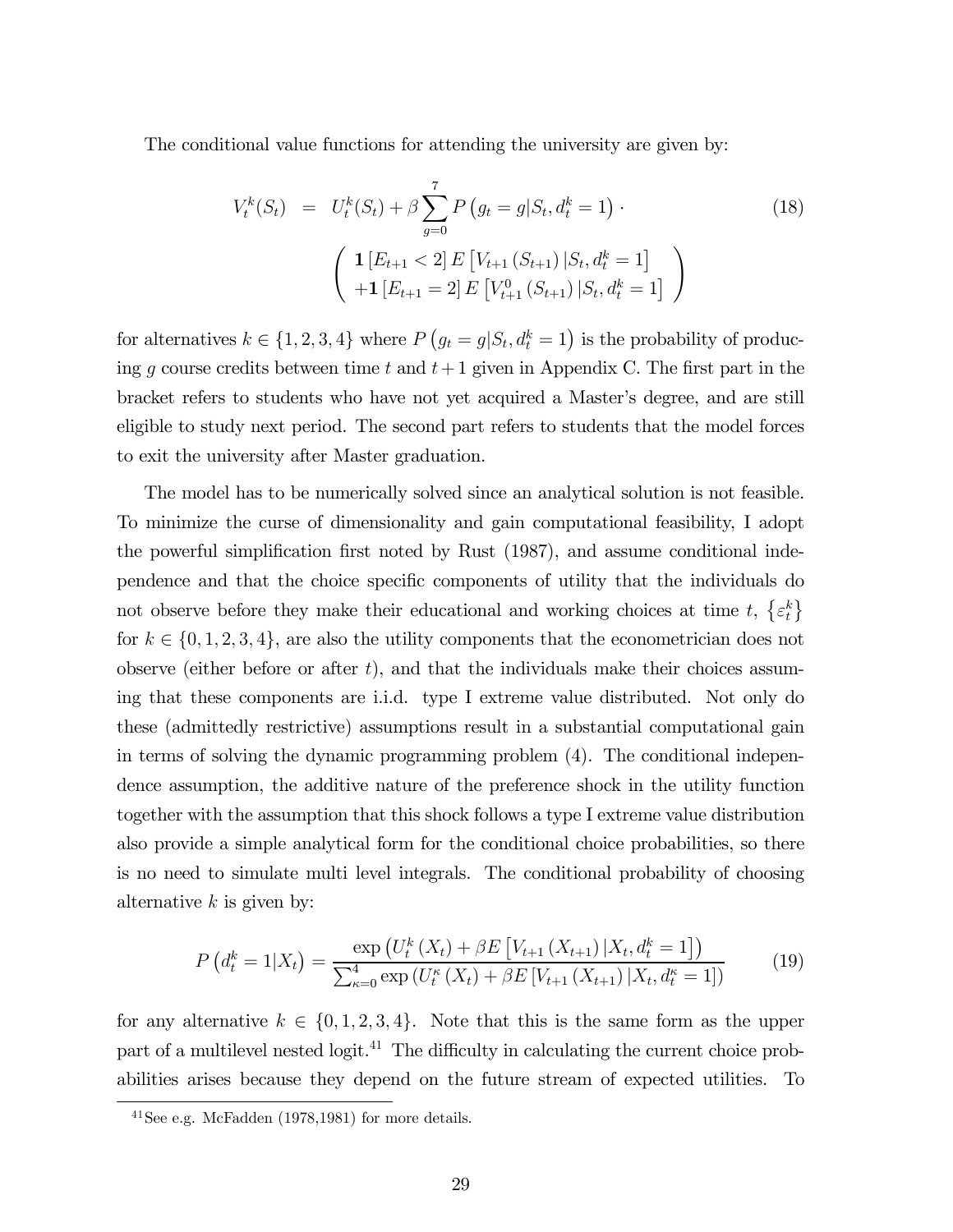compute the potential future stream, the utility of all potential state-choice combinations must be determined. In the estimation, I solve this dimensionality problem using the method developed in Hotz and Miller (1993) that relies on a representation of the value function in which future conditional choice probabilities are treated as data rather than functions of the underlying structural parameters. Since data is available on future choices, these probabilities can be calculated from the sample proportions, and equation (7) can be used in the calculation of the probability statements in (19), which are necessary to evaluate the likelihood function. The conditional choice probabilities are then treated as nuisance parameters in the estimation. Hotz and Miller (1993) show that Bellman's equation (5) can always be written as a function of the per-period utilities and future conditional choice probabilities. Note that given the model assumptions, the term inside the  $\ln(\cdot)$  in (7) is the denominator for the conditional choice probability of choosing any of the alternatives  $k$  given the state, i.e.  $\xi_k(X_{t+1}) = P\left(d_{t+1}^k = 1 | X_{t+1}\right) = \frac{\exp(V_{t+1}^k(X_{t+1}))}{\sum_{k=0}^K \exp(V_{t+1}^k(X_{t+1}))}$  $\frac{C_{\alpha}K_{\ell}(\nu_{t+1}(\lambda t+1))}{\sum_{\kappa=0}^K \exp(V_{\ell+1}^{\kappa}(\lambda t+1))}$ . Particularly, this implies that  $\ln (\xi_0(X_{t+1})) = V_{t+1}^0(X_{t+1}) - \ln \left( \sum_{\kappa=0}^K \exp (V_{t+1}^{\kappa}(X_{t+1})) \right)$  and that the one-period ahead value function conditional on alternative  $k$  chosen this period  $(7)$  can be written as:

$$
E\left[V_{t+1}\left(X_{t+1}\right)|X_t, d_t^k = 1\right]
$$
\n
$$
= \gamma + \sum_{g=0}^7 P\left(g_t = g|X_t, d_t^k = 1\right) \ln\left(\sum_{\kappa} \exp\left(V_{t+1}^{\kappa}\left(X_{t+1}\right)\right)\right)
$$
\n
$$
= \gamma + \sum_{g=0}^7 P\left(g_t = g|X_t, d_t^k = 1\right) \left(V_{t+1}^0\left(X_{t+1}\right) - \ln\left(\xi_0\left(X_{t+1}\right)\right)\right)
$$
\n(20)

and is solely a function of the flow utility,  $U_t^k(S_t)$ , the one-period ahead expected value of exiting the university,  $V_{t+1}^0(X_{t+1})$ , and the one-period ahead CCP of choosing to exit the university,  $\xi_0 (X_{t+1})$ .  $\xi_0 (X_{t+1})$  can be thought of as the discrete hazard function for exiting the university. This hazard function represents the probability that an individual with ability A, initial skills K, accumulated course credits  $G_{t+1}$ , and accumulated work experience  $H_{t+1}$  will exit the university in period  $t+1$  (given that the individual has stayed in the university education up until then).

The grade level progression probability,  $P(g_t = g | S_t, d_t^k = 1)$ , controls individuals' expectation about the one-period ahead state transition and together with the wage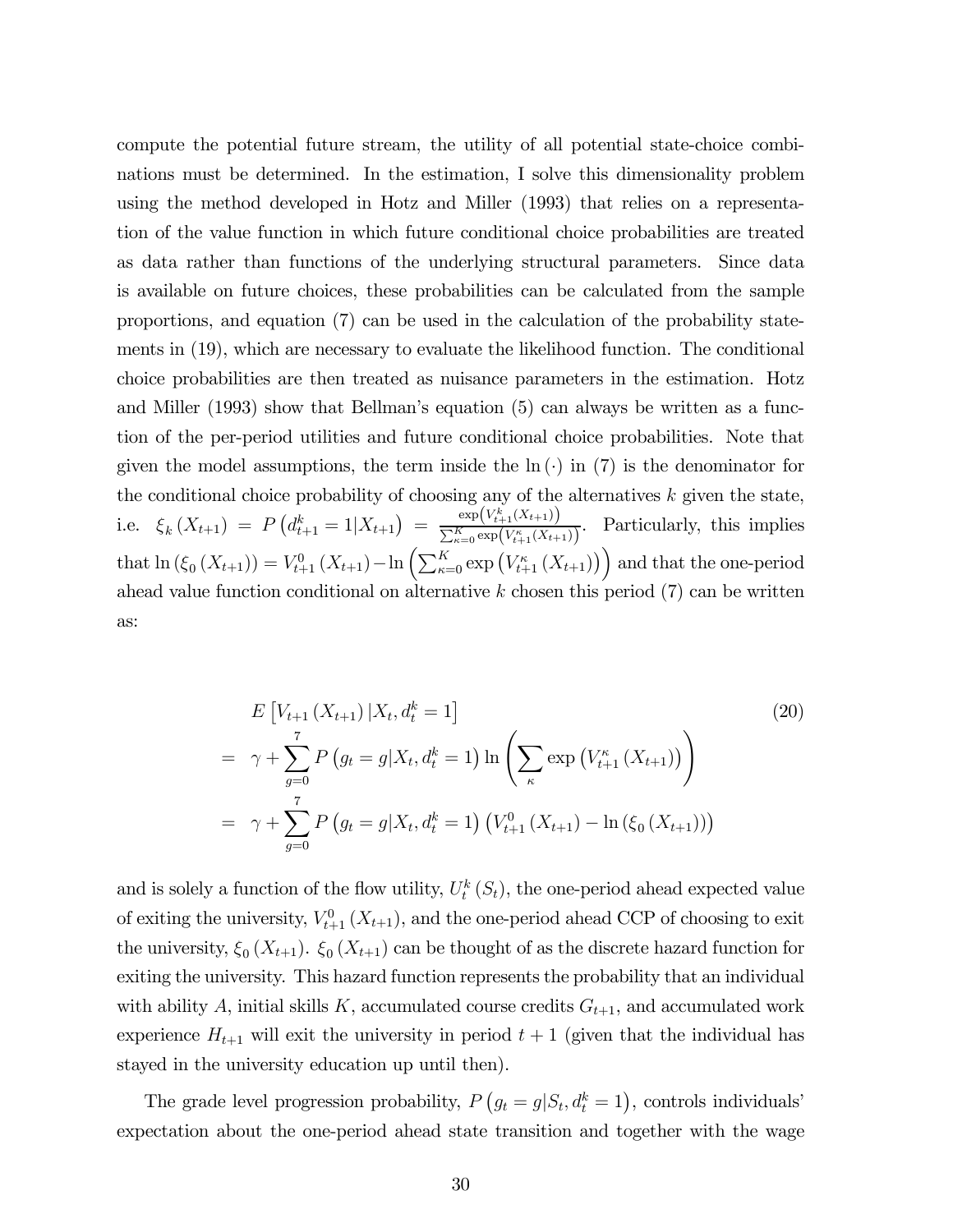equation it also controls the expectation about the one-period ahead value of the fulltime labor market alternative. Furthermore, since full-time labor market work is an absorbing state,  $V_{t+1}^0(X_{t+1})$  simplifies to (17). Finally, this implies that the conditional probability of choosing alternative  $k$  that enters the likelihood function is given by substituting  $(17)$  and  $(20)$  into  $(19)$ .

This notable simplification is a fortunate product of the additive separability, the conditional independence and the i.i.d. type I extreme value assumptions in the choice specific utility functions, as well as the absorbing labor market state property of the model. In the terminology of Arcidiacono and Miller (2007), the model is said to exhibit the one period dependence (OPD) property, since the current value function only depends on the one-period ahead value of university exit and the probability of choosing to exit the university and start working full time on the labor market.

#### 4.2.1 Estimation

The behavioral parameters of the theoretical model are estimated by a maximum likelihood based procedure. The model basically requires two types of parameters to be estimated: utility function (preference) parameters:  $\beta' s$  (and  $\alpha' s$ ), and transition parameters:  $\gamma's$  and  $\alpha's$ . The transition parameters are used in forming expectations about uncertain future events, including course credit accumulation and wages. These include the  $\gamma$  parameters in the course credit generating process (10) through which students learn about their academic abilities, as well as the  $\alpha$  parameters of the wage process (8) that form individuals' expectations about future wages. Note that one important feature of the model is that the wage equation (8) is both part of the law of motion and an important part of utility.<sup>42</sup>

Let  $O_{it} = (D_{it}, h_{it}, w_{it}, g_{it})$  denote the vector of observed choices and outcomes for individual  $i$  at time  $t$ , where the choices are the university attendance indicator and the amount of labor market work,  $d_{it} = (D_{it}, h_{it})$  , and accepted wages,  $w_{it}$ , and accumulated course credits,  $g_{it}$ , are the observed outcomes. The likelihood function for the sample of individuals  $i = 1, ..., N$  observed from period  $t = 0, 1, ..., T_i$  is given by the product over the individual likelihood functions, which is the density for the sequence of observables conditional on the model parameters Θ. Because of the additive separability

 $42$ This is a standard feature of structural dynamic discrete choice schooling models, see e.g. Belzil (2007) for further discussion and a review of the literature.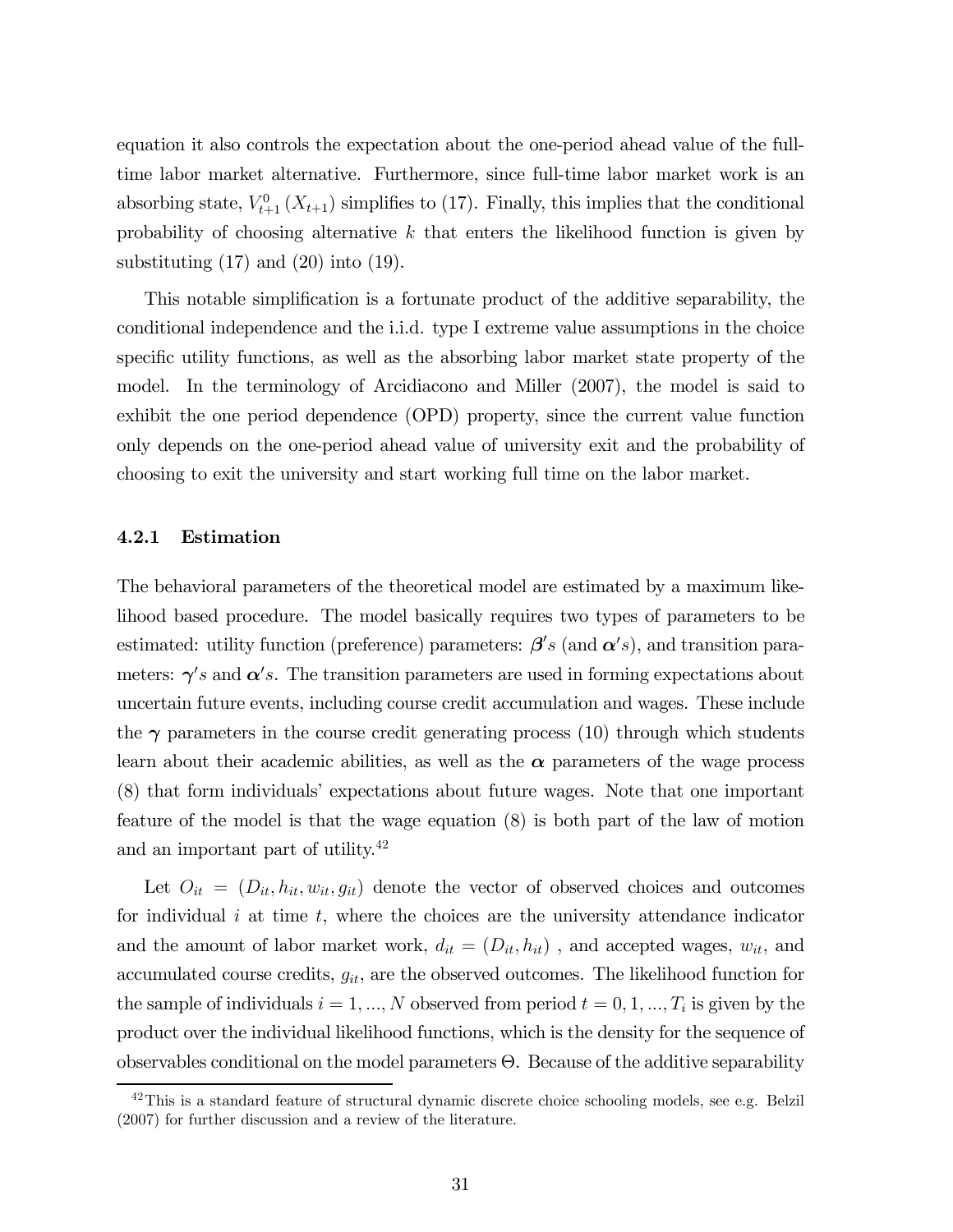and conditional independence assumptions, individuals' likelihood contribution can be decomposed into a product of conditional and marginal densities for each transition. With independent errors across each of the outcomes, the likelihood function can be broken into the three pieces:

> $\mathcal{L}_w(\boldsymbol{\alpha})$  – the likelihood contribution of wages  $\mathcal{L}_g(\gamma)$  – the likelihood contribution of grade level progression  $\mathcal{L}_d(\boldsymbol{\theta})$  – the likelihood contribution of utility (preferences and choices)

where  $\theta = (\gamma, \alpha, \beta, \xi)$ . The sample log likelihood function is then the sum of these three components:

$$
\ln \mathcal{L}(\Theta) = \ln \prod_{i=1}^{N} (\mathcal{L}_{g}(\gamma) \times \mathcal{L}_{w}(\alpha) \times \mathcal{L}_{d}(\theta))
$$
\n
$$
= \sum_{i=1}^{N} (l_{g}(\gamma) + l_{w}(\alpha) + l_{d}(\theta)).
$$
\n(21)

Note that the entire set of model parameters enters the likelihood through the choice probabilities and that subsets of the parameters enter through the other structural relationships as well -  $\alpha$  through the wage equation and  $\gamma$  through the course credit production function. Given the additivity of  $\ln\mathcal{L}(\Theta)$ , estimation could be carried out by fast sequential maximum likelihood. Since I have data on student employment choices, accumulated course credits, and wages, I can consistently estimate the  $\gamma$  and α parameter vectors by maximizing  $\mathcal{L}_g$  and  $\mathcal{L}_w$  separately. Then using the  $\hat{\gamma}$  and  $\hat{\alpha}$ parameter estimates, I can consistently estimate the preference parameter vectors  $\beta$ by maximizing  $\mathcal{L}_d(\hat{\gamma}, \hat{\alpha}, \beta, \xi)$ . Estimating the parameters stepwise rather than jointly saves significant computational time. The resulting inconsistent standard errors for the preference parameters, due to the estimation error, could be corrected with one Newton step over the whole likelihood, cf. Rust (1994). The rate of time preference is fixed at  $\beta = 0.95$  in all the estimations.

Note that (additive separability and conditional independence imply that) if there is no unobserved individual heterogeneity in the model, the final estimation step reduces to estimating a multinomial logit of current choices on current flow utility and the discounted one-period ahead expected value of entering the labor market as well as the conditional probability of this event.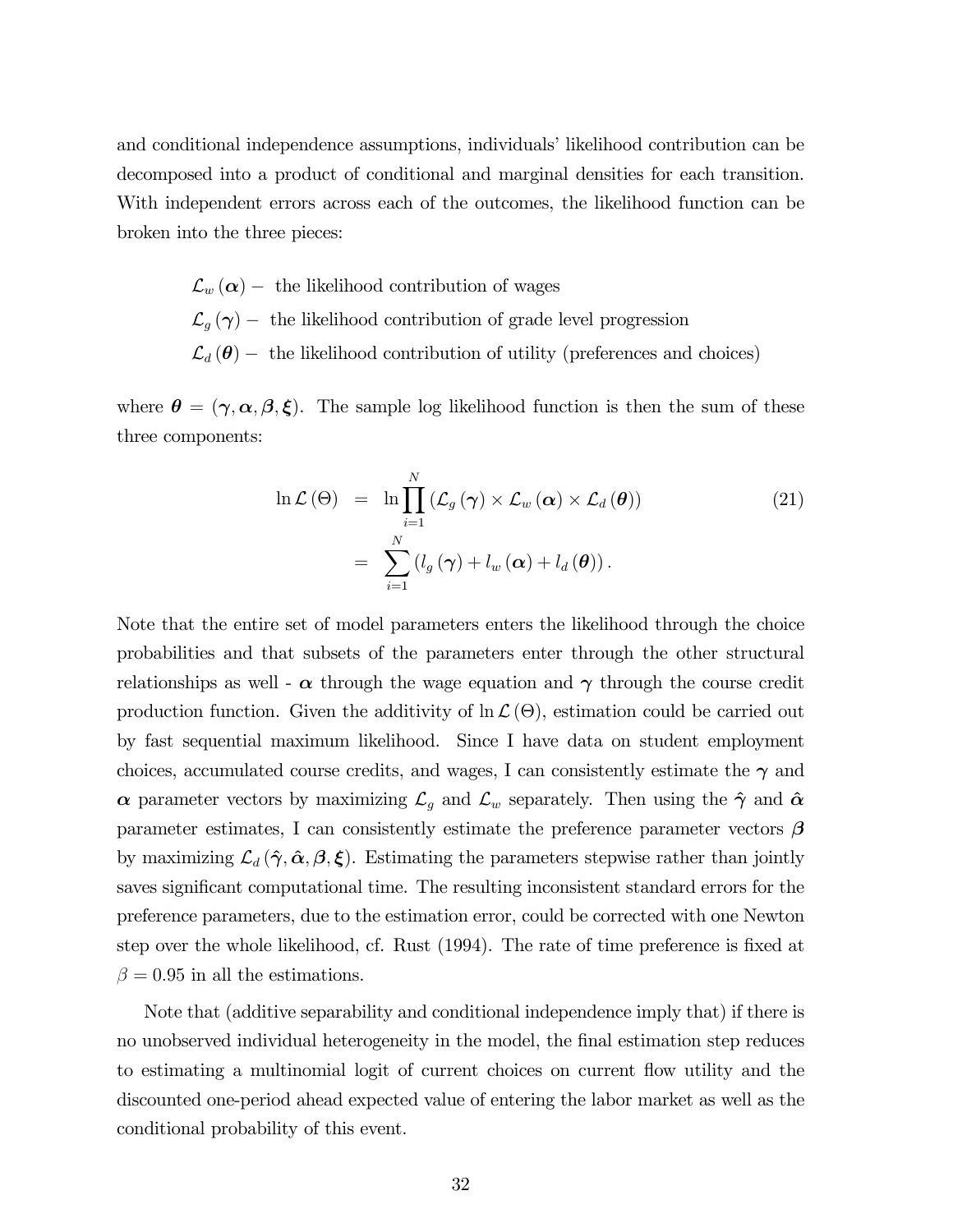#### 4.2.2 Individual Heterogeneity

Given the diversity of individual characteristics at university entry, it is unlikely that individuals have the same sets of preferences for education, skills, abilities and motivation (with respect to educational and labor market work). Hence, it seems important to account for persistent heterogeneity in multiple traits that may themselves be related. A common approach in the literature is to treat these initial traits as unmeasured and drawn from a mixture distribution; see e.g. Keane and Wolpin (1997), Eckstein and Wolpin (1999), and Arcidiacono (2004). It is assumed that there is a fixed number of discrete types of individuals who differ in the parameters that describe their preferences, their academic ability and motivation, and their labor market ability. I adopt this nonparametric approach introduced by Heckman and Singer (1984) and allow for a finite mixture of M types. Each type comprises a fixed proportion,  $\pi_m$ ,  $m \in \{1, ..., M\}$ , of the population.

This way of accounting for unobserved heterogeneity allows for flexible correlation of the errors across the various alternatives as well as correlation over time. This approach also allows me to address two central question: Firstly, who drops out of and who spends a lot of excess time in university education? How do these individuals differ from other graduates (taking the 'straight way') in terms of unmeasured persistent initial traits and how are those traits related to observed family (and other) background characteristics? Secondly, why do these individuals drop out and/or spend so long studying? Which initial traits (if any) are important in explaining the propensity to drop out and/or the excess enrolment time?

In the estimation, wage offers are allowed to differ by unobserved type reflecting persistent differential labor market skills,  $\alpha_0 = \sum_{m=1}^{M} \alpha_{0m} \mathbf{1}$  [type = m], in equation (8). Persistent academic abilities and/or motivation are also allowed to differ by type by introducing,  $\gamma_0 = \sum_{m=1}^{M-1} \gamma_{0m} \mathbf{1}$  [type = m], in equation (10). Likewise, the consumption value of attending the university,  $\beta_0 = \sum_{m=1}^{M} \beta_{0m} \mathbf{1}$  [type = m], in equation (13) is allowed to differ by unobserved type. The likelihood function becomes a finite mixture (or weighted average) of the type-specific likelihoods. Hence, every given type is described by a vector of parameters that are given to them at the time of university entry, corresponding to their labor market skills, academic abilities and/or motivation, and their preferences for university attendance.

To conserve on parameters and avoid identification issues, I consistently only allow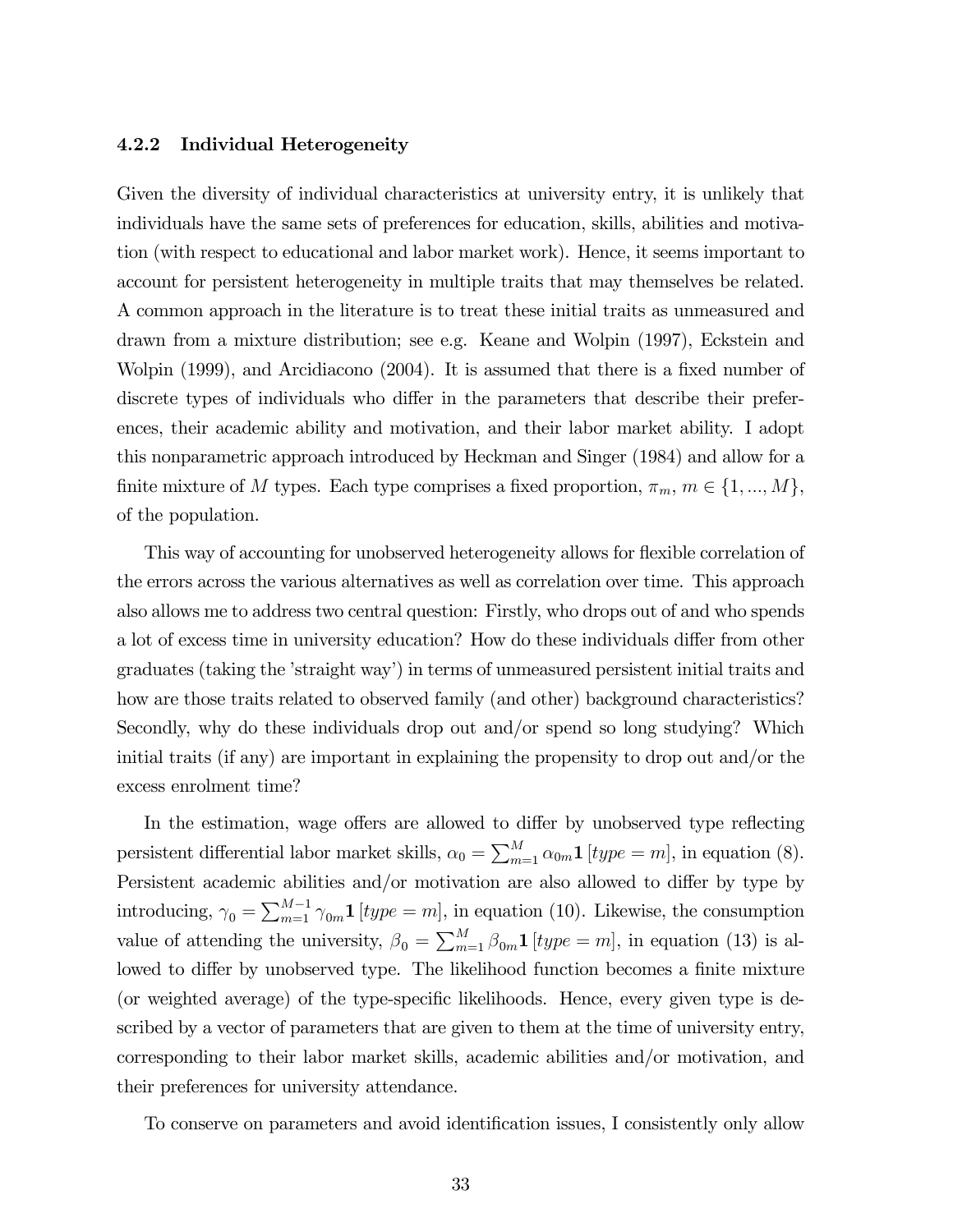for first-order heterogeneity effects. This approach is common in the literature; see e.g. Eckstein and Wolpin (1999). However, there might be type-specific effects of student employment if it for example is more valuable for types who are more likely to drop out.

#### 4.2.3 CCP Estimation with unobserved heterogeneity

The model with unobserved heterogeneity is estimated using the procedure of Arcidiacono and Miller (2007). They extend the class of CCP estimators by adapting the application of the EM algorithm to sequential likelihood developed in Arcidiacono and Jones (2003) to CCP estimators based on Hotz, Miller, Sanders and Smith (1994).

Apart from the huge gain in computational time, two important advantages of this approach are: its ability to account for the role of unobserved heterogeneity in dynamic selection since unobserved heterogeneity can be incorporated into both the flow utility functions and the transition functions and its applicability to large populations that are partitioned by unobserved proportions like earnings and academic ability and/or value of university attendance.

Let  $\mathcal{L}(O_{it}|X_{it}, type_i = m; \theta, \pi, \xi)$  be the likelihood of observing choices and outcomes  $O_{it}$  for individual i at time t conditional on facing state variable  $(S_{it}, type_i = m)$ , structural parameters  $\theta$  and nuisance parameters  $\xi$ . The likelihood of any given path of choices and outcomes  $O_i = (O_{i1}, ..., O_{iT_i})$  conditional on the observed state  $X_i =$  $(X_{i1},..., X_{iT_i})$  sequence and unobserved type m, is obtained by forming the product over the  $T$  period likelihoods. The sample log likelihood is thus given by:

$$
\ln \mathcal{L}(\Theta) = \sum_{i=1}^{N} \ln \left( \sum_{m=1}^{M} \prod_{t=1}^{T_i} \pi_m \mathcal{L} \left( O_{it} | X_{it}, type_i = m; \theta, \pi, \xi \right) \right). \tag{22}
$$

Directly maximizing the log likelihood can be very costly in computational time. However, the EM algorithm simplifies this optimization problem substantially by reintroducing additive separability in the log-likelihood functions. An alternative to maximizing (22) directly is to iteratively maximize the expected log likelihood function, where the  $n<sup>th</sup>$  iteration involves maximizing:

$$
\ln \mathcal{L}(\Theta) = \sum_{i=1}^{N} \sum_{m=1}^{M} \sum_{t=1}^{T} q_{im}^{(n)} \ln \mathcal{L} \left( O_{it} | X_{it}, type_i = m; \theta, \pi^{(n)}, \xi^{(n)} \right)
$$
(23)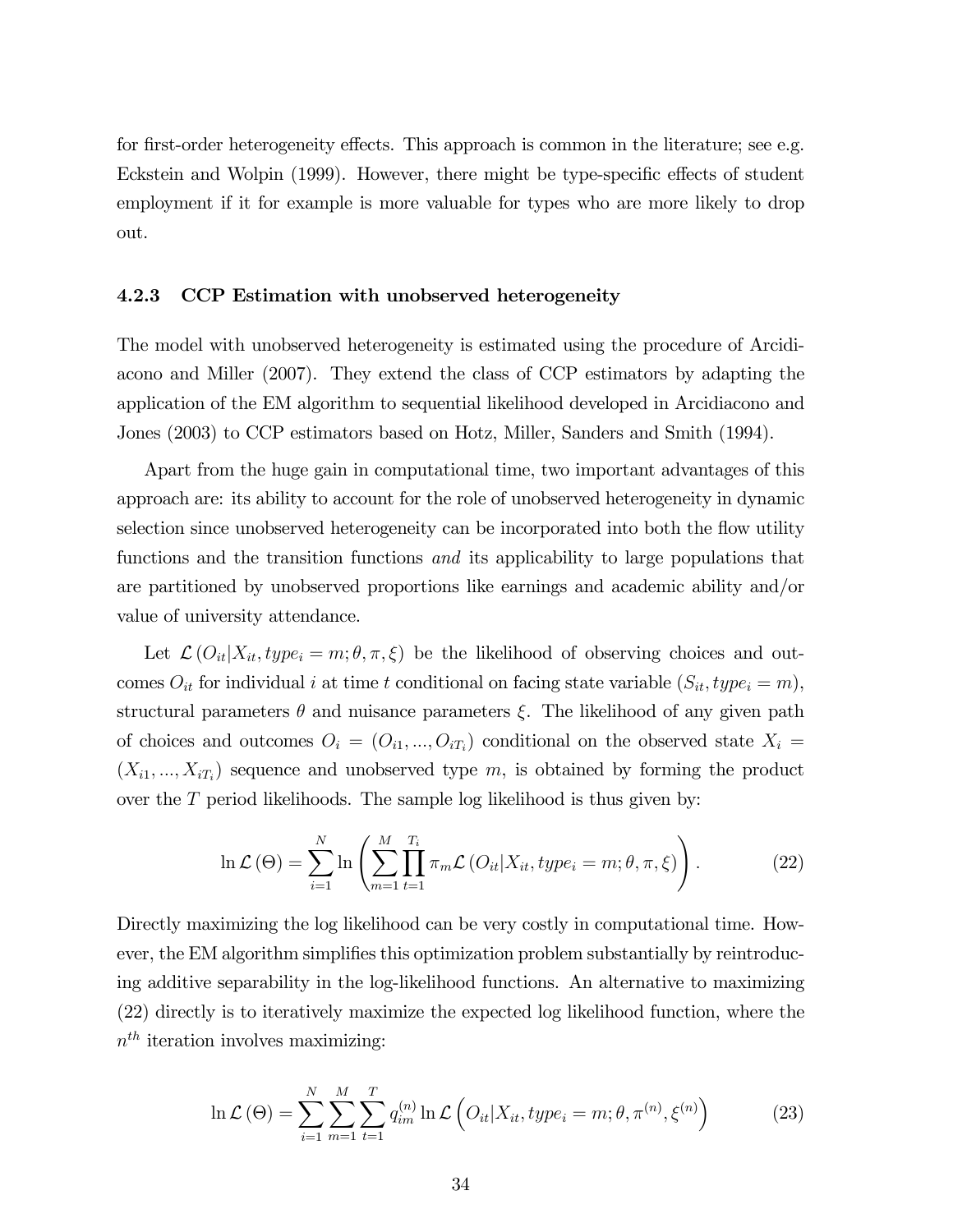with respect to  $\theta$  to obtain  $\theta^{(n)}$ . At each maximization step the probabilities of being each of the unobserved types,  $\pi^{(n)} = \left(\pi_1^{(n)}, ..., \pi_M^{(n)}\right)$ ), are taken as given.  $q_{im} \equiv$  $q_{im}$   $\left(O_i, X_i; \theta^{(n)}, \pi^{(n)}, \xi^{(n)}\right)$  is formally defined in (24) and denotes the probability that individual *i* is of type m given the parameter values  $(\theta^{(n)}, \pi^{(n)}, \xi^{(n)})$  and conditional on all the data on *i*'s choices, outcomes and characteristics  $(O_i, X_i) = (O_{i1}, ..., O_{iT_i}, X_{i1}, ..., X_{iT_i}).$ These conditional probabilities of being each of the unobserved types are taken as given and are used as weights in the maximization step. Finally,  $\xi^{(n)}$  is the vector of conditional choice probability estimates plugged into the  $n<sup>th</sup>$  iteration and updated as described below in (26).

The estimation algorithm is triggered by setting initial values for the CCPs,  $\xi^{(1)}$ , the sample proportion of each unobserved type,  $\pi^{(1)}$ , and initial values for the structural parameters,  $\theta^{(1)}$ . The values for  $\theta^{(1)}$  and  $\xi^{(1)}$  are obtained from estimating the model without any unobserved heterogeneity, cf. Section 4.2 above. Each iteration in the algorithm has four steps. Given  $(\theta^{(n)}, \pi^{(n)}, \xi^{(n)})$  it is proceeded as follows:

Step 1 Compute  $q_{im}^{(n+1)}$ , the probability that each individual i is of type m for all M types conditional on all the data  $(O_i, X_i)$  and given parameter values  $(\theta^{(n)}, \pi^{(n)}, \xi^{(n)})$ as:

$$
q_{im}^{(n+1)} = \frac{\prod_{t=1}^{T} \pi_{m}^{(n)} \mathcal{L}_{imt} \left( O_{it} | X_{it}, type_{i} = m; \theta^{(n)}, \pi^{(n)}, \xi^{(n)} \right)}{\sum_{m=1}^{M} \prod_{t=1}^{T} \pi_{m}^{(n)} \mathcal{L}_{imt} \left( O_{it} | X_{it}, type_{i} = m; \theta^{(n)}, \pi^{(n)}, \xi^{(n)} \right)}.
$$
(24)

Note the the numerator is the same across all time periods and that the denominator is the same across all time periods and all types. This is essentially Baye's rule, since the denominator is the likelihood of observing the choice and outcome sequence  $O_i$  conditional on the observed state sequence  $X_i$  for given parameters, and the numerator.

Step 2 Given  $q_{im}^{(n+1)}$ , the population fraction of type  $m, \pi^{(n+1)}$ , is updated by averaging the conditional type probabilities for each individual  $i$  and each type  $m$  over the sample:

$$
\pi_m^{(n+1)} = \frac{1}{N} \sum_{\iota=1}^N q_{im}^{(n+1)}.
$$
\n(25)

Step 3 Given  $q_{im}^{(n+1)}$  for each individual i and each type m, together with  $\pi^{(n+1)}$  and  $\xi^{(n)}$ , maximize the expected log likelihood function (23) to obtain estimates of  $\theta^{(n+1)}$ .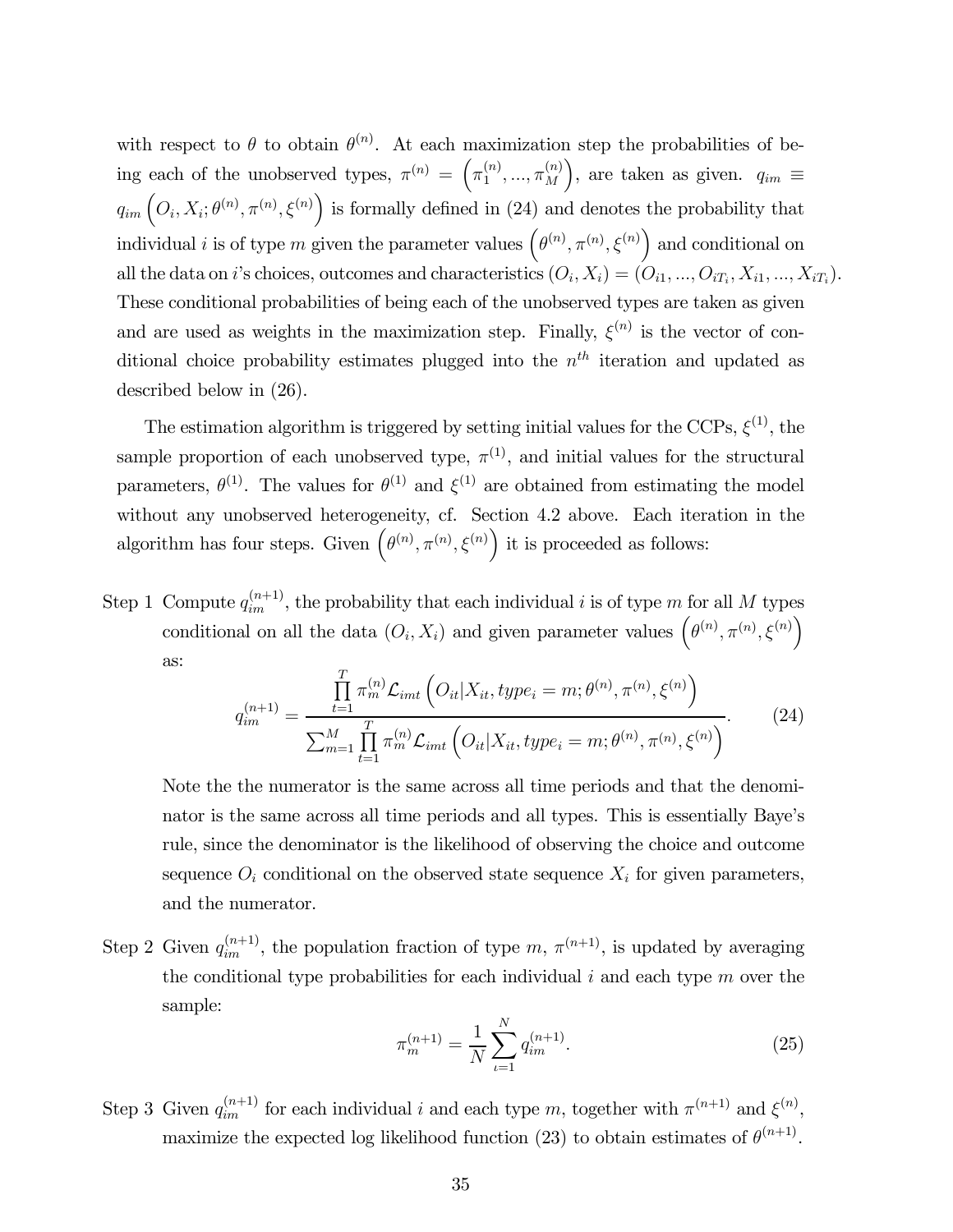Step 4 Update the conditional choice probability nuisance parameters  $\xi^{(n+1)}$  for each individual i and each type  $m$  using the conditional likelihood of observing choice  $k = 0$  for state variable  $(X, type = m)$  when the parameters are  $(\theta^{(n+1)}, \xi^{(n)})$ :

$$
\xi_{0Xm}^{(n+1)} = P\left(d_{it}^0 = 1 | X, m; \theta^{(n+1)}, \xi^{(n)}\right) = \mathcal{L}_0\left(X, m; \theta^{(n+1)}, \xi^{(n)}\right) \tag{26}
$$

Arcidiacono and Miller (2007) show that this algorithm converges to a fixed point and is computationally feasible for many problems with the finite time dependence property. Another computational advantage is that the estimation step can be made sequential, since given the probability that individual i is of type  $m$ ,  $q_{im}$ , the likelihood factors as in the case without unobserved heterogeneity (21).

## 4.3 Identification

Identification of the wage offer and grade level progression functions rests on variation in earnings, hours and course credit data. The problem of identification can be viewed as a sample selection problem since wages are only observed for individuals who choose to work and course credits are only observed for those who are enrolled in a university education. The exclusion restrictions, the functional form, and distributional assumptions embedded in the model serve the same purpose as would a sample selection correction in a two-step or full information estimation procedure.

Regarding the exclusion restrictions, A and K only affect grade level progression,  $g_t$ , and do not directly affect wage offers,  $w_t$ ,  $\cdot$  other than through accumulated course credits,  $G_t$ , and accumulated work experience,  $H_t$ , which they affect indirectly through affecting grade level progression and the consumption value of university attendance,  $b_t$ , as well as how this value is affected by the amount of student employment,  $b_t^k$ ,  $k \in$  ${2, 3, 4}.$ 

The  $\alpha$  parameters are identified from data on wages and the state variables: highest completed academic degree,  $E_t$ , and acquired labor market experience,  $H_t$ . Unobserved heterogeneity,  $\alpha_{0m}$ , is identified by cross-sectional variation in wages conditional on these state variables at each t. The  $\gamma$  parameters are identified from course credit data and the state variables: ability  $A$ , skills  $K$ , accumulated course credits,  $G_t$ , and hours worked during the period,  $h_t$ , and the unobserved heterogeneity,  $\gamma_{0m}$ , is identified by cross-sectional variation in acquired course credits conditional on these state variables.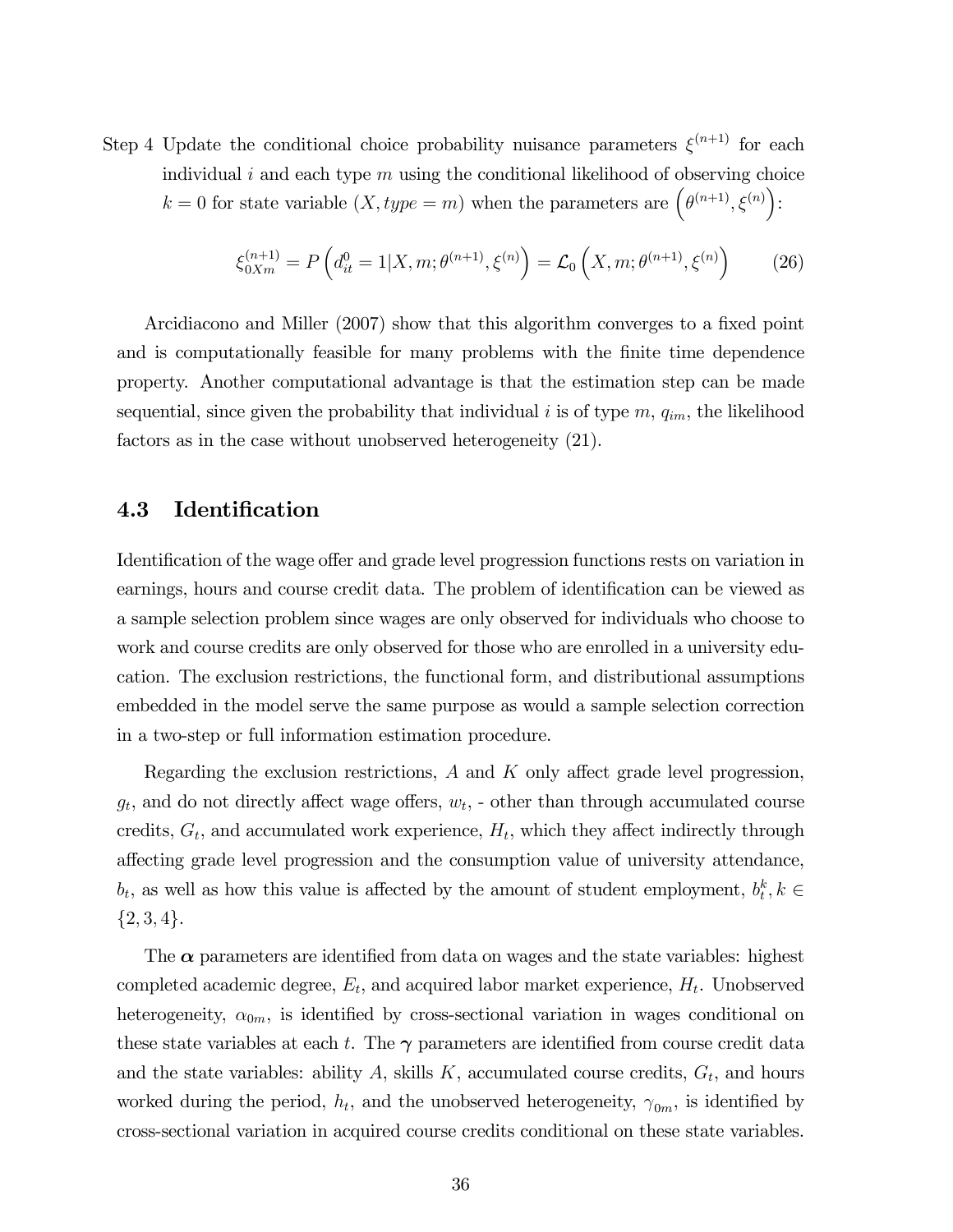The remaining utility function parameters,  $\beta$ , are identified based on the principle of revealed preferences. If students behave myopically (i.e. the model is static), then identification of the utility function parameters would come from observing their schoolwork choices and accepted wages. The dynamic optimization problem resembles a static multinomial logit model with the future component of the value function treated as a known quantity based on the estimated wage parameters,  $\alpha$ , and the course credit production parameters,  $\gamma$ , that control the expectation of next period's state variable for given discount factor, and the CCPs,  $\xi$ , that are treated as nuisance parameters.

## 5 Basic Model Estimation Results

This section first discusses some of the parameter estimates and their implications for student behavior and outcomes. Second, unobserved student types are related to observed family background characteristics, and the implications of the estimates for dropout rates and excess time-to-graduation behavior are discussed. Third, evidence on the basic model fit to regularities in the data is presented. Finally, the effectiveness of various public policy interventions aimed at improving academic performance are discussed.

### 5.1 Parameter Estimates

Estimates of the parameters of the structural model are presented in Table 3. The top panel of the table concerns the wage equation parameters, the middle panel the grade level progression parameters, and the bottom panel concerns the remaining utility parameters that only enter the choice probabilities. The parameter estimates from the basic model are presented in column one, and column two presents the parameter estimates from the basic model with unobserved heterogeneity through a mixture of two types.

The parameter estimates reveal that it does pay off to invest in academic capital, as there are sizeable wage premiums to completing a Bachelor's and Master's degree of 16 and 40 percentage points, respectively, compared to university entrants who fail to acquire a university degree. The usual concave impact of labor market experience on wages is also found. Note that the return to an extra year of experience is 9 percentage points, which is very high, but not surprising given the selective sample of relatively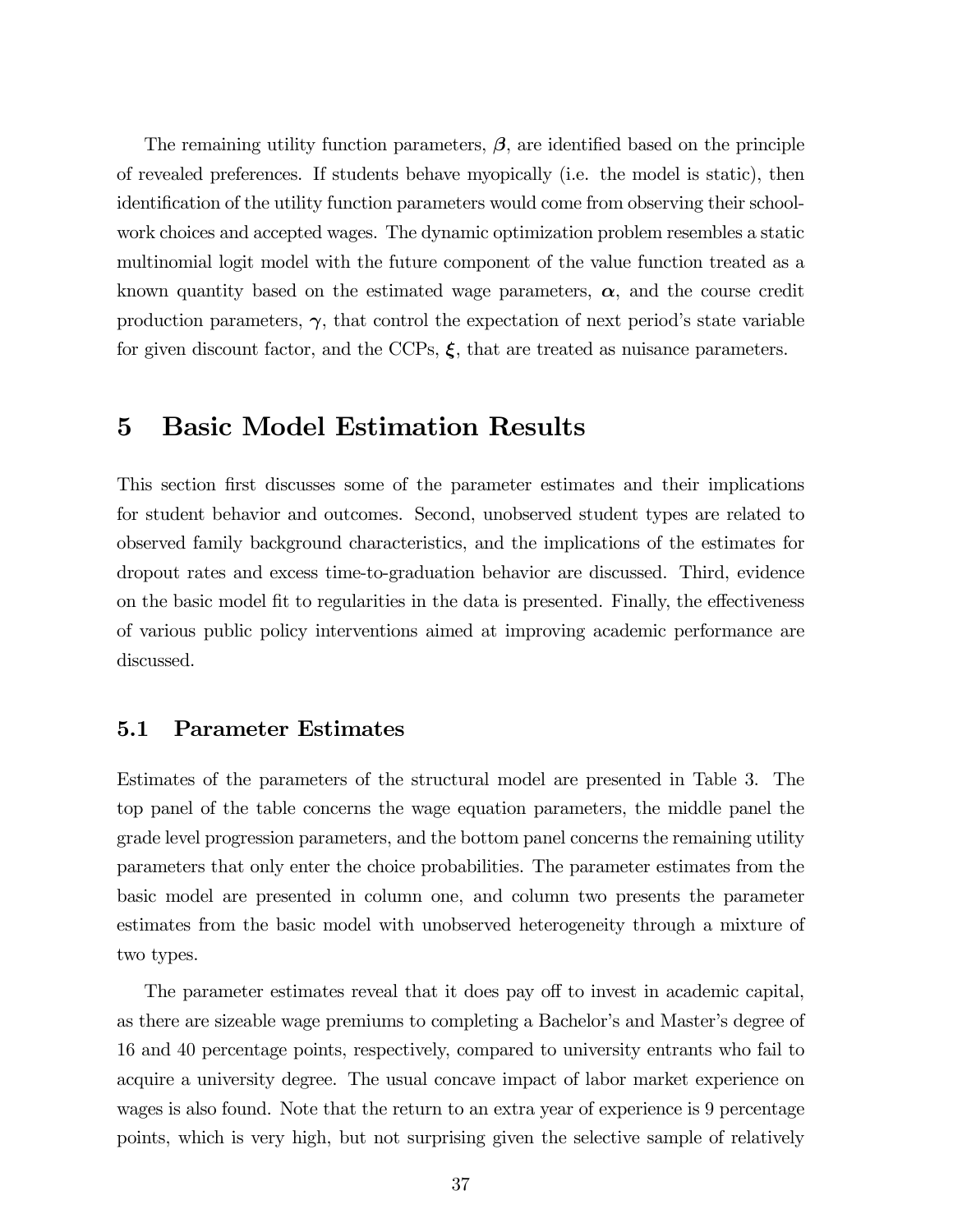highly skilled individuals in their early career.

Students with higher initial ability and skills from high school have higher academic achievement. Likewise, there is evidence of self-productivity of academic skills as both accumulated course credits and acquired degrees have a significantly positive effect on the number of course credits produced in the year. The latter also indicating that those who exercise the option of Master study after Bachelor graduation are those with higher academic achievement. The longer time since initial enrolment the lower academic achievement ceteris paribus. Regarding students' employment, it is found that working the equivalent of 10 hours a week significantly increases academic achievement, while working additional hours is detrimental. Working the equivalent of 10 hours per week significantly reduces the probability of not passing any course in the academic year by 7 percentage points, i.e.  $P(g_t = 0 | \bar{X}, \mathbf{1} [h_t \ge \frac{1}{4}] = 1) - P(g_t = 0 | \bar{X}, \mathbf{1} [h_t \ge \frac{1}{4}] =$  $(0) = -0.074$ , and it increases the probability of passing all the courses in the year by 3 percentage points, i.e.  $P(g_t = 6|\bar{X}, \mathbf{1}| [h_t \ge \frac{1}{4}] = 1) - P(g_t = 6|\bar{X}, \mathbf{1}| [h_t \ge \frac{1}{4}] = 0) =$ 0.032. Working additional 10 hours per week significantly increases the probability of accumulating zero course credits by 5 percentage points, i.e.  $P(g_t = 0 | \bar{X}, \mathbf{1} [h_t \ge \frac{1}{2}] =$ 1) –  $P(g_t = 0|\bar{X}, \mathbf{1}|[h_t \ge \frac{1}{2}] = 0) = 0.053$ , and reduces the probability of producing six course credits by two percentage points, i.e.  $P(g_t = 6|\bar{X}, \mathbf{1}| [h_t \ge \frac{1}{2}] = 1) - P(g_t =$  $6|\bar{X}, \mathbf{1}|_{h_t} \geq \frac{1}{2}$  = 0) = -0.023. Hence, working the equivalent of 20 hour per week reduces the probability of not passing any course by 2 percentage points and increases the probability of passing all courses by 1 percentage point. Working more than 20 hours a week has a large negative impact on academic achievement as it increases the probability of failing all the courses in the year by 38 percentage points and reduces the probability of passing all courses by 14 percentage points.

The consumption value of university attendance is found to be increasing in initial ability and Math skills, while it decreases with time since initial enrolment ceteris paribus. Student employment is found to decrease the consumption value of university attendance, and this effect primarily goes through lower consumption value for students with higher initial ability and skills,  $\beta_1^k, \beta_2^k < 0$ , but not for students who have been enrolled at the university for longer, since  $\beta_3^k = 0$ . However, if the student also worked in the previous year and thereby has been able to adjust to the joint study-work activity, the value of university attendance is significantly higher,  $\beta_4^k$ ,  $\beta_5^k$ ,  $\beta_6^k > 0$  for  $k \in \{2, 3, 4\}$ .

The estimates of the parameters in the wage equation revealed that student employment increases wages through acquired experience. The estimate of the job finding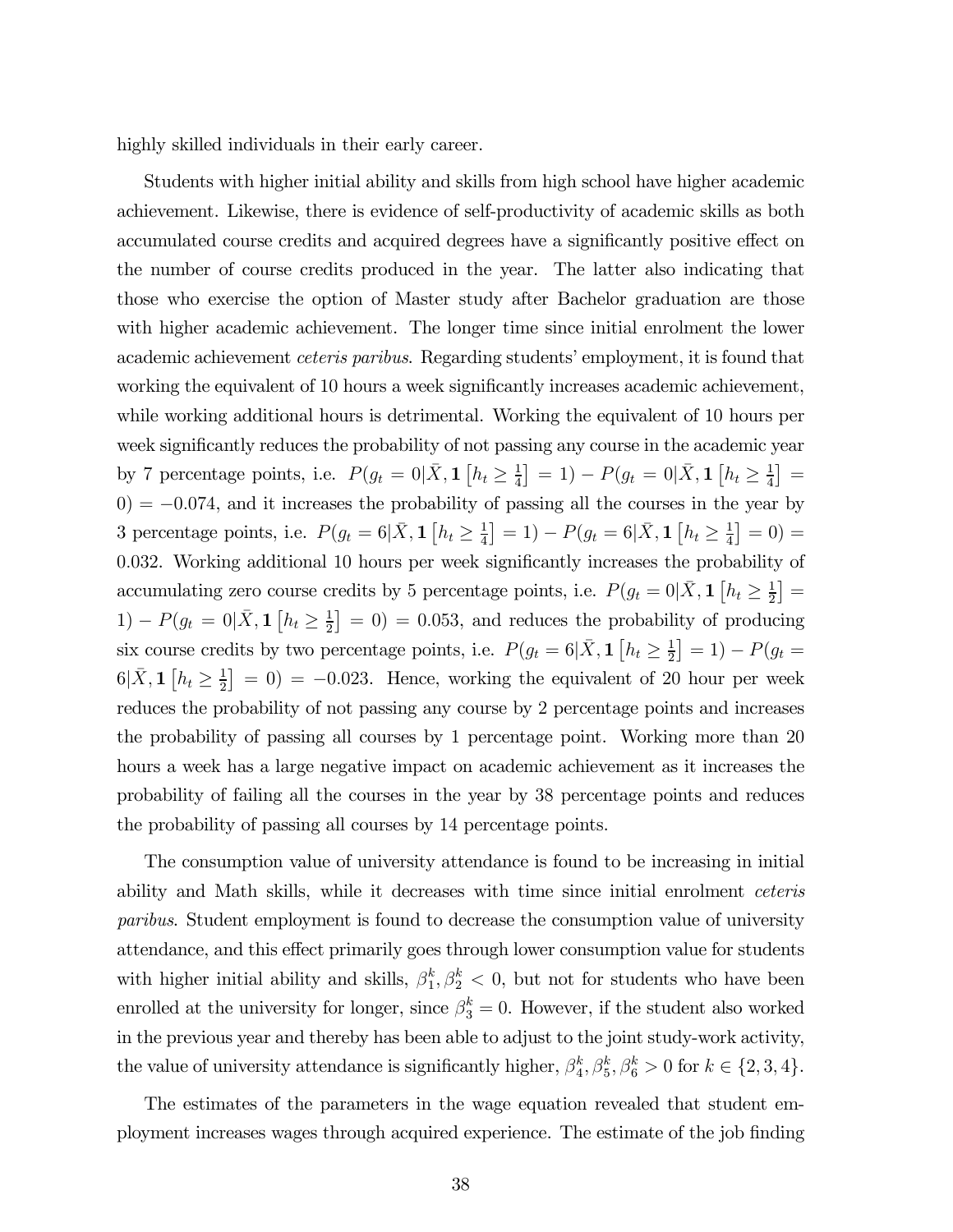cost, c, further reveals that individuals who were not employed in the previous period have significantly lower probability of entering the labor market and start working full time. Finally, a higher level of study grant tends to increase the likelihood that students will stay enrolled at the university.<sup>43</sup>

The model that allows for unobserved heterogeneity through a mixture of two unobserved types reveals that type 1 students have slightly lower (unskilled) labor market ability,  $\alpha_{01} < \alpha_{02}$ , but the difference is not significant. On the other hand, type 1 students have higher unobserved academic ability and/or motivation,  $\gamma_{01} > 0$ , and tend to also have a higher consumption value of university attendance,  $\beta_{01} > \beta_{02}$ . Introducing unobserved heterogeneity does not affect most of the estimates of the model parameters. The only significant change is that the effect of initial ability and skills on the consumption value of education diminishes or disappears. This is not surprising, since type 1 students have significantly higher GPA and Math level from high school.

### 5.2 Parental Background and Types

Types are treated as unobserved (to the econometrician) in the estimation. However, each individual can be assigned a set of type probabilities,  $q_i = (q_{i1}, ..., q_{iM})$ , by applying Baye's rule to each individual's contribution to the likelihood function as discussed in the estimation section, cf. equation (24). Family background and other socioeconomic background data observed prior to university entry can then be merged with the estimation sample and related to type probabilities. This approach gives a sense of how family background affects individuals' preferences for university education.

Type 1 individuals who seem to be academic types comprise 28% of the sample. Type 1 individuals are more likely to have mothers with higher education and higher income; however, their fathers do not seem to have significantly different observable characteristics.

Unobserved types play a significant role in explaining dropout and excess timeto-graduation behavior. Table 4 displays marginal effects from logit estimation on four measures of academic achievement. All estimations are first performed only with

<sup>&</sup>lt;sup>43</sup>Note that  $\beta_7$  should in theory be identified, but in practice there seems to be too little variation in study grant,  $b(W_t h_t, E_t)$ , for a given alternative. The reason is that for a fixed  $h_t$  there is not much variation in wages from student employment - not even when incorporating the change in treshold for allowed student earnings. Therefore it becomes difficult to distinguish the consumption value effect captured by  $\beta_0$  from the study grant effect captured by  $\beta_7$ .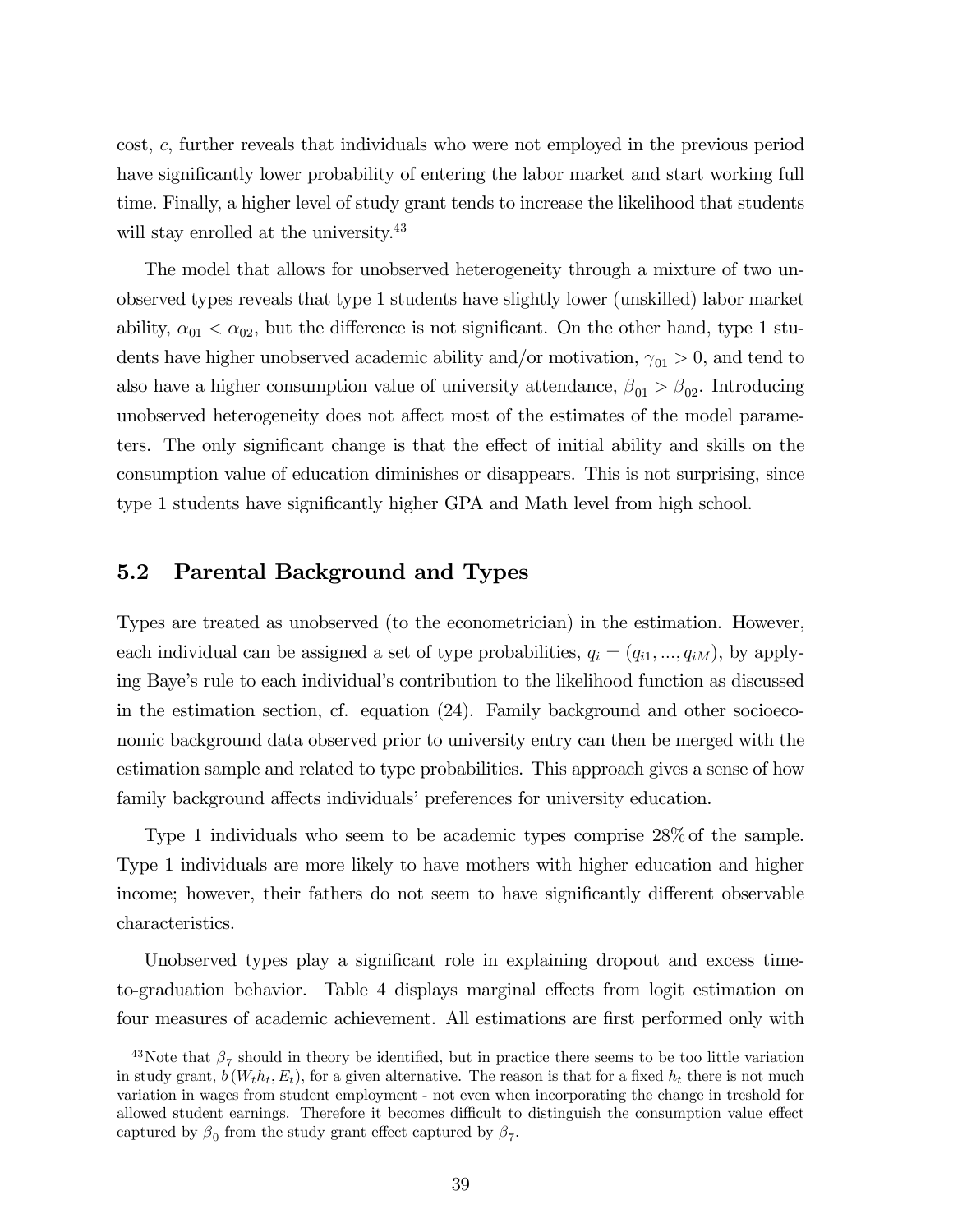parental background characteristics as controls and then the type 1 probability is added as an additional control variable. The four academic outcomes are indicator variables for:  $(i)$  dropping out of the university,  $(ii)$  acquiring a Master's degree,  $(iii)$  spending excess time to Master graduation, and (iv) spending more than one excess year to Master graduation. Table 4 reveals that individuals that have a higher type 1 probability have a significantly lower probability of dropping out, a significantly higher probability of Master graduation, and are also more prone to spend excess time-to-graduation. This corroborates the fact that type 1 individuals have higher unobserved academic ability and/or motivation as well as higher consumption value of university attendance. A Wald test of the joint statistical significance of parental background characteristics is performed for all estimations. The tests show that parental background jointly affects the dropout probability, but when controlling for the type 1 probability, the parental background effect is only jointly significant on a 5% level of significance. Likewise, the effect of parental characteristics on Master graduation is significant on a 10% level of significance, but becomes insignificant when controlling for the type 1 probability. Apparently, the unobserved types embody some predictive information about academic achievement that is contained in parental background characteristics. Furthermore, there seem to be some unobserved individual traits that are predictive of academic achievement and not fully captured by family background characteristics, since the inclusion of unobserved types greatly increases the accuracy of predicting these academic outcomes.

#### 5.3 Model Fit

To assess whether the estimated model captures the essential features of the data, the observed and the predicted choice distributions, transitions, dropout rates, times-tograduations and wages are compared.

Table 5 compares observed and predicted measures of academic and labor market success. The upper part of the table reveals that the model is very precise in predicting the grade level progression probabilities,  $P(g_t = g)$ ,  $g \in \{0, 1, ..., 7\}$ , as well as the average accumulation of course credits over time,  $\bar{g}_t$ ,  $t \in \{0, 1, ..., 9\}$ . The basic model also does a good job in predicting the total amount of course credits accumulated,  $G_{10}$ , and highest acquired degrees,  $E_{10}$ , by the end of the sample period. At last it is seen that both the level of predicted course credits for those who are enrolled at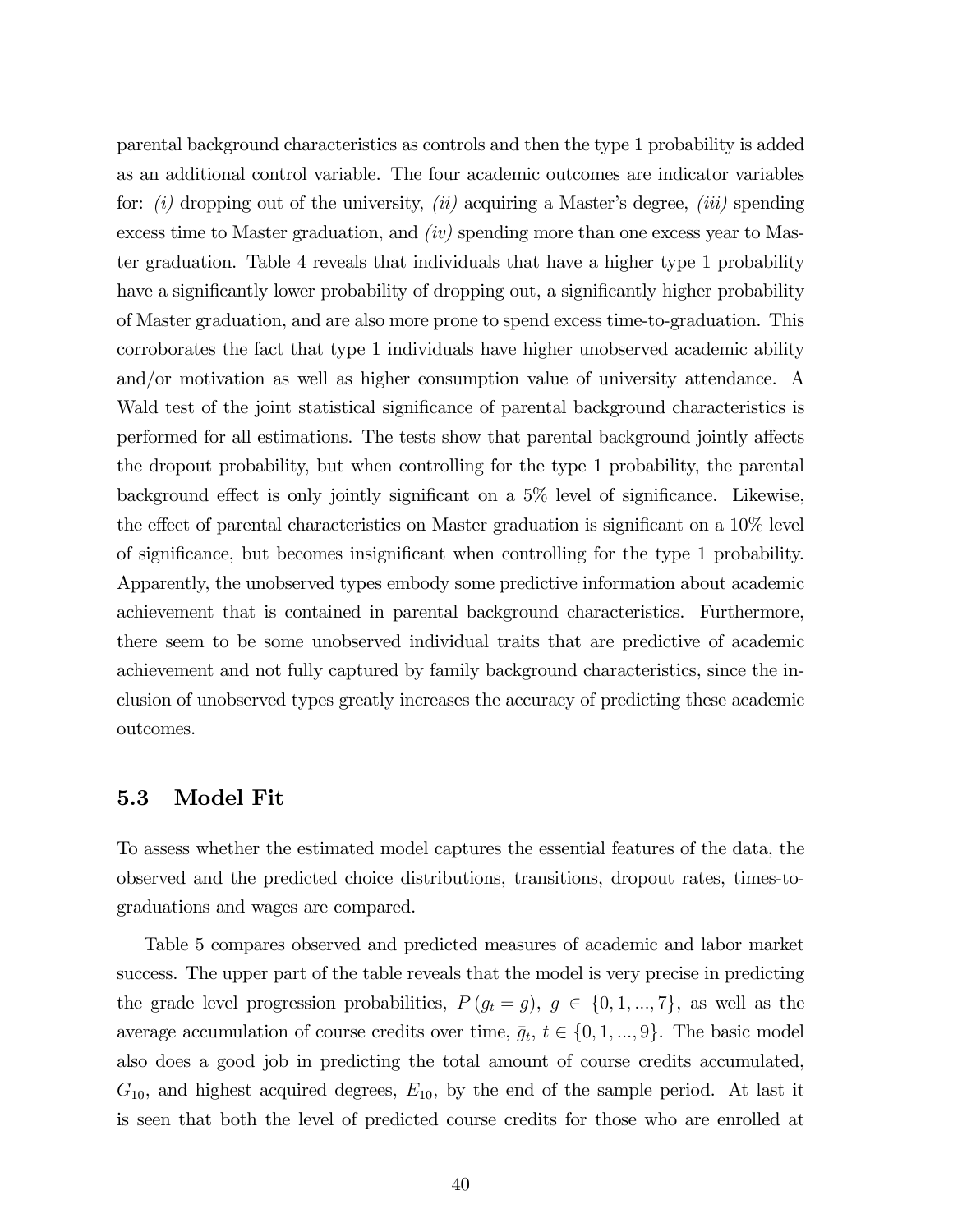the university and the level of wages after university exit are slightly lower than their observed counterparts.

Table 6 compares observed and predicted choice probabilities - both overall and over time. The overall choice probabilities are almost point on - as are the probabilities of choosing alternatives  $(D_t, h_t) \in \left\{ (1, \frac{1}{4}), (1, \frac{3}{4}) \right\}$  over time. The model underestimates the probability of initially attending the university and not working while overestimating this probability in the later enrolment years. The basic model underestimates the amount of dropouts in the first three years of university enrollment, while it overestimates the amount of students that will drop out right around the years for 'normal' Bachelor and Master graduation. However, when unobserved heterogeneity is introduced the model predicts the timing of university exit very precisely.

#### 5.4 Policy Effects

Having assessed the model fit and determined the extent to which student employment affects academic and labor market success, it would be interesting to evaluate the potential effects that public policies will have on students' choices and outcomes. Although the impact of student employment on academic achievement has been the subject of numerous studies and is still much debated, not much is known about the impact of potential policy interventions. With the structural parameter estimates at hand, it would be possible to determine the extent to which restrictions on student employment would affect the dropout rates and times-to-graduation - either directly by putting restrictions on hours worked while attending university or indirectly by changing the threshold and/or amount of student benefits received if working. The fact that study grants tend to increase the probability of attending the university, cf. Table 3, suggests that policies aimed at reducing study grants and/or introduce tuition costs could reduce times-to-graduation. However, the credibility of these policy simulations would not be high given the present practical problems of estimating the parameter on received study grant. Therefore, providing evidence on such very much coveted policy effects is left for future research.

Nevertheless, the data allows for an evaluation of an actual policy implementation that increased the threshold income students were allowed to earn without being punished by a cut in the benefits. Up to 1996, students were allowed to earn  $48,000$  DKK a year while receiving full benefits. In 1996 this threshold was raised to  $61,000$  DKK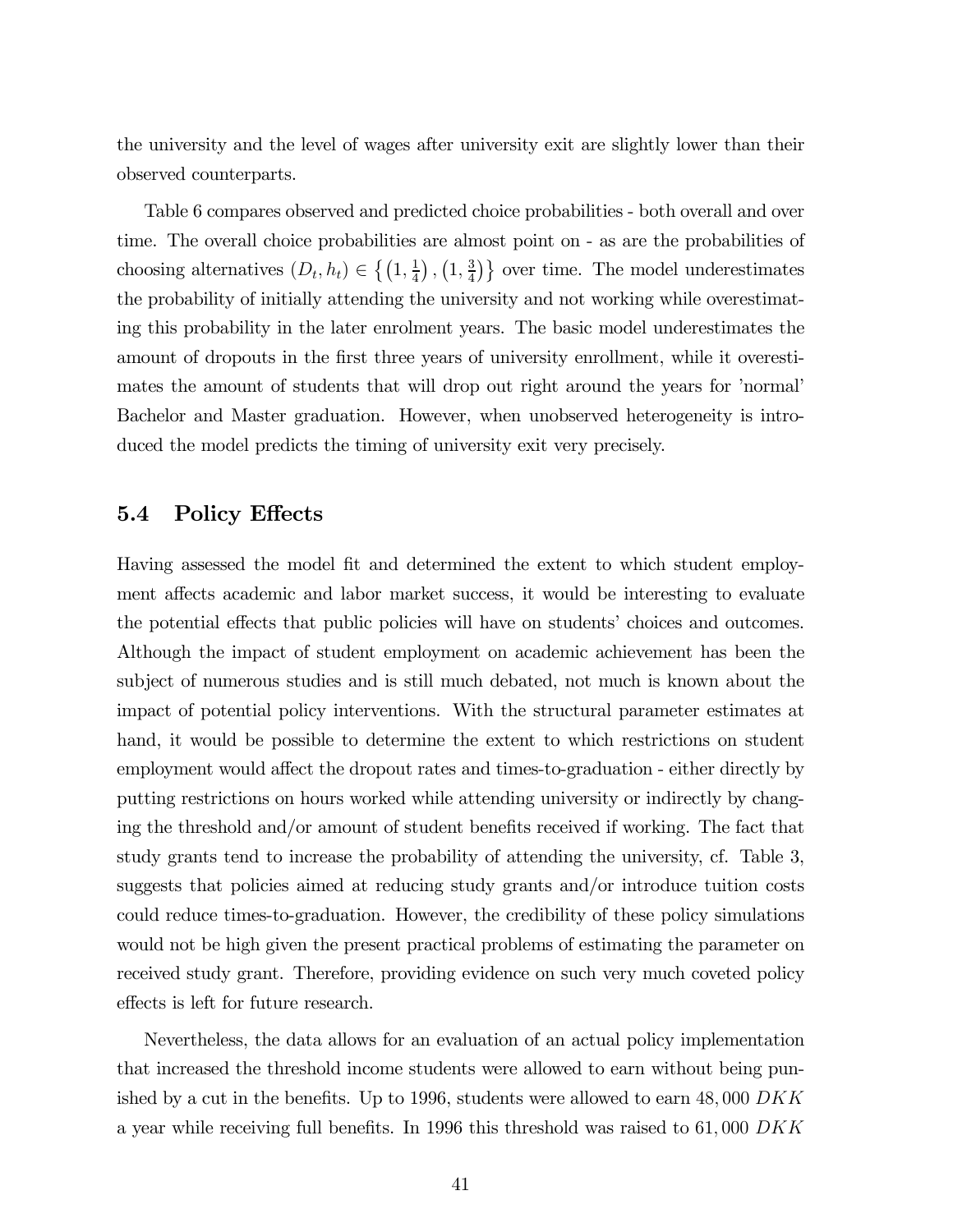a year, giving students an incentive to work more while enrolled at the university. The amount of benefits received was unchanged at around  $48,000$  DKK per year during the whole period. Using  $Z_t = 1$  [year  $\geq 1996$ ] as an instrument for the amount of student employment would identify the effect of student employment on accumulated course credits (and earnings) for those students who were induced to work more because of the higher threshold. However, the change in benefit rules had no significant effect on students' labor supply.44

## 6 Heterogeneous Stock of Human Capital

So far this paper has treated the stock of academic capital and student employment experience as homogenous. However, there is a lot of heterogeneity in earnings, dropout rates, times-to-graduation, and the amount and type of student employment across fields of university education. Table 7 describes some of the traits on which university students seem to differ across fields. The fields are ranked in terms of wages - with the fields furthest to the right being the most lucrative. Table 7 shows that average yearly earnings vary from around 150,000 DKK (Humanities / Arts / Education) to almost 270,000 DKK (Health Sciences).<sup>45</sup> Dropout rates range from a low of  $9\%$  for Health Science students to 28% for Business students and 34% for Life Science students. Among those who initially choose the two most lucrative fields (Health Science and Natural Science / Engineering), 88% and 70%, respectively, acquire a Master's degree, compared to only 46% and 40% of those who initially choose Business and Humanities / Art / Education, respectively. Furthermore, the reasons for dropping out, the required skill sets, and employment prospects might also differ across fields. Overall, the more lucrative field, the more course credits are accumulated each enrolment year, the shorter times-to-graduation for any given degree. Accumulated course credits per enrolment year range from less than 4 (Humanities / Arts / Education) to almost 5 (Health Sciences). The fact that times-to-graduation seem to decrease with post degree earnings could suggest the importance of option values. Hence, if there is high post graduation employment uncertainty, the value of staying enrolled is higher because of the value

<sup>&</sup>lt;sup>44</sup>This result is probably one of the practical obstacles to estimating  $\beta_7$ .

<sup>45</sup>Christiansen, Joensen and Nielsen (2007) also find that the risk properties of human capital returns vary considerably across fields of university education.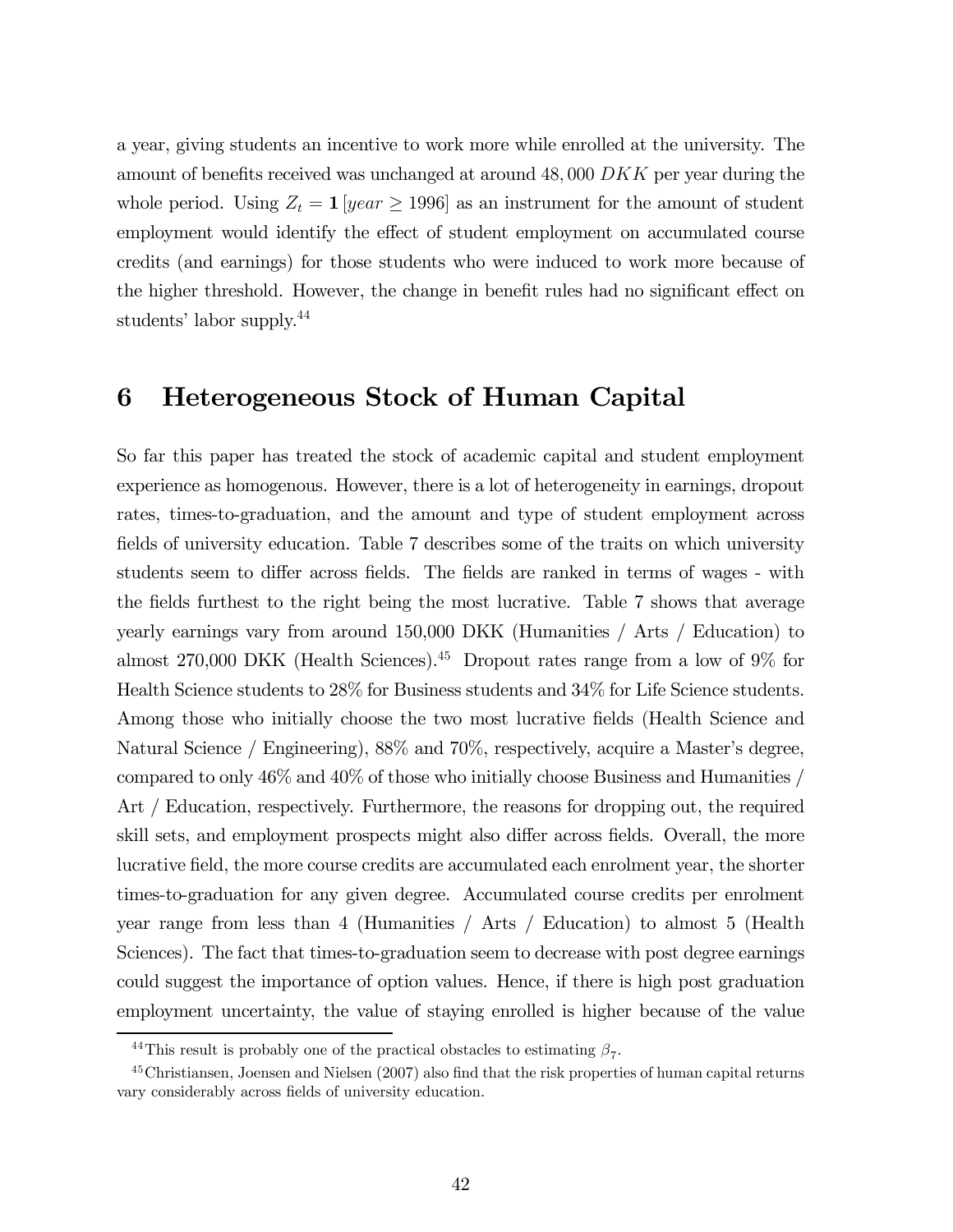of waiting for more information on labor market opportunities.46 Student employment might be an efficient device to resolve this uncertainty.

Business students stand out regarding student employment. On average they work the equivalent of 27% of full-time employment each enrolment year, which is around twice as much as the average students in the other fields. They also seem to have very different types of jobs, as they to a higher extent work in office and medium skilled jobs and seem to have fairly good opportunities of study-related employment in the private sector.47 However, fewer of them work in public services and in on-campus jobs compared to the other fields. Health Sciences and Natural Science / Engineering students are different from the other students in that more of them, 17%, have highskilled student jobs.

#### 6.1 Results for Heterogeneous Human Capital Stock

The basic model is estimated on stratified samples of university entrants by field in order to assess the robustness of its predictions for subsamples of students who seem to have very different traits in terms of educational preferences, abilities, skill sets, and propensity to work. Particularly, Business students seem to be very prone to work many hours - both before, during and after attending the university. Table 8 presents the parameter estimates from the basic model estimated separately on each of the six aggregate fields of university study. Overall, there do not seem to be differential effects of student employment over fields, and basically all the conclusions in the previous Section 5 remain. Regarding the wage profiles, the most lucrative field in terms of wages (Health Sciences) stands out by having an extremely steep wage profile, a very high Master's degree premium and an insignificant Bachelor's degree premium. However, we must bear in mind that the dropout rate and the Bachelor graduate rates are also very low in the Health Science field. Regarding academic achievement it is noteworthy that in the three most lucrative fields (Business, Natural Sciences / Engineering, and Health Sciences) higher initial Math skills are more important for grade level progression than higher general ability, while in the three less lucrative fields (Humanities / Arts / Education, Life Sciences, and Social Sciences) higher general ability is more important

 $46$ See e.g. Dixit and Pindyck (1994) and Hogan and Walker (2007) for a more thorough treatment of this type of option value arising because of investment return uncertainty.

<sup>&</sup>lt;sup>47</sup>They work to a much higher extent in shops / hotels / restaurants, finance / telecom / transport companies, and in business / consultancy services.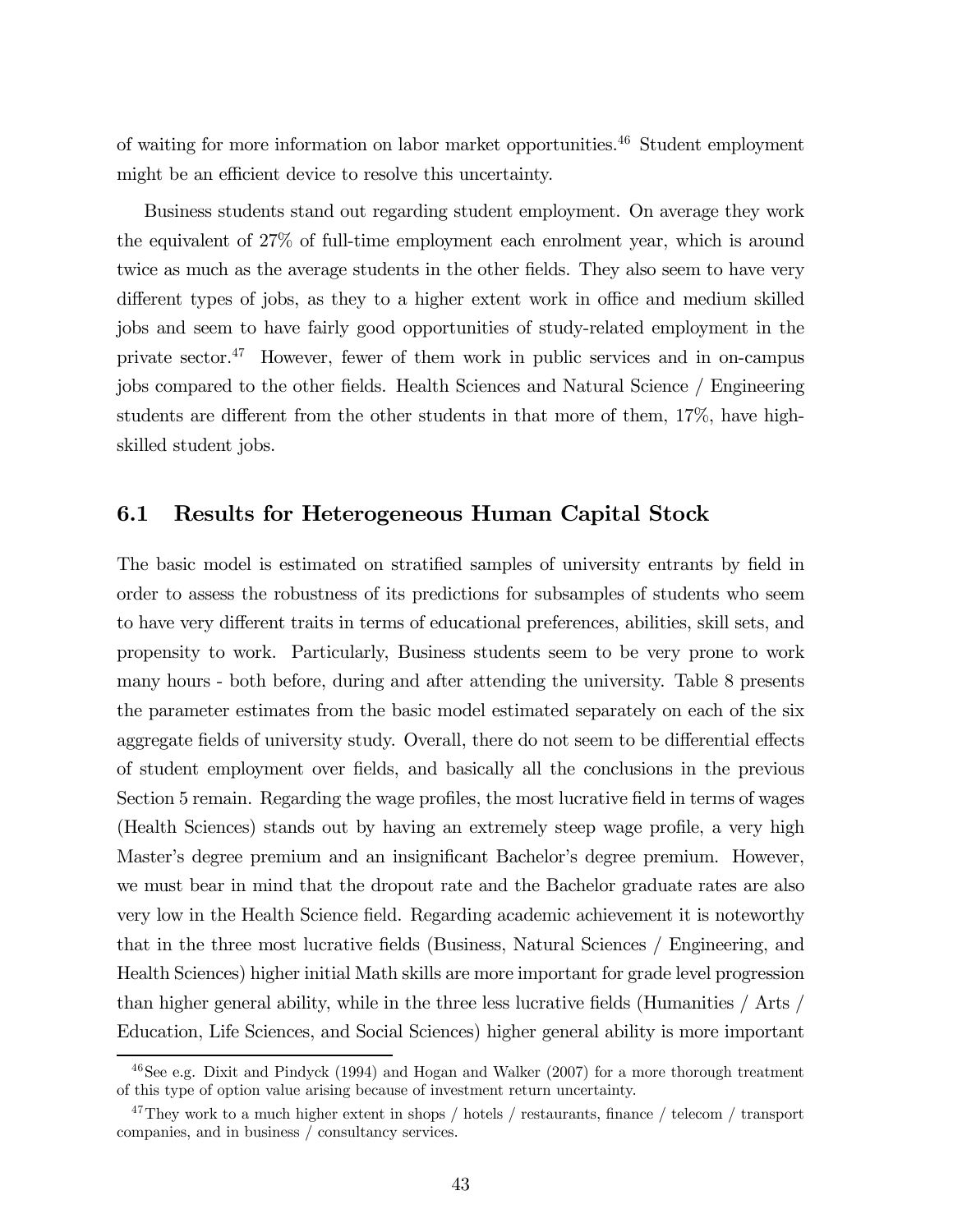for grade level progression.

#### 6.2 Discussion and Further Research

Many individuals drop out of university education, and many individuals who ultimately complete a university education spend considerably longer time in doing so than the normal length of the program requires (an excess of two years on average).<sup>48</sup> Consequently, few individuals pursue what in some sense reflects the 'straight way' through the educational system. Some just spend a long time completing the started educational spell, while others switch to another field of education. This switching may lead to more flexible labor market conditions and to better adjustment to labor demand. Nevertheless, changing the field of education may result in a waste of resources: the total time spent in education increases, and if the accumulated academic capital is partly field specific and not transferable to other fields, a part of the accumulated academic capital will also be lost. Specificity of knowledge acquired in particular fields and the importance of prerequisites in fields such as mathematics mean that changing field because of new information about preferences, poor academic performance, or other factors may be very costly. This cost of switching may be even higher in e.g. Denmark than e.g. the US, since most accumulated course credits are not transferable between fields. Hence, changing fields of study during university enrolment (most often) means that one has to start all over again with zero course credits. As Bamberger (1986) also points out, to the extent that individuals do not know if they will be able to and will want to complete a program in a particular field, they must take into account the alternative options that starting a particular program of study might lead to. An interesting extension of the basic model presented in this paper, which introduces choice of field of university education, would be suitable for estimating the degree of substitutability and complementarity of specific skills and academic capital across fields.

The literature treating education as a sequential choice under uncertainty has primarily focused on the choice of level of education, hence treating the stock of human capital as homogenous. Also Keane and Wolpin (1997) treat educational levels as homogenous, although they allow for endogenously determined occupation-specific ex-

<sup>&</sup>lt;sup>48</sup>The average public cost per student per year in higher education was 125,000 DKK in 2004 and has been fairly stable over the sample period cf. Statistics Denmark and OECD, Education at a Glance (2005). Most of this public cost is for student grants and "taximeter" rates to the educational institution for completed courses and degrees. These rates also vary across fields.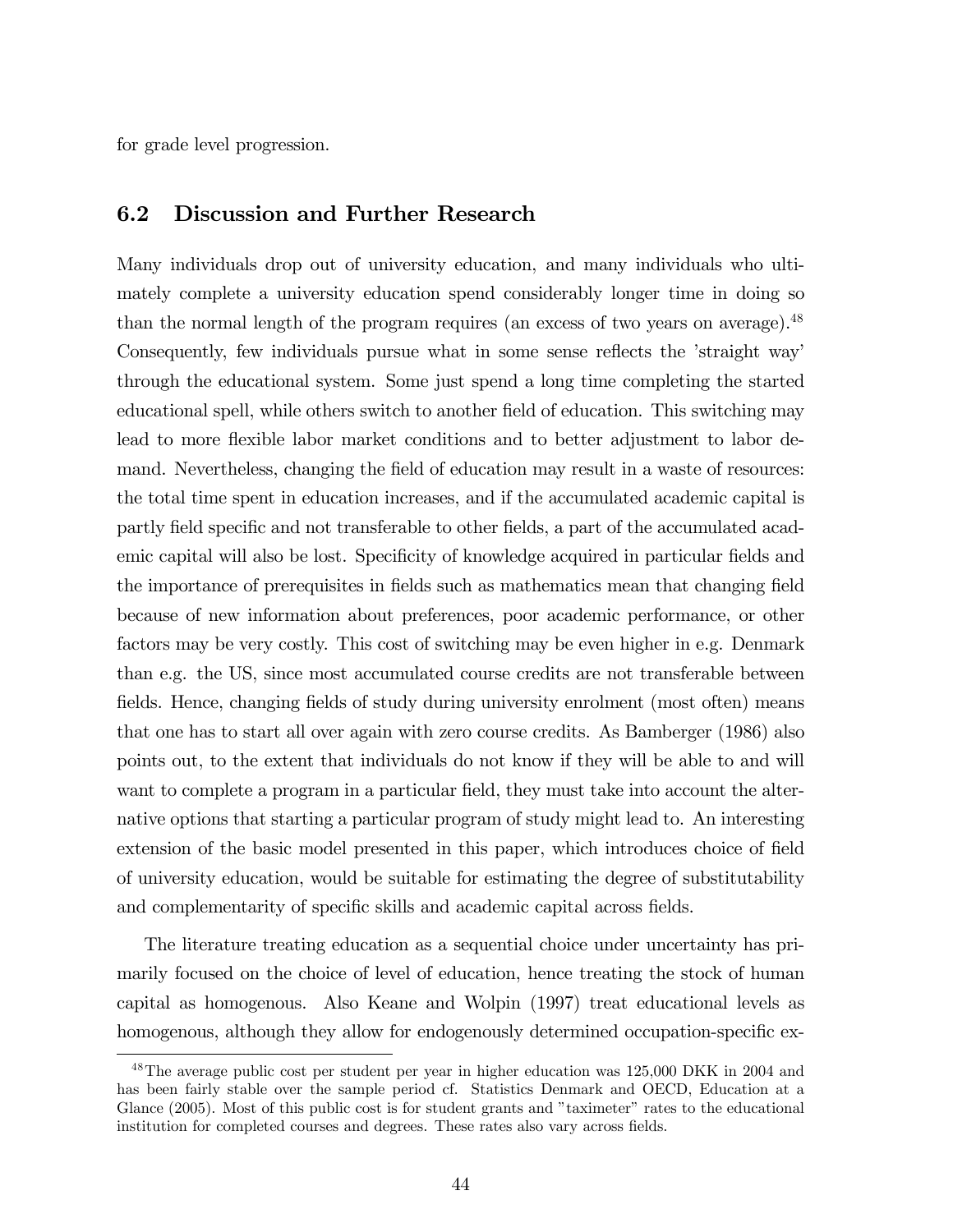perience. However, it might be important to allow for heterogeneity in the stock of academic capital within levels of education. The numerous transitions between fields also suggest that individuals are uncertain about choice of field of university education. The earnings differences also seem to be even larger across fields of education than across levels, cf. Table 1 and Table 7. Furthermore, the initial endowments of individuals choosing different levels and fields seems to differ (in nontrivial ways).

The present paper is silent about switching costs and specificity of academic capital. Quantifying these effects is beyond the scope of this paper, but would be an interesting subject of future research. There are some studies that quantify the roles of preferences and abilities on choice of college major. Altonji (1993) provides a theoretical model of sequential choice of education in a three period model with three possible education levels: high school, some college and college graduate, and two different college fields: languages and math. He finds that abilities, high school courses, and preferences affect the expected return to college. Arcidiacono (2004) provides structural estimates of a dynamic model similar in structure to Altonji (1993). He allows individuals to choose college quality and field and finds that differences in the monetary returns to education explain little of the ability sorting across fields of major, since it is mainly driven by preferences for particular majors. His model is a three period model with no leeway about the timing of education investment. An extension of the basic model in this paper that allows students to choose field of university education would recognize the fact that investment in education takes time, hence, the time-to-graduation would be stochastic. Another important contribution of this extension would be that neither Altonji (1993) nor Arcidiacono (2004) allow for student employment. In their model, students are either in full-time education working zero hours in the labor market or working full-time on the labor market. This might also be important to the extent that student employment helps resolve technological cost and/or return uncertainty.<sup>49</sup>

# 7 Conclusion

Despite the fact that reducing dropout rates and times-to-graduation have been declared social goals for many years in many countries, current research does not provide much

<sup>&</sup>lt;sup>49</sup>Extending the model in this paper to allow for choice of field of university education (and switching between fields) would increase the number of choices by  $5 * \# fields$  and the computational burden of solving the model above the current computer power constraint.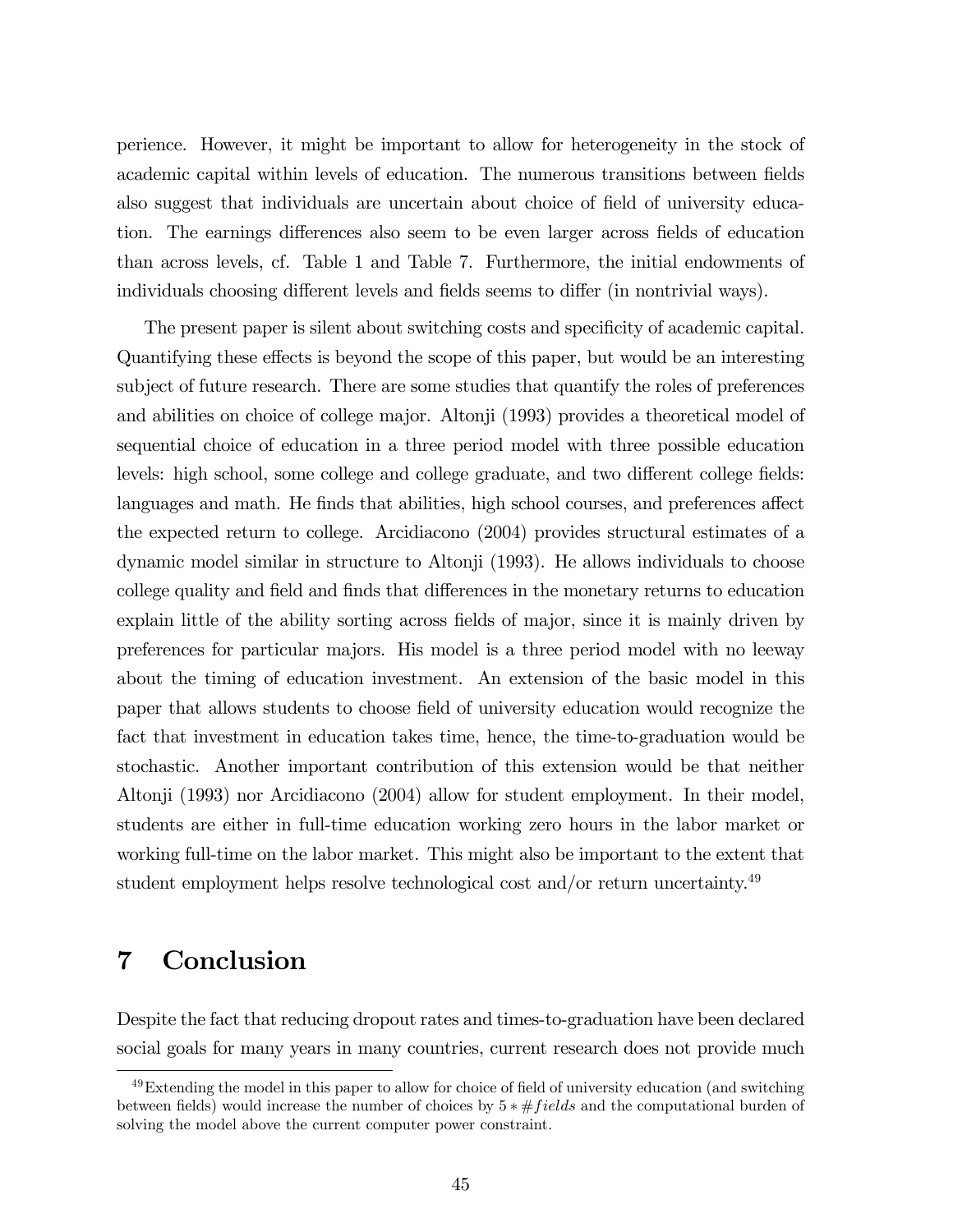evidence on how to obtain these social goals through public policies. This paper provides an in-depth analysis of the channels through which student employment, abilities and preferences affect academic achievement while attending the university and how these in turn affect wages. A thorough understanding of these matters is pivotal in order to be able to construct public policies to achieve the posed social objectives.

The structural model in this paper explicitly takes the simultaneous and sequential nature of educational and student employment decisions and the uncertainty of academic outcomes into account. Furthermore, it allows for unobserved heterogeneity in both utility and transition equations and is thus able to control for (dynamic) selfselection. Estimation of the model reveals considerable positive impacts of observed abilities and skills on academic achievement. Types of students with high and persistent unobserved academic ability and/or motivation and high consumption value of university attendance are much less prone to drop out, much more prone to graduate with a Master's degree and to spend more time obtaining the degree. The latter outcomes would be difficult to alter through public policies - other than policies aimed at changing parental characteristics that seem to affect these persistent student traits. However, the positive impacts of observed abilities and skills might be suggestive of the effectiveness of policies that enhance students' cognitive skills at younger ages.

More than part-time student employment is found to be very detrimental to academic achievement. On the other hand, student employment of a moderate number of hours (less than 20) a week significantly increases academic achievement and future labor market outcomes. Therefore, it can be considered an effective device through which students complement their university education and smoothen their transition from full-time education to full-time labor market work.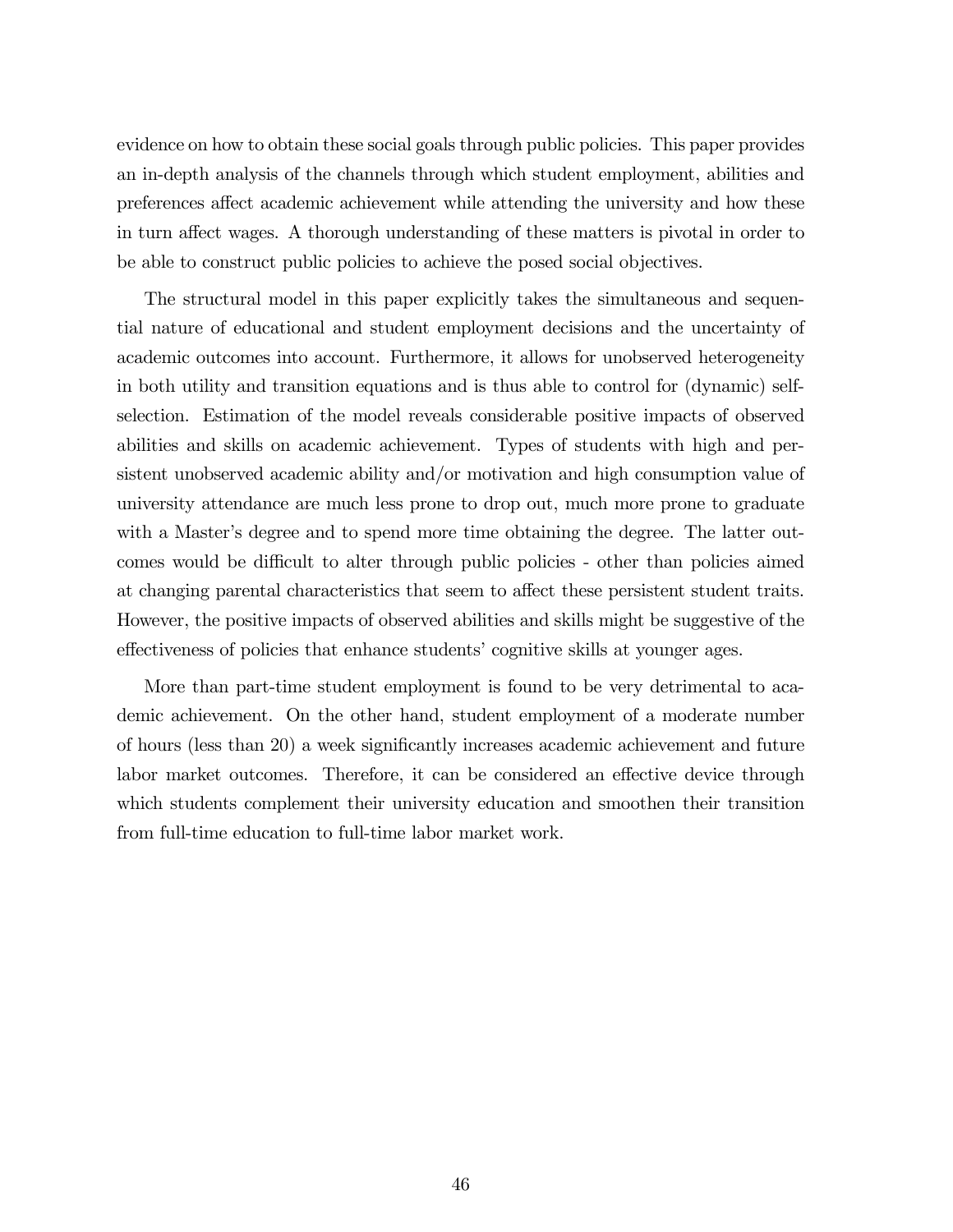# References

- [1] Adda, J. and R. W. Cooper (2003), "Dynamic Economics: Quantitative Methods and Applications", The MIT Press, Cambridge, MA.
- [2] Altonji, J. (1993), "The Demand for and Return to Education When Education Outcomes are Uncertain", Journal of Labor Economics, 11(1): 48-83.
- [3] Albæk, K. (2006), "Evner, fag, indsats i gymnasiet og beståelse på Samfundsvidenskab", Memo no. 213, Department of Economics, University of Copenhagen.
- [4] Arcidiacono, P. (2004), "Ability Sorting and the Returns to College Major", Journal of Econometrics, 121(1-2): 343-375.
- [5] Arcidiacono, P. and J. B. Jones (2003), "Finite Mixture Distributions, Sequential Likelihood and the EM Algorithm", Econometrica, 71(3): 933-946.
- [6] Arcidiacono, P. and R. A. Miller (2007), "CCP Estimation of Dynamic Discrete Choice Models with Unobserved Heterogeneity", manuscript, Duke University.
- [7] Bacolod, M. and J. V. Hotz (2006), "Cohort Changes in the Transition from School to Work: Evidence from three NLS surveys", Economics of Education Review, 25(4): 351-373.
- [8] Bamberger, I. (1986), "Values and Strategic Behaviour", Management International Review, 4: 57-69.
- [9] Becker, G. (1964), "Human Capital: A Theoretical and Empirical Analysis with Special Reference to Education", Columbia UP: New York. First edition, 1964. Third edition, 1993.
- [10] Bellman, R. (1957), "Dynamic Programming", Princeton: Princeton University Press.
- [11] Belzil, C. (2007), "The Return to Schooling in Structural Dynamic Models: A Survey", European Economic Review, 51(5): 1059-1105.
- [12] Belzil, C. and J. Hansen (2002), "Unobserved Ability and the Return to Schooling", Econometrica, 70(5): 2075-2091.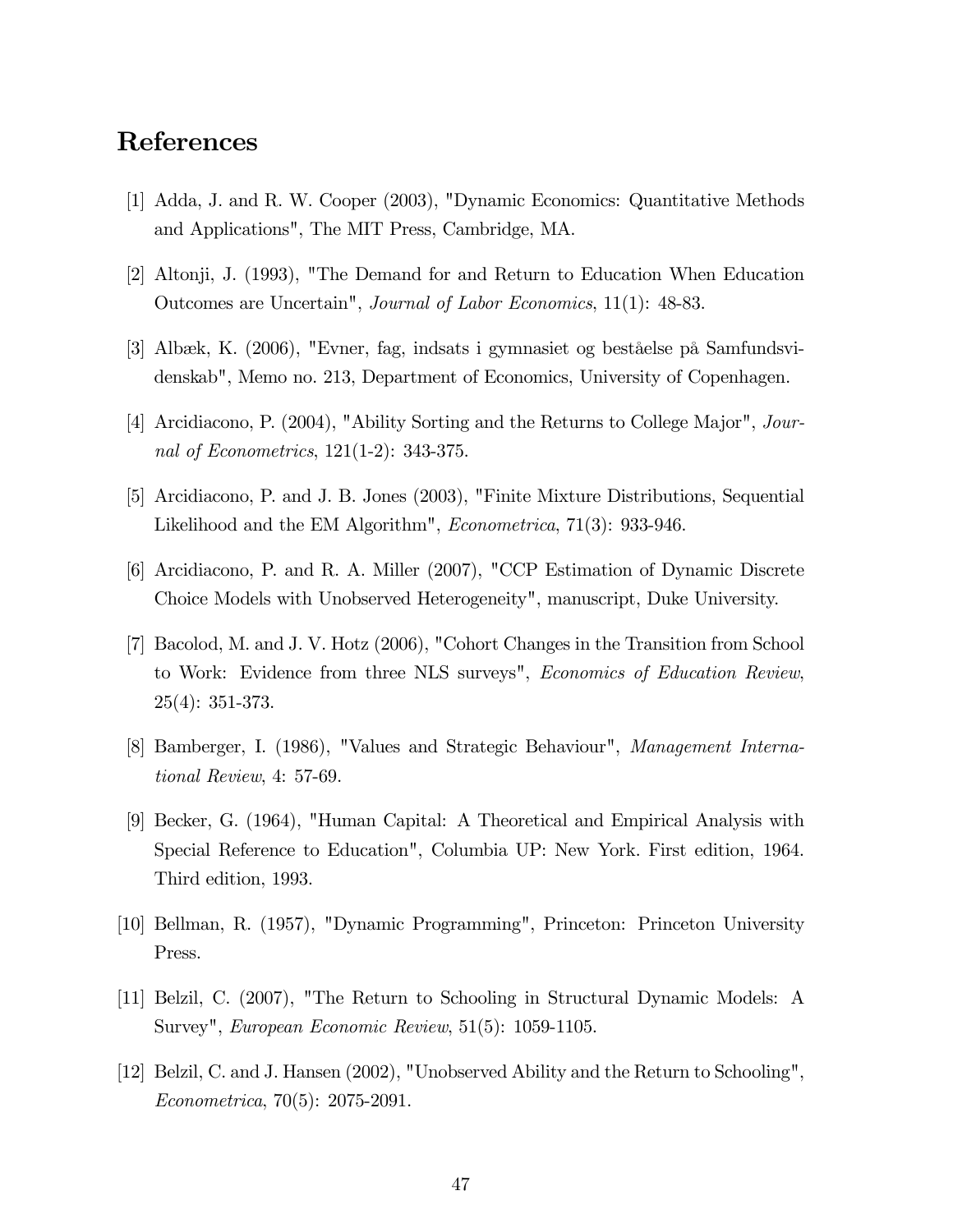- [13] Brodaty, T. O., R. J. Gary-Bobo and A. Prieto (2006), "Does Speed Signal Ability? The Impact of Grade Repetitions on Employment and Wages", manuscript, University of Paris I.
- [14] Brunello, G. and R. Winter-Ebmer (2003), "Why do students expect to stay longer in College? Evidence from Europe", Economics Letters, 80(2): 247-253.
- [15] Cameron, S. and J. J. Heckman (1998), "Life Cycle Schooling and Dynamic Selection Bias: Models and Evidence for Five Cohorts of American Males", Journal of Political Economy, 106(2): 262-333.
- [16] Card, D. (1999), "The Causal Effect of Education on Earnings", Ch. 30 in Ashenfelter and Card, eds., Handbook of Labor Economics, North-Holland.
- [17] Christiansen, C., J. S. Joensen and H. S. Nielsen (2007), "The Risk-Return Tradeoff in Human Capital Investment", Labour Economics, 14(6): 971-986.
- [18] Comay, Y., A. Melnik, and M. A. Pollatschek (1973), "The Option Value of Education and the Optimal Path for Investment in Human Capital", International Economic Review, 14(2): 421-435.
- [19] Cunha, F., J. J. Heckman, L. J. Lochner, and D. V. Masterov (2006), "Interpreting the Evidence on Life Cycle Skill Formation", in E. A. Hanushek and F. Welch (eds.), Handbook of the Economics of Education, North-Holland, Amsterdam: 697- 812.
- [20] Dixit, A. K. and R. S. Pindyck (1994), "Investment Under Uncertainty", Princeton University, Princeton, New Jersey.
- [21] Eckstein, Z. and K. I. Wolpin (1989), "The Specification and Estimation of Dynamic Stochastic Discrete Choice Models: A Survey", Journal of Human Resources, 24(4): 562-598.
- [22] Eckstein, Z. and K. I. Wolpin (1999), "Why Youths Drop Out of High School: The Impact of Preferences, Opportunities, and Abilities", Econometrica, 67(6): 1295-1339.
- [23] Ehrenberg, R. G. and D. R. Sherman (1987), "Employment While in College, Academic Achievement and Post College Outcomes", Journal of Human Resources, 23(1): 1-23.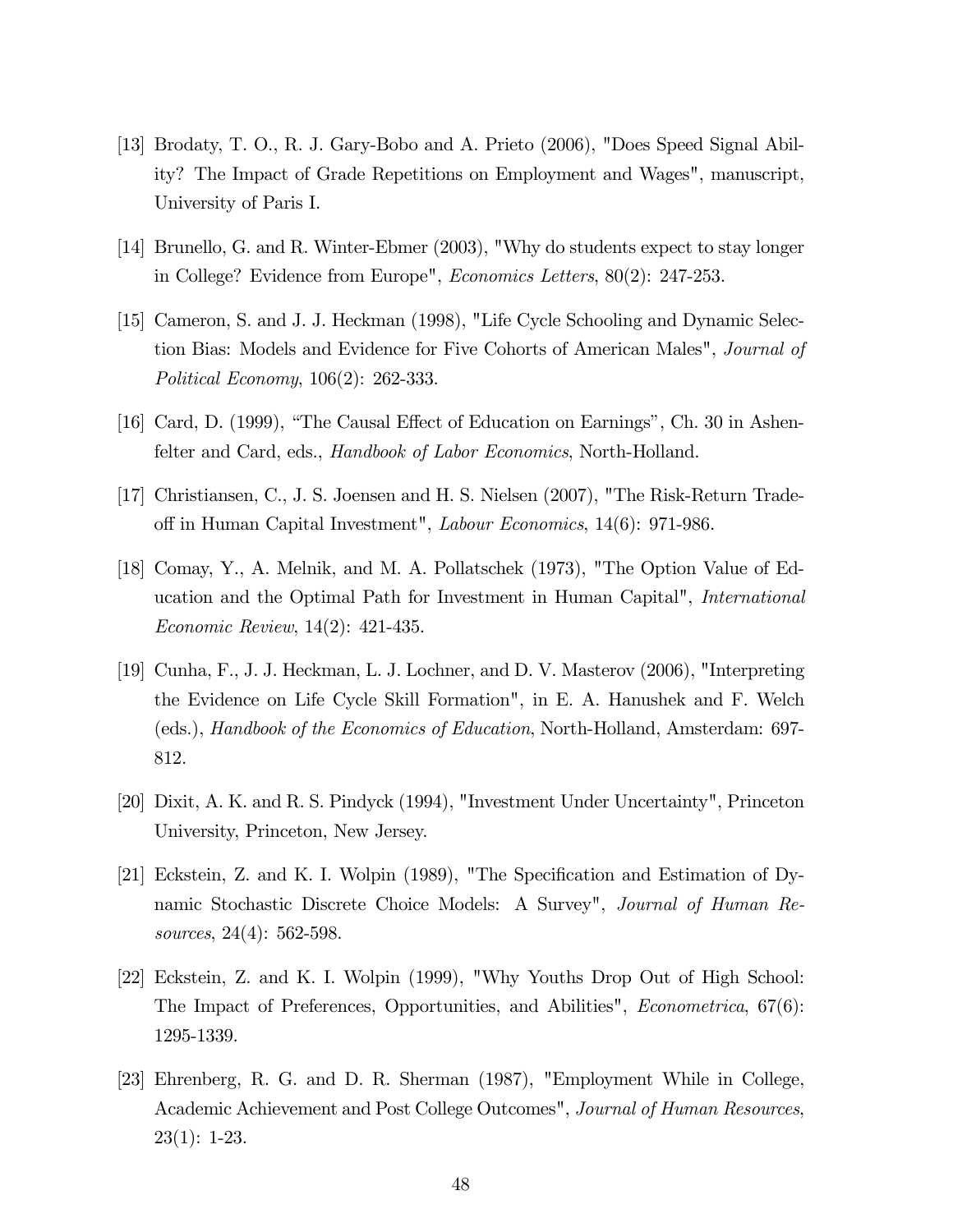- [24] Garibaldi, P., F. Giavazzi, A. Ichino and E. Rettore (2007), "College Cost and Time to Obtain a Degree: Evidence from Tuition Discontinuities. NBER WP 12863.
- [25] Heckman, J. J. (1976), "A Life-cycle Model of Earnings, Learning and Consumption", Journal of Political Economy, 84(4): 11-44.
- [26] Heckman, J. J. (1981): "The Incidental Parameters Problem and the Problem of Initial Conditions in Estimating a Discrete Time Discrete Data Stochastic Process", in Structural Analysis of Discrete Data with Econometric Applications, C. F. Manski and D. McFadden (eds.), The MIT Press, Cambridge, MA: 179-197.
- [27] Heckman, J. J., L. J. Lochner and P. E. Todd (2006), "Earnings Equations and Rates of Return: The Mincer Equation and Beyond", in E. A. Hanushek and F. Welch (eds.), *Handbook of the Economics of Education*, North-Holland, Amsterdam.
- [28] Heckman, J. and B. Singer (1984); "A Method for Minimizing the Impact of Distributional Assumptions in Econometric Models for Duration Data", Econometrica, 52 (2): 271-300.
- [29] Hogan, V. and I. Walker (2007), "Education Choice under Uncertainty: Implications for Public Policy", Labour Economics, 14(6): 894-912.
- [30] Hotz, V. J. and R. A. Miller (1993), "Conditional Choice Probabilities and Estimation of Dynamic Models", Review of Economic Studies, 60(3): 497-529.
- [31] Hotz, V. J., R. A. Miller, S. Sanders and J. Smith (1994), "A Simulation Estimator for Dynamic Models of Discrete Choice", Review of Economic Studies, 61(2): 265- 289.
- [32] Hotz, V. J., L. C. Xu, M. Tienda and A. Ahituv (2002), "Are there Returns to the Wages of Young Men from Working while in School", Review of Economics and Statistics, 84(2): 343-375.
- [33] Hungerford, T. and G. Solon, "Sheepskin Effects in the Returns to Education", Review of Economics and Statistics, 69(1): 175-177.
- [34] Häkkinen, I. (2006), "Working while Enrolled in a University: Does it Pay?", Labour Economics, 13(2): 167-189.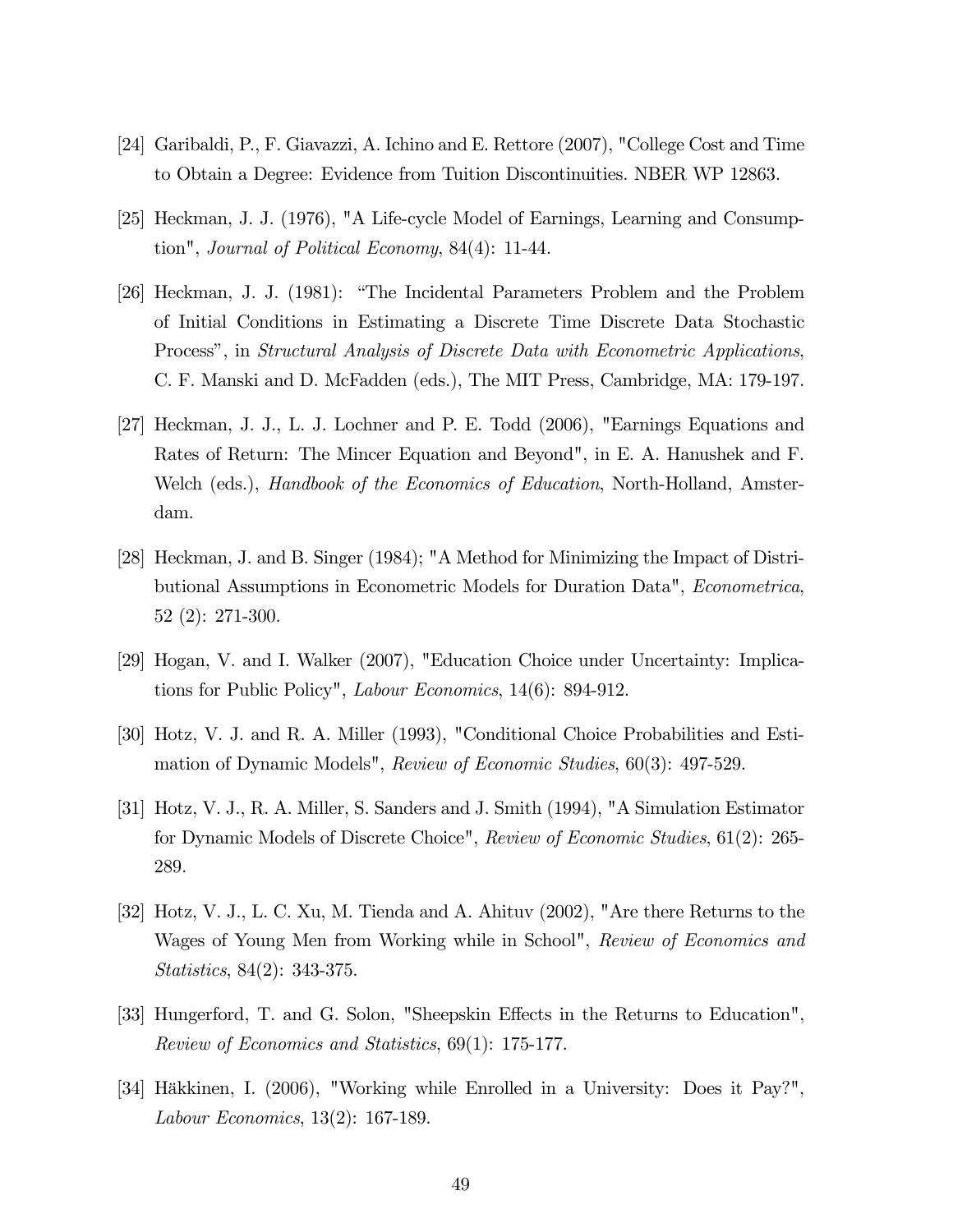- [35] Jaeger, D. A. and M. E. Page (1996), "Degrees Matter: New Evidence on Sheepskin Effects in the Returns to Education", Review of Economics and Statistics, 78(4): 733-740.
- [36] Joensen, J. S. and H. S. Nielsen (2008), "Is there a Causal Effect of High School Math on Labor Market Outcomes?", forthcoming in the Journal of Human Resources.
- [37] Keane, M. and K. I. Wolpin (1997), "The Career Decisions of Young Men", Journal of Political Economy, 105(3): 473-522.
- [38] Light, A. (2001), "In-School Work Experience and the Return to Schooling", Journal of Labor Economics, 19(1): 65-93.
- [39] McFadden, D. (1978), "Modeling the Choice of Residential Location", in A. Karlqvist, L. Lundqvist, F. Snickars, and J. W. Weibull (eds.), Spatial Interaction Theory and Planning Models, North-Holland, Amsterdam: 75-96.
- [40] McFadden, D. (1981), "Econometric models of probabilistic choice", in Structural Analysis of Discrete Data with Econometric Applications, eds C. F. Manski and D. McFadden (eds.), The MIT Press, Cambridge, MA: 198-272.
- [41] Mincer, J. A. (1974), "Schooling, Experience, and Earnings", Columbia UP: New York.
- [42] OECD Education at a Glance (2005).
- [43] Ruhm, C. (1997), "Is High School Employment Consumption or Investment?", Journal of Labor Economics, 15(4): 735-776.
- [44] Rust, J. (1987), "Optimal Replacement of GMC Bus Engines: An Empirical Model of Harold Zurcher", Econometrica, 55(5): 999-1033.
- [45] Rust, J. (1994), "Structural Estimation of Markov Decision Processes", in R. Engle and D. McFadden (eds.), Handbook of Econometrics, North-Holland, Amsterdam.
- [46] Ryan, P. (2001), "The School-to-Work Transition: A Cross-National Perspective", Journal of Economic Literature, 39(1): 34-92.
- [47] Staiger, D. and J. H. Stock (1997), "Instrumental Variables Regression with Weak Instruments", Econometrica, 65(3): 557-586.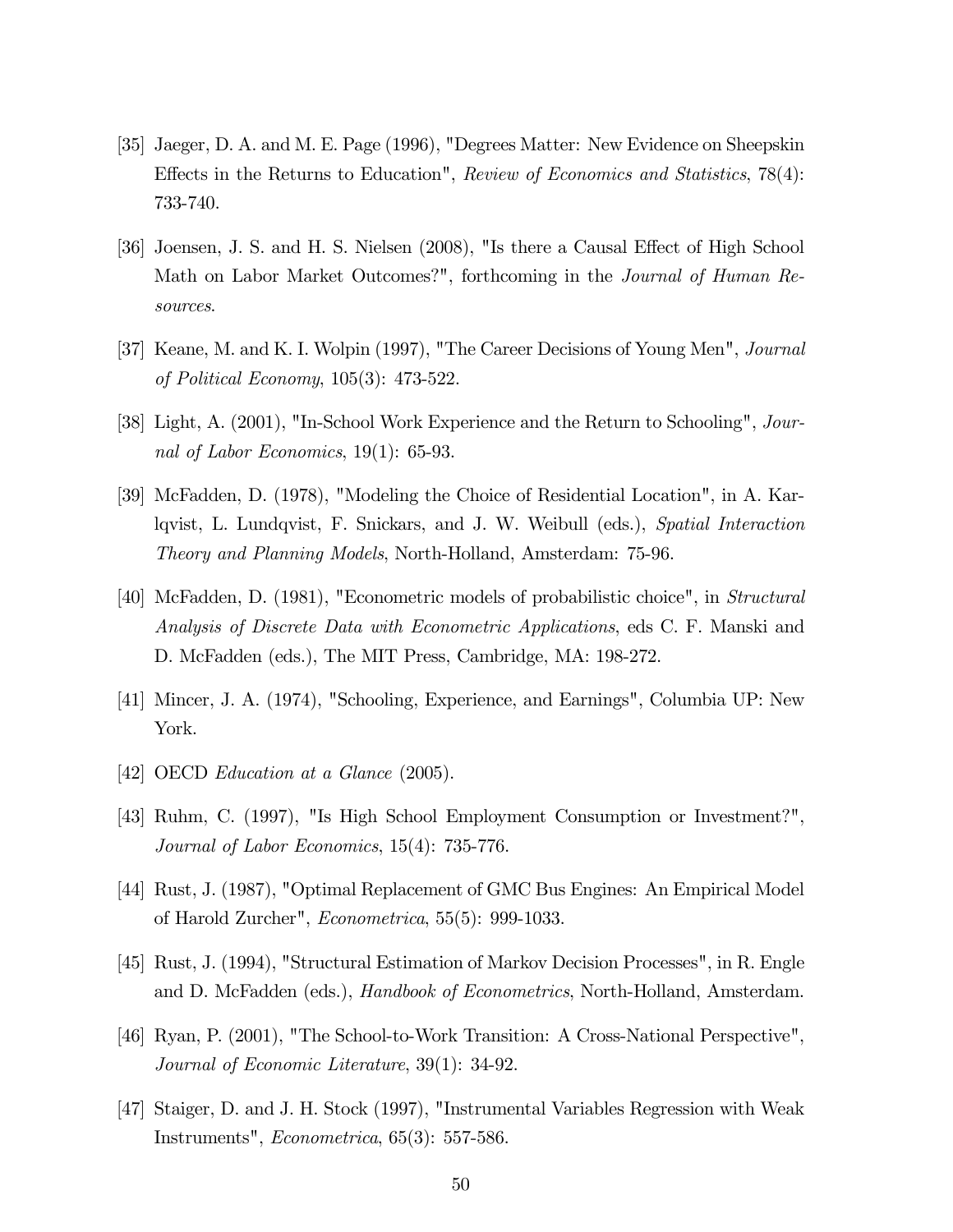- [48] Stinebrickner, R. and T. R. Stinebrickner (2003), "Working During School and Academic Performance", Journal of Labor Economics, 21(2): 473-491.
- [49] Stokey, N. L. and R. E. Lucas (1989), "Recursive Methods in Economic Dynamics", Harvard University Press, Cambridge, MA.
- [50] Topel, R. H. and M. P. Ward (1992), "Job Mobility and the Career of Young Men", The Quarterly Journal of Economics, 57(2): 439-479.
- [51] Velfærdskommisionen (2005), "Fremtidens velfærd vores valg", December 2005. www.velfaerd.dk
- [52] Weisbrod, B. A. (1962), "Education and Investment in Human Capital", Journal of Political Economy, 70, 106-123.
- [53] Willis, R. J. and S. Rosen (1979), "Education and Self-Selection", Journal of Political Economy, 87(5): 7-36.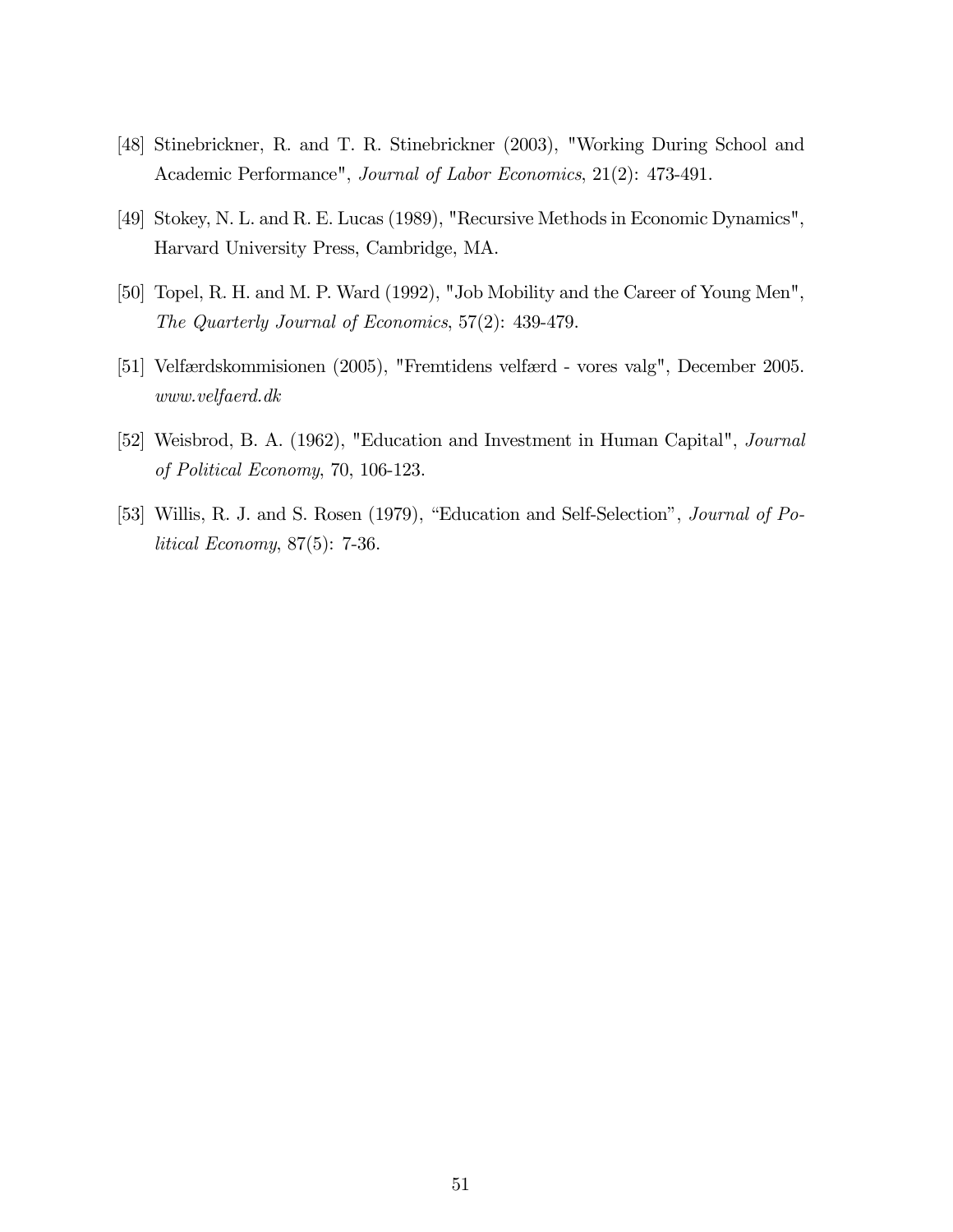# A Appendix

This Appendix clarifies how the timing of educational events and course credit accumulation are coded in the data.

## A.1 Timing of Educational Events

Educational event histories are observed montly and accumulated course credits are observed yearly. Likewise are the other individual characteristics and outcomes observed yearly. Hence, I have to take a stance on how to code the timing of educational events. Throughout, it is assumed that individuals make choices at the beginning of the year, whereas outcomes are observed at the end of the year. If the individual is enrolled at the university most of the year then  $D_t = 1$ , otherwise,  $D_t = 0$ . Figure 1 illustrates how the educational event histories are coded. Particularly:

- If university entry occurs prior to July 1 in the year starting on time t and ending on time  $t+1$ , the educational spell is coded to start on time t, i.e. at the beginning of the year,
- whereas it is coded to start at time  $t + 1$  if entry occurs after July 1, i.e. at the beginning of the following year.
- If university exit occurs prior to July 1 in the year starting on time t and ending on time  $t + 1$ , the educational spell is coded to end at time  $t$ ,
- whereas it is coded to end at time  $t + 1$  if exit occurs after July 1 in the year.

Two exceptions are made to this rule:

- If both entry and exit occur in the year between time t and  $t + 1$ , then the individual is coded to be in education,  $D_t = 1$ , if the individual is enrolled at the university for more than 6 months of the year. Otherwise, the individual is coded to be working full-time on the labor market in the year,  $D_t = 0$ . This exception corresponds to the fifth row in Figure 1.
- If an individual is coded to graduates with a Bachelor degree in June and to start a Master education on September 1 in the same year then I assume that this is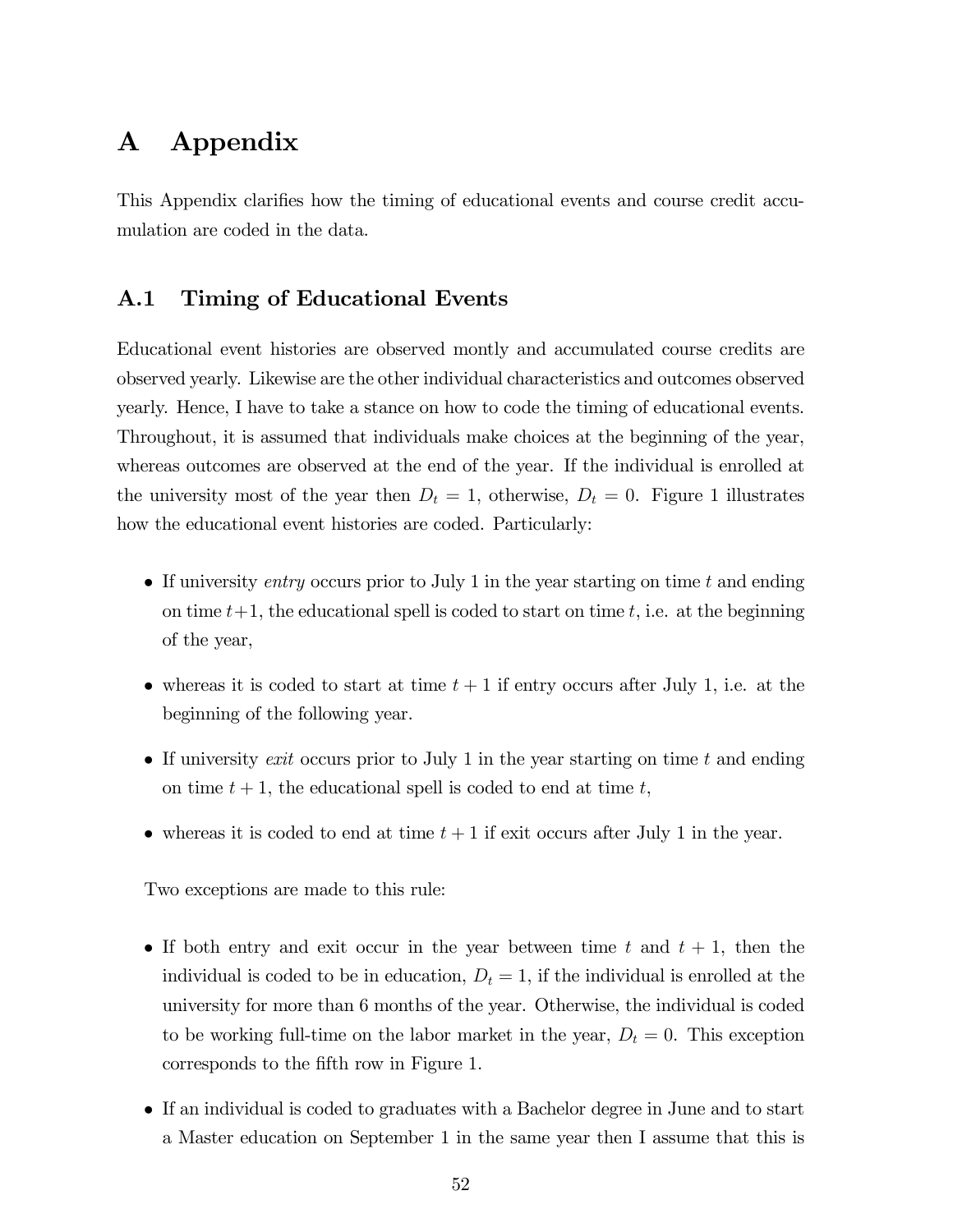a continued educational spell, hence,  $D_t = D_{t+1} = 1$ . This exception corresponds to the last row in Figure 1.

| 1994   |           | $t = 0$   | 1995                   |      |           | $t = 1$   |        | 1996       |         | $t = 2$   |    |
|--------|-----------|-----------|------------------------|------|-----------|-----------|--------|------------|---------|-----------|----|
| July 1 | Jan 1     |           | July 1                 |      | Jan 1     |           | July 1 |            | Jan 1   |           | t. |
| Entry  |           | $D_0 = 0$ | Exit                   |      | $D_1 = 0$ |           |        |            |         | $D_2 = 0$ |    |
| Entry  |           | $D_0 = 1$ |                        | Exit | $D_1 = 0$ |           |        |            |         | $D_2 = 0$ |    |
| Entry  |           | $D_0 = 1$ |                        |      | $D_1 = 0$ |           | Exit   |            |         | $D_2 = 0$ |    |
| Entry  | $D_0 = 1$ |           |                        |      |           | $D_1 = 1$ |        | Exit       |         | $D_2 = 0$ |    |
|        |           |           | $D_0 = 1/0$ Entry Exit |      | $D_1 = 0$ |           |        |            |         | $D_2 = 0$ |    |
|        |           | $D_0 = 1$ | Entry                  |      | $D_1 = 0$ |           | Exit   |            |         | $D_2 = 0$ |    |
|        |           | $D_0 = 1$ | Entry                  |      |           | $D_1 = 1$ |        | Exit       |         | $D_2 = 0$ |    |
|        |           | $D_0 = 1$ | Entry                  |      | $D_1 = 1$ |           |        | Exit Entry | $D_2=1$ |           |    |

Figure 1: Timing of Educational Events

#### A.2 Course Credit Accumulation

Accumulated course credits are coded accordingly. Figure 2 illustrates how accumulated course credits in the year are coded based on when the individual enters and exits the university.

Figure 2: Course Credit Accumulation

| 1994               |       |       |             |               | 1995  |       |                       | 1996  |                             |
|--------------------|-------|-------|-------------|---------------|-------|-------|-----------------------|-------|-----------------------------|
| $_{\text{July 1}}$ |       | Jan 1 |             | July 1        |       | Jan 1 | July $1$              | Jan 1 | t.                          |
|                    | Entry |       | $g G_0 = 0$ |               |       |       | $g_0 G_1 = G_0 + g_0$ | Exit  | $g_1 G_2 = G_1 + g_1 + g_2$ |
|                    |       |       |             | $G_0=0$ Entry |       |       | $g_0 G_1 = G_0 + g_0$ | Exit  | $g_1 G_2 = G_1 + g_1$       |
|                    |       |       |             |               | Entry |       | $g G_0 = 0$           | Exit  | $g_0 G_1 = G_0 + g_0 + g_1$ |
|                    |       |       |             |               |       |       | $G_0=0$ Entry Exit    |       | $g_0 G_1 = G_0 + g_0$       |

Corresponding to the first and third row in Figure 2, 92% of individuals enter the University in September, hence are coded to start full-time education from the beginning of the following year. Final exams are usually in January and June, however there are some rare December exams. It is assumed that there are equally many December exams each year of any given university study spell. Hence, the g course credits accumulated in the December exams in the year prior to  $t = 0$  are transferred to the course credits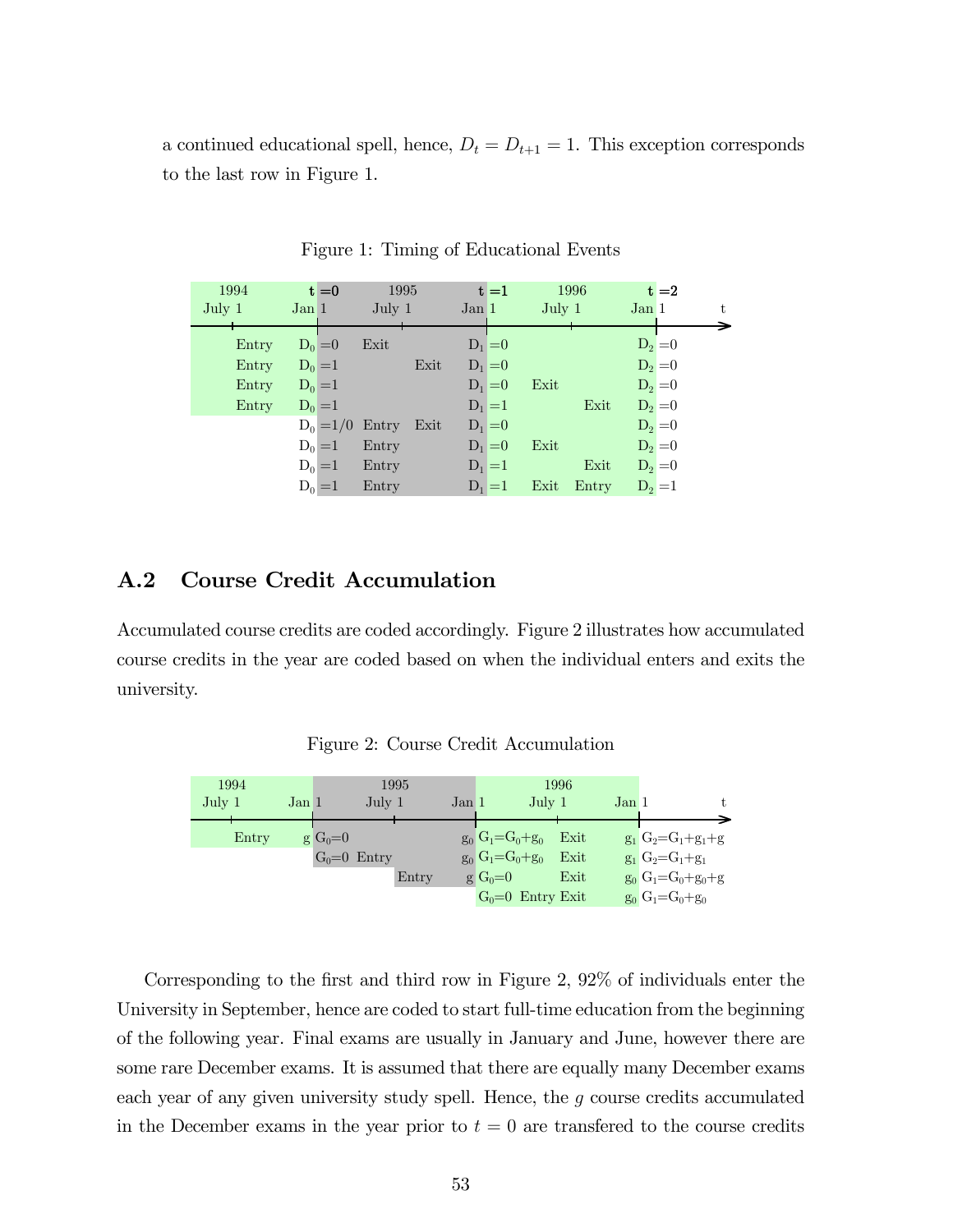accumulated in the following year and further g course credits are transferred to the next year for all  $t \in \{1, ..., \tilde{t} - 1\}$ , where  $\tilde{t}$  is the time of university exit. Hence, for example  $G_1 = G_0 + g_0 + g - g = G_0 + g_0$  if university attendance is continued after the first time period,  $\tilde{t} > 1$ , since g course credits are transfered from the previous period and g course credits are also transfered to the following period. In practice, this means that accumulated course credits at the beginning of all university attendance periods are given by:  $G_{t+1} = G_t + g_t$ ,  $\forall t \leq \tilde{t} - 1$ , and then g is added to accumulated course credits at exit:  $G_{\tilde{t}} = G_{\tilde{t}-1} + g_{\tilde{t}-1} + g$ . In the first two rows of the illustrated course credit accumulation in Figure 2 time to university exit is  $\tilde{t} = 2$ , and in the last two rows it is  $\tilde{t} = 1$ . After university exit no course credits are accumulated, and consequently:  $G_{t+1} = G_t, \, \forall t > \tilde{t} - 1.$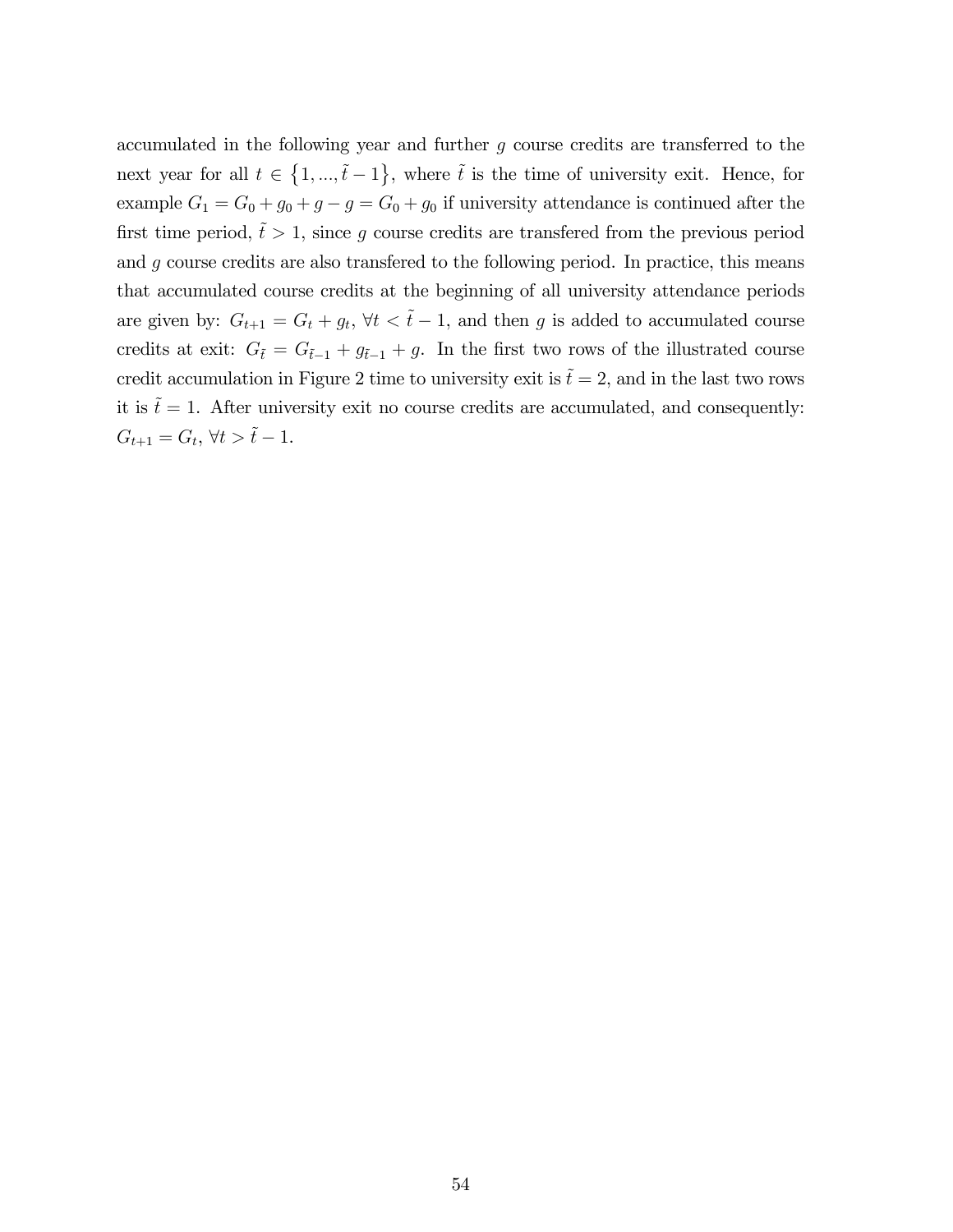# B Appendix

TAlternative specific flow utilities are specified in their detail in this Appendix. Throughout the Appendix the notation of the underlying paper is adopted. See Section 4 for details.

## B.1 Preferences

The flow utility of working full-time on the labor market,  $(D_t, h_t) = (0, 1)$ , is given by:

$$
U_t^0(S_t) = W_t + c\mathbf{1}[h_{t-1} = 0] + \varepsilon_t^0,
$$

and for attending the university full-time and not work,  $(D_t, h_t) = (1, 0)$ :

$$
U_t^1(S_t) = \beta_0 + \beta_1 A + \beta_2 K + \beta_3 t + \beta_7 \overline{b} + \varepsilon_t^1.
$$

The flow utilities for the three combined university attendance and work alternatives are in their entirety given by:

$$
U_t^2(S_t) = \frac{1}{4}W_t + \frac{1}{4}c\mathbf{1}[h_{t-1} = 0]
$$
  
+  $\beta_0 + (\beta_1 + \beta_1^2)A + (\beta_2 + \beta_2^2)K + (\beta_3 + \beta_3^2) t$   
+  $\beta_4^2\mathbf{1}\left[h_{t-1} = \frac{1}{4}\right] + \beta_5^2\mathbf{1}\left[h_{t-1} = \frac{1}{2}\right] + \beta_6^2\mathbf{1}\left[h_{t-1} = \frac{3}{4}\right]$   
+  $\beta_7\overline{b} + \varepsilon_t^2$ ,

if the student works the equivalent of 10 hours per week,  $(D_t, h_t) = (1, \frac{1}{4})$ .

$$
U_t^3(S_t) = \frac{1}{2}W_t + \frac{1}{2}c\mathbf{1}[h_{t-1} = 0]
$$
  
+  $\beta_0 + (\beta_1 + \beta_1^3)A + (\beta_2 + \beta_2^3)K + (\beta_3 + \beta_3^3)t$   
+  $\beta_4^3\mathbf{1}\left[h_{t-1} = \frac{1}{4}\right] + \beta_5^3\mathbf{1}\left[h_{t-1} = \frac{1}{2}\right] + \beta_6^3\mathbf{1}\left[h_{t-1} = \frac{3}{4}\right]$   
+  $\beta_7\underline{b} + \varepsilon_t^3$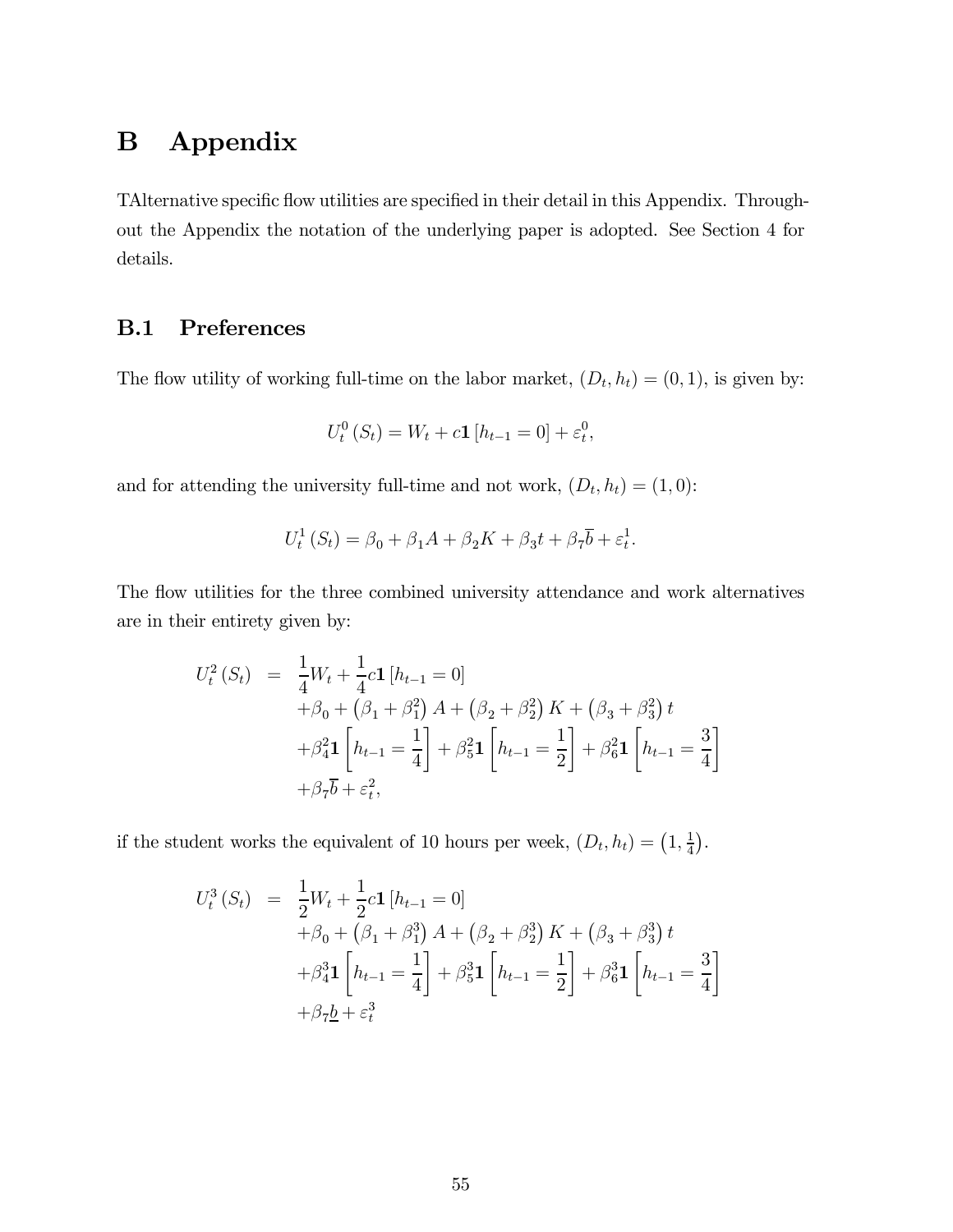if the student works the equivalent of 20 hours per week,  $(D_t, h_t) = (1, \frac{1}{2})$ .

$$
U_t^4(S_t) = \frac{3}{4}W_t + \frac{3}{4}c\mathbf{1}[h_{t-1} = 0]
$$
  
+  $\beta_0 + (\beta_1 + \beta_1^4)A + (\beta_2 + \beta_2^4)K + (\beta_3 + \beta_3^4)t$   
+  $\beta_4^4\mathbf{1}\left[h_{t-1} = \frac{1}{4}\right] + \beta_5^4\mathbf{1}\left[h_{t-1} = \frac{1}{2}\right] + \beta_6^4\mathbf{1}\left[h_{t-1} = \frac{3}{4}\right]$   
+  $\beta_7\underline{b} + \varepsilon_t^4$ 

if the student works the equivalent of 30 hours or more per week during the year,  $(D_t, h_t) = (1, \frac{3}{4})$ . The three levels of received study grant in the year are given by:  $\overline{b}=50,090,\,\underline{b}=41,741,$  and  $\underline{\underline{b}}=0.$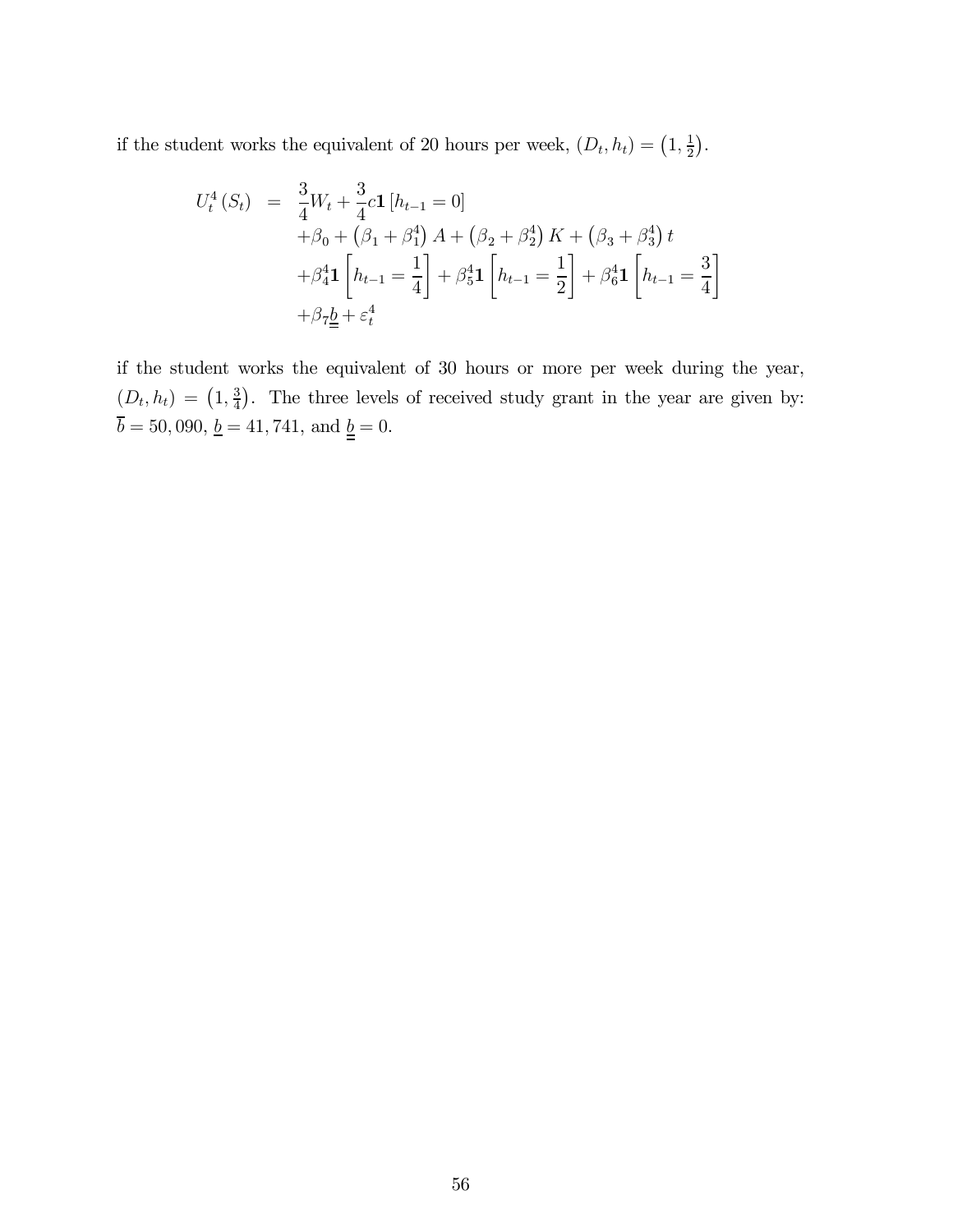## C Appendix

#### C.1 Evolution of Endogenous State Variables

This Appendix provides some details on the evolution of the two endogenous state variables: accumulated course credits,  $G_t$ , and accumulated labor market experience,  $H_t$ . The state transition matrix for these two variables is given by:

|                      | $(G_t, H_t) = (G, H)$ |                 |                     |                     |                     |  |  |  |
|----------------------|-----------------------|-----------------|---------------------|---------------------|---------------------|--|--|--|
|                      | $d_{t}^{0}=1$         | $d_{t}^{1} = 1$ | $d_t^2 = 1$         | $d_t^3 = 1$         | $d_t^4 = 1$         |  |  |  |
| $(G_{t+1}, H_{t+1})$ | $h_t=1$               | $h_t=0$         | $h_t = \frac{1}{4}$ | $h_t = \frac{1}{2}$ | $h_t = \frac{3}{4}$ |  |  |  |
| $(G, H+h_t)$         | $\mathbf{1}$          | $P_0^1$         | $P_0^2$             | $P_0^3$             | $P_0^4$             |  |  |  |
| $(G+1, H+h_t)$       | $\left( \right)$      | $P_1^1$         | $P_1^2$             | $P_1^3$             | $P_1^4$             |  |  |  |
| $(G + 2, H + h_t)$   | $\theta$              | $P_2^1$         | $P_2^2$             | $P_2^3$             | $P_2^4$             |  |  |  |
| $(G+3, H+h_t)$       | $\left( \right)$      | $P_3^1$         | $P_3^2$             | $P_3^3$             | $P_3^4$             |  |  |  |
| $(G+4, H+h_t)$       | $\theta$              | $P_4^1$         | $P_4^2$             | $P_4^3$             | $P_4^4$             |  |  |  |
| $(G+5, H+h_t)$       | $\left( \right)$      | $P_5^1$         | $P_5^2$             | $P_5^3$             | $P_5^4$             |  |  |  |
| $(G + 6, H + h_t)$   | $\theta$              | $P_6^1$         | $P_6^2$             | $P_6^3$             | $P_6^4$             |  |  |  |
| $(G+7, H+h_t)$       | $\left( \right)$      | $P_7^1$         | $P_7^2$             | $P_7^3$             | $P_7^4$             |  |  |  |

where the columns refer to current period's state,  $(G_t, H_t)$ , and choice,  $d_t$ , and rows refer to next period's state,  $(G_{t+1}, H_{t+1})$ .  $P_g^k = p(X_{t+1}|X_t, d_t^k = 1) = P(g_t = g | X_t, d_t^k = 1)$ denotes the probability that an individual that faces state variable  $X_t$  and chooses alternative k at time t will produce g course credits between time t and  $t + 1$ . Note that given the current state variable,  $X_t$ , next period's state variable,  $X_{t+1}$ , can take  $(1 + 4 \cdot 8 = 33$  possible values. Hence, conditional on period t's choice, all uncertainty regarding period  $t + 1$ 's state is concerning how many course credits,  $g \in \{0, 1, 2, 3, 4, 5, 6, 7\}$ , are produced given that one of the educational alternatives,  $k \in \{1, 2, 3, 4\}$ , is chosen. Consider, for example, an individual i that has been enrolled at the university for four years, has passed all courses within the required amount of time, and accumulated the equivalent of one year of full-time labor market experience,  $(G_4, H_4) = (24, 1)$ . If i at  $t = 4$  chooses to continue the university education and work half-time,  $(D_4, h_4) = (1, \frac{1}{2})$ , the probability that i will graduate with a Master's degree at  $t = 5$  is given by  $P_6^3 = P(g_4 = 6 | X_4, d_4^3 = 1)$ . Equivalently,  $P_6^3 = P((G_5, H_5) = (30, 1\frac{1}{2}) | (G_4, H_4) = (24, 1), d_4^3 = 1)$  abstracting from the exogenous state variables.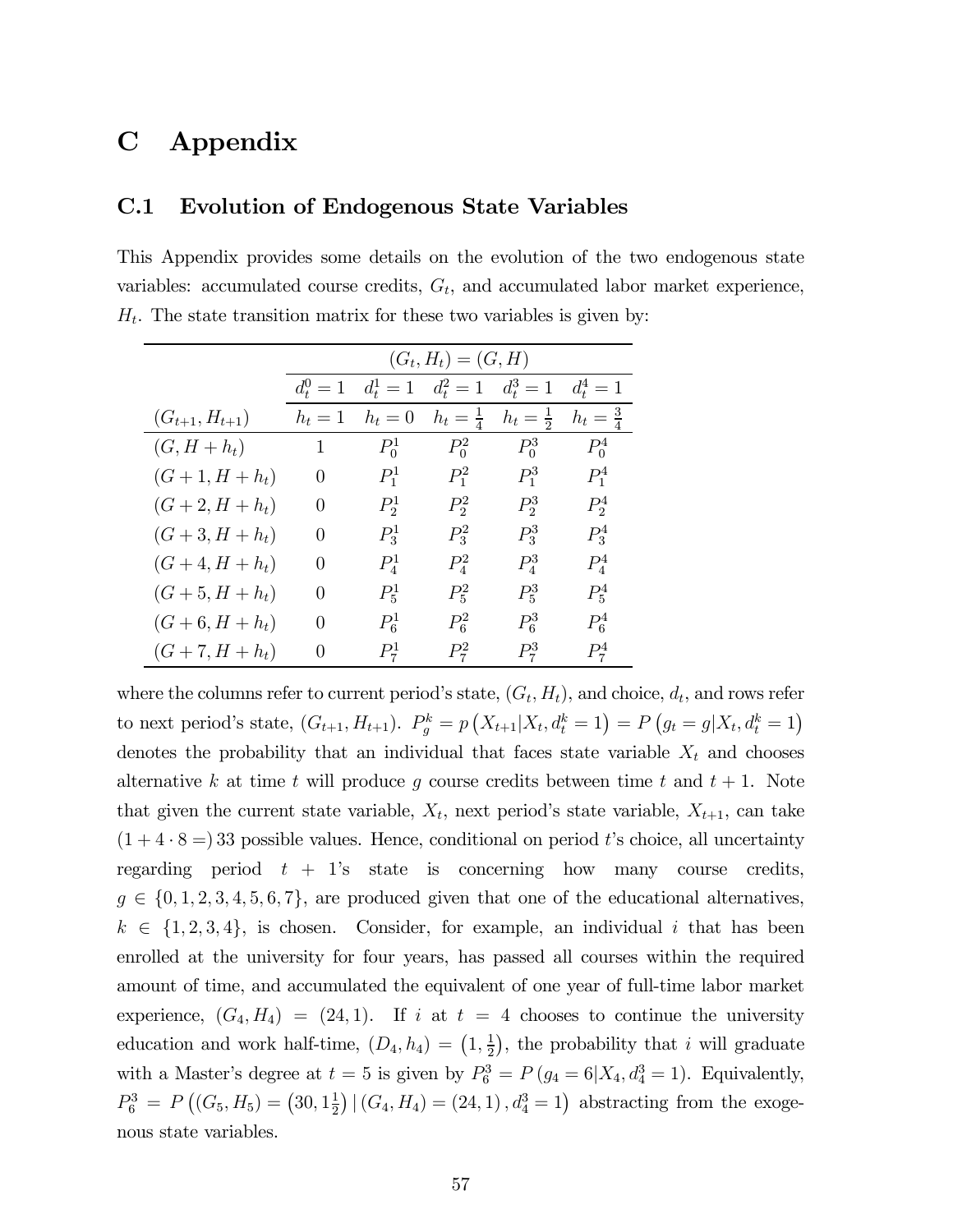|                                                             | Mean (Standard Deviation) |                                   |                       |  |
|-------------------------------------------------------------|---------------------------|-----------------------------------|-----------------------|--|
|                                                             |                           | <b>Acquired University Degree</b> |                       |  |
| Individual Characteristics                                  | Dropout                   | <b>Bachelor</b>                   | Master                |  |
| At University Entry:                                        |                           |                                   |                       |  |
| High school GPA                                             | 8.64<br>(0.89)            | 8.89<br>(0.80)                    | 9.13<br>(0.72)        |  |
| High school Math level                                      | 1.91<br>(0.91)            | 1.90<br>(0.92)                    | 2.28<br>(0.86)        |  |
| High school Science level                                   | 1.73<br>(0.83)            | 1.72<br>(0.80)                    | 2.04<br>(0.84)        |  |
| High school Social Science level                            | 1.80<br>(0.89)            | 1.89<br>(0.88)                    | 1.77<br>(0.86)        |  |
| High school Language level                                  | 2.09<br>(0.80)            | 2.29<br>(0.75)                    | 2.21<br>(0.68)        |  |
| Female                                                      | 0.40                      | 0.53                              | 0.50                  |  |
| Had sabbatical after high school                            | 0.63                      | 0.68                              | 0.73                  |  |
| Duration of sabbatical (months)                             | 12.80<br>(8.89)           | 14.29<br>(9.28)                   | 14.46<br>(8.59)       |  |
| Accumulated work experience                                 | 0.75<br>(0.68)            | 0.59<br>(0.63)                    | 0.55<br>(0.54)        |  |
| Age                                                         | 21.22<br>(0.77)           | 21.17<br>(0.79)                   | 21.14<br>(0.76)       |  |
| During University Enrolment:                                |                           |                                   |                       |  |
| Target duration from entry until exit (months)              | $\theta$                  | 34                                | 58                    |  |
| Duration from entry until exit (months)                     | 71.83<br>(25.42)          | 83.08<br>(32.19)                  | 78.19<br>(14.22)      |  |
| Accumulated course credits per year                         | 2.32<br>(2.49)            | 3.92<br>(2.41)                    | 4.70<br>(2.08)        |  |
| Accumulated work experience per year (years)                | 0.30<br>(0.36)            | 0.18<br>(0.25)                    | 0.15<br>(0.21)        |  |
| At University Exit:                                         |                           |                                   |                       |  |
| Requisite course credits to acquire degree                  | $\theta$                  | 18                                | 30                    |  |
| Accumulated course credits                                  | 7.40<br>(8.87)            | 25.94<br>(6.88)                   | 31.18<br>(5.22)       |  |
| Accumulated work experience (years)                         | 1.24<br>(1.23)            | 1.26<br>(1.21)                    | 1.26<br>(0.99)        |  |
| After University Exit:                                      |                           |                                   |                       |  |
| Hourly wages (real 2000 DKK)                                | 147.97<br>(68.31)         | 153.51<br>(77.84)                 | 193.12<br>(72.38)     |  |
| Yearly earnings (real 2000 DKK)                             | 138,036<br>(118, 555)     | 146,533<br>(120, 261)             | 269,138<br>(122, 284) |  |
| Number of Individuals                                       | 487                       | 473                               | 1,169                 |  |
| Fraction of total sample                                    | 0.23                      | 0.22                              | 0.55                  |  |
| Number of Observations                                      | 4,400                     | 4,249                             | 10,700                |  |
| Total number of Individuals<br>Total number of Observations |                           | 2,129<br>19,349                   |                       |  |
|                                                             |                           |                                   |                       |  |

Table 1: Descriptive Statistics of University Graduates and Dropouts.

Notes to Table 1: The table shows average characteristics of university graduates and dropouts (standard deviation in parenthesis). For indicator variables the fraction of the sample is reported. The descriptive statistics are displayed separately by highest degree acquired post initial university enrolment. The exchange rate on December 31, 2000 was 8.0205 DKK/USD and 7.4631 DKK/Euro.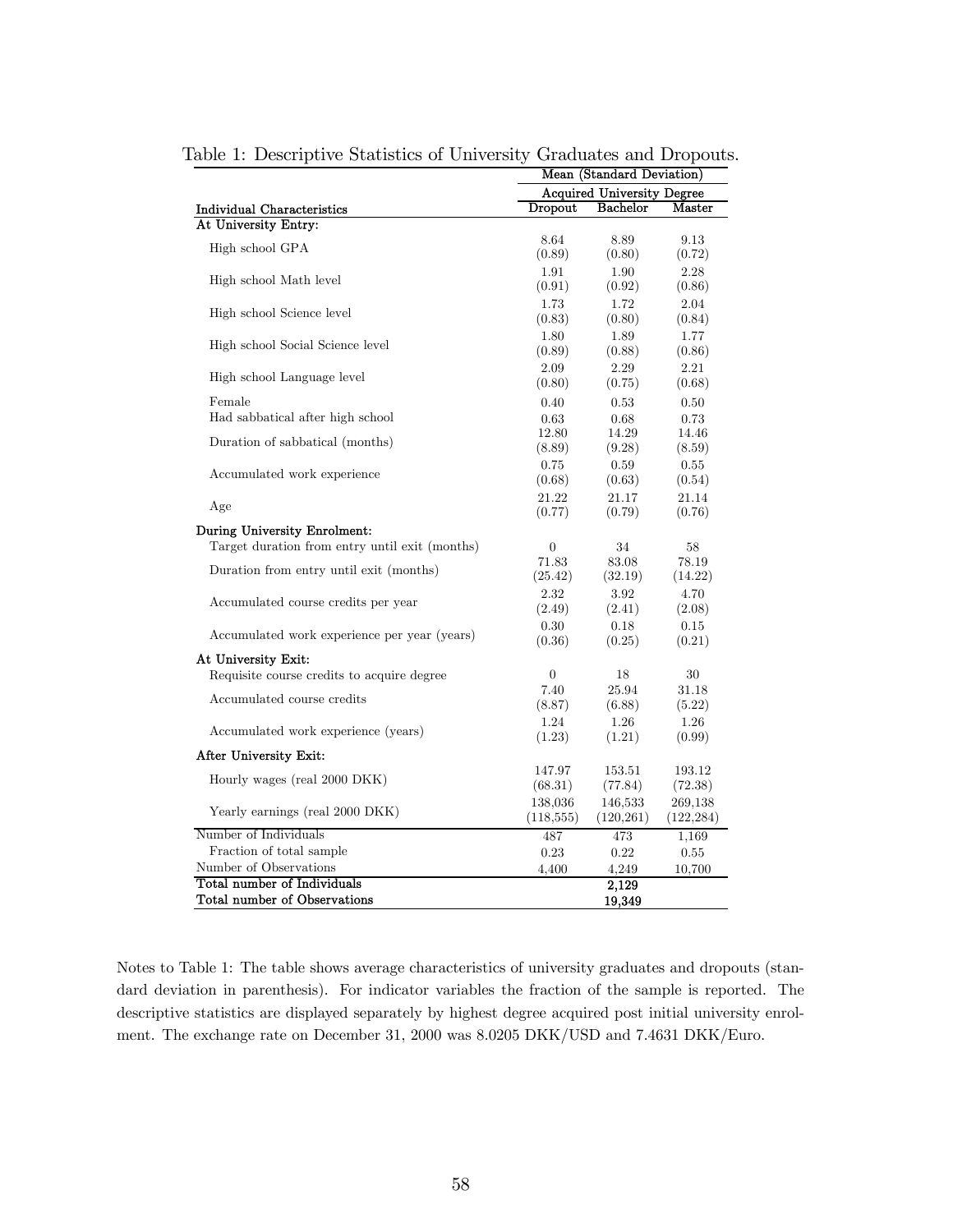|                                              | $\#$ observations (% relative to last periods' choice) |                    |                       |                                   |                     |        |  |  |  |
|----------------------------------------------|--------------------------------------------------------|--------------------|-----------------------|-----------------------------------|---------------------|--------|--|--|--|
|                                              |                                                        | $\mathbf{C}_{\pm}$ |                       |                                   |                     |        |  |  |  |
|                                              | Working                                                | Education          | Education             |                                   | Education Education |        |  |  |  |
| $\mathrm{C}_{t-1}$                           | full-time                                              | $h=0$              | $0 < h = \frac{1}{4}$ | $\frac{1}{4}$ c h = $\frac{1}{2}$ | $h > \frac{1}{2}$   | All    |  |  |  |
| Working full-time                            | 5.927<br>(96.96)                                       | 62<br>(1.01)       | 55<br>(0.90)          | 31<br>(0.51)                      | 38<br>(0.62)        | 6,113  |  |  |  |
| Education, $h=0$                             | 806<br>(18.00)                                         | 2,404<br>(53.70)   | 908<br>(20.28)        | 246<br>(5.49)                     | 113<br>(2.52)       | 4,477  |  |  |  |
| Education, $0 < h = \frac{1}{4}$             | 510<br>(13.00)                                         | 878<br>(22.38)     | 1.768<br>(45.07)      | 597<br>(15.22)                    | 170<br>(4.33)       | 3.923  |  |  |  |
| Education, $\frac{1}{4}$ < h = $\frac{1}{2}$ | 342<br>(20.85)                                         | 239<br>(14.57)     | 367<br>(22.38)        | 448<br>(27.32)                    | 244<br>(14.88)      | 1,640  |  |  |  |
| Education, $h > \frac{1}{2}$                 | 331<br>(31.02)                                         | 176<br>(16.49)     | 82<br>(7.69)          | 86<br>(8.06)                      | 392<br>(36.74)      | 1,067  |  |  |  |
| All                                          | 7.916                                                  | 3.759              | 3.180                 | 1,408                             | 957                 | 17,220 |  |  |  |

Table 2: State Transitions.

Notes to Table 2: The table displays state transitions. Rows concern last periods alternatives,  $d_{t-1}^j$ , and columns concern current periods alternatives,  $d_t^k$ , for  $j, k \in \{0, 1, 2, 3\}$ . Hence, each cell refers to the number of individuals choosing alternative j in period  $t-1$  and alternative k in period t. The fraction of individuals who choose alternative j in period  $t-1$  and then choose alternative k in period t, relative to those who choosing alternative j in period  $t-1$ , is displayed in parantheses (row % in parentheses).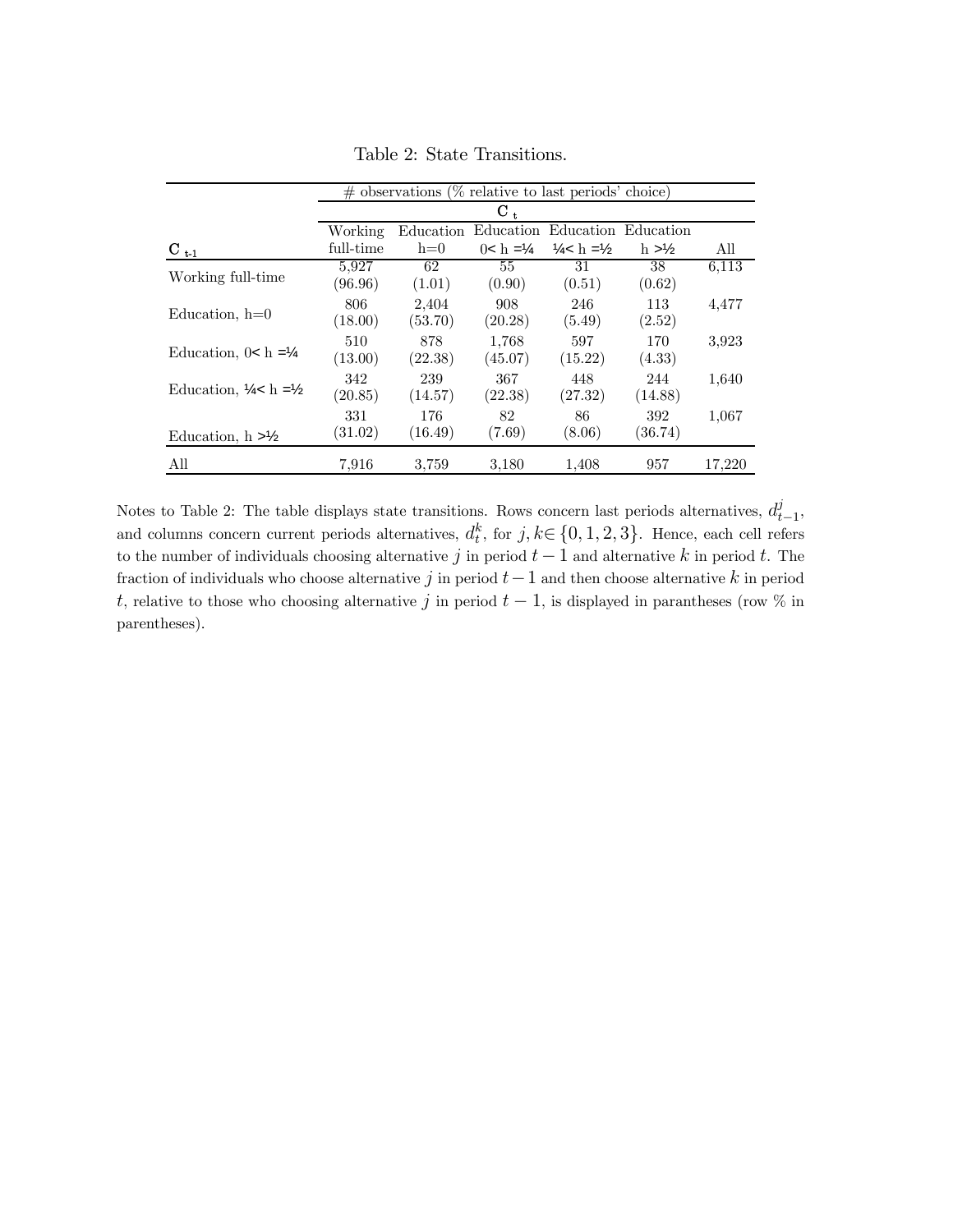|                                                                                                                                           | One type $(M=1)$       | Two types $(M=2)$      |
|-------------------------------------------------------------------------------------------------------------------------------------------|------------------------|------------------------|
|                                                                                                                                           | w,                     |                        |
| $\alpha_0$                                                                                                                                | $4.517(0.006)$ ***     |                        |
| $\alpha_{01}$                                                                                                                             |                        | $4.509(0.012)$ ***     |
| $\alpha_{02}$                                                                                                                             |                        | $4.521(0.009)$ ***     |
| $\alpha_1$ (Bachelor degree)                                                                                                              | $0.158$ $(0.008)$ ***  | $0.159(0.012)$ ***     |
| $\alpha_2$ (Master degree)                                                                                                                | $0.404$ $(0.010)$ ***  | $0.405$ $(0.015)$ ***  |
| $\alpha_3$ (Experience)                                                                                                                   | $0.094$ $(0.005)$ ***  | $0.093$ $(0.008)$ ***  |
| $\alpha_4$ (Experience <sup>2</sup> )                                                                                                     | ***<br>$-0.002(0.001)$ | $-0.002(0.001)$        |
|                                                                                                                                           | g*                     |                        |
| $\gamma_{01}$                                                                                                                             |                        | $***$<br>0.176(0.045)  |
| $\gamma_1$ (High school GPA=9)                                                                                                            | $0.216$ $(0.029)$ ***  | $0.212$ $(0.043)$ ***  |
| $\gamma_2$ (High level Math)                                                                                                              | $0.276$ $(0.029)$ ***  | $0.273$ $(0.042)$ ***  |
| $\gamma_3$ (Bachelor degree, $\mathbf{1}[E_t=1]$ )                                                                                        | $0.208$ $(0.037)$ ***  | $0.207$ $(0.054)$ ***  |
| $\gamma_4$ (Accumulated course credits, G <sub>t</sub> )                                                                                  | $0.084~(0.002)$ ***    | $0.082$ (0.004) ***    |
| $\gamma_5$ (Time since enrolment)                                                                                                         | $-0.618$ (0.012) ***   | $-0.612$ (0.017) ***   |
| $\gamma_6$ (Student employment, h <sub>t</sub> =1/4)                                                                                      | $0.301(0.035)$ ***     | $0.296$ $(0.051)$ ***  |
| $\gamma_7$ (Student employment, $h_t = \frac{1}{2}$ )                                                                                     | $-0.215(0.045)$ ***    | $-0.214$ (0.066) ***   |
| $\gamma_8$ (Student employment, h <sub>t</sub> =34)                                                                                       | $-1.590(0.051)$ ***    | $-1.572(0.075)$ ***    |
|                                                                                                                                           | $P(d_t)$               | -1)                    |
| c (Not employed previous period, $h_{t-1}=0$ )                                                                                            | 0.818(0.077)           | $5.026(0.000)$ ***     |
| $\beta_0$                                                                                                                                 | $-19.939(0.092)$ ***   |                        |
| $\beta_{01}$                                                                                                                              |                        | $-22.859(0.310)$ ***   |
| $\beta_{02}$                                                                                                                              |                        | $-53.73(380.67)$       |
| $\beta_1$ (High school GPA=9)                                                                                                             | $0.603(0.068)$ ***     | $0.323(0.199)$ *       |
| $\beta_2$ (High level Math)                                                                                                               | $0.921(0.068)$ ***     | 0.299(0.195)           |
| $\beta_3$ (Time since enrolment)                                                                                                          | $-3.760$ (0.016) ***   | $-3.357$ (0.047) ***   |
|                                                                                                                                           | $-0.054(0.069)$        | $-0.215(0.201)$        |
| $\begin{array}{l} \beta_1 + \beta_1^2 \text{ (High school GPA=9)}\\ \beta_2 + \beta_2^2 \text{ (High level Math)} \end{array}$            | $0.234$ $(0.069)$ ***  | $-0.309(0.197)$        |
| $\beta_3 + \beta_3^2$ (Time since enrolment)                                                                                              | $-3.832(0.017)$ ***    | $-3.578$ (0.049) ***   |
| $\beta_4^2$ (Student empl. previous period, $h_{t-1} = \mathcal{V}_4$ )                                                                   | $2.764~(0.058)$ ***    | $2.136(0.090)$ ***     |
| ${\beta_5}^2$ (Student empl. previous period, $h_{t\text{-}1}\text{=}\text{\textbf{Y}}_2$ )                                               | $2.389(0.090)$ ***     | $1.934(0.150)$ ***     |
| $\beta_6^2$ (Student empl. previous period, $h_{t-1} = \frac{3}{4}$ )                                                                     | $1.615(0.124)$ ***     | $1.360(0.221)$ ***     |
| $\beta_1 + \beta_1^3$ (High school GPA=9)                                                                                                 | $-0.651$ (0.074) ***   | $-0.828$ (0.207) ***   |
| $\beta_2 + \beta_2^3$ (High level Math)                                                                                                   | $-0.372$ $(0.075)$ *** | $-0.967$ (0.205) ***   |
| $\beta_3 + \beta_3^3$ (Time since enrolment)                                                                                              | $-3.837(0.018)$ ***    | $-3.606$ $(0.051)$ *** |
| $\beta_4^3$ (Student empl. previous period, $h_{t-1} = \mathcal{V}_4$ )                                                                   | $2.282(0.069)$ ***     | $1.640(0.111)$ ***     |
| (Student empl. previous period, $h_{t-1} = \frac{1}{2}$ )<br>$\beta_5^3$                                                                  | $3.114(0.093)$ ***     | $2.656$ (0.158) **     |
| $\beta_6^3$ (Student empl. previous period, $h_{t-1} = \frac{3}{4}$ )                                                                     | $2.045$ (0.133) ***    | $1.691(0.247)$ ***     |
|                                                                                                                                           | $-0.363(0.091)$ ***    | $-0.077(0.234)$        |
| $\begin{array}{l} \beta_1{+}\beta_1^{\ 4} \ \text{(High school GPA=9)} \\ \beta_2{+}\beta_2^{\ 4} \ \text{(High level Math)} \end{array}$ | $-0.096(0.093)$        | $-0.307(0.231)$        |
| $\beta_3 + \beta_3^4$ (Time since enrolment)                                                                                              | $-3.858$ (0.019) ***   | -3.537 (0.052) ***     |
| ${\beta_4}^4$ (Student empl. previous period, $h_{t\text{-}1}\!\!=\!\!\mathcal{V}_4)$                                                     | 3.406 $(0.113)$ ***    | $2.745(0.206)$ ***     |
| <sup>4</sup> (Student empl. previous period, $h_{t-1} = \frac{1}{2}$ )<br>$\beta_5$                                                       | 4.216 (0.119) ***      | 3.686 (0.222) ***      |
| $\beta_6^4$ (Student empl. previous period, $h_{t-1} = \frac{3}{4}$ )                                                                     | 4.873 (0.121) ***      | 4.274 (0.243) ***      |
| $\beta_7$ (Study grant)                                                                                                                   | $-6.687$ (0.194) ***   | $-8.168$ (0.369) ***   |
| Log Likelihood                                                                                                                            | $-83026$               | -24876                 |

Table 3: Parameter Estimates.

Notes to Table 3: The table displays the estimates of the basic model parameters. (Standard errors in parentheses). \*\*\*, \*\*, \* indicates parameter significance at the 1%, 5%, 10% level of significance, respectively.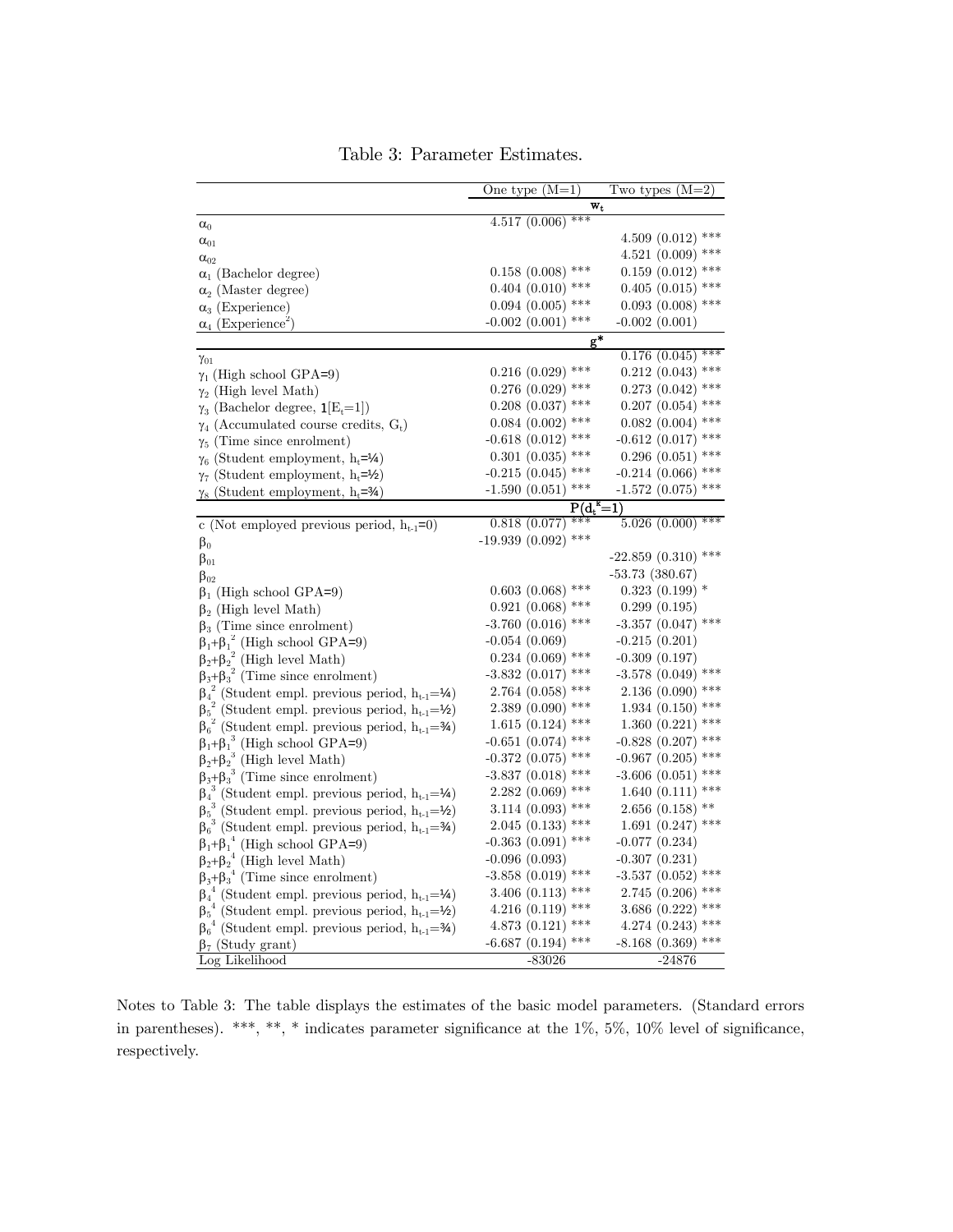|                                                                                        | Marginal Effect on Probability                     |          |         |         |         |                                         |         |                                                   |
|----------------------------------------------------------------------------------------|----------------------------------------------------|----------|---------|---------|---------|-----------------------------------------|---------|---------------------------------------------------|
|                                                                                        | All University Entrants<br><b>Master Graduates</b> |          |         |         |         |                                         |         |                                                   |
|                                                                                        |                                                    | Drop out |         | Master  |         | <b>Excess</b><br>time-to-<br>graduation |         | Excess time-to-<br>graduation<br>$($ > 1 year $)$ |
| Individual characteristics:                                                            |                                                    |          |         |         |         |                                         |         |                                                   |
| Type 1 probability                                                                     |                                                    | $-2.44$  |         | 0.83    |         | 2.21                                    |         | 10.66                                             |
| Parental education:                                                                    |                                                    |          |         |         |         |                                         |         |                                                   |
| Mother high school                                                                     | $-0.03$                                            | 0.01     | 0.04    | 0.03    | 0.03    | $-0.02$                                 | 0.08    | $-0.08$                                           |
| Mother vocational training                                                             | $-0.02$                                            | 0.00     | 0.04    | 0.03    | 0.03    | 0.02                                    | 0.01    | $-0.02$                                           |
| Mother short higher education                                                          | $-0.05$                                            | 0.00     | 0.05    | 0.03    | $-0.01$ | $-0.03$                                 | 0.09    | 0.02                                              |
| Mother medium higher education                                                         | $-0.02$                                            | 0.01     | 0.04    | 0.04    | 0.00    | $-0.01$                                 | 0.07    | 0.03                                              |
| Mother long higher education                                                           | $-0.03$                                            | 0.02     | 0.02    | 0.01    | $-0.01$ | $-0.02$                                 | 0.03    | 0.00                                              |
| Father high school                                                                     | $-0.06$                                            | $-0.04$  | $-0.02$ | $-0.02$ | 0.03    | 0.01                                    | 0.15    | 0.13                                              |
| Father vocational training                                                             | $-0.03$                                            | $-0.04$  | 0.03    | 0.03    | $-0.02$ | $-0.01$                                 | 0.00    | 0.04                                              |
| Father short higher education                                                          | $-0.07$                                            | $-0.06$  | 0.09    | 0.09    | 0.02    | 0.03                                    | 0.00    | 0.03                                              |
| Father medium higher education                                                         | $-0.03$                                            | $-0.02$  | 0.02    | 0.02    | 0.00    | 0.01                                    | $-0.01$ | 0.04                                              |
| Father long higher education                                                           | $-0.06$                                            | $-0.04$  | 0.08    | 0.08    | $-0.04$ | $-0.04$                                 | $-0.02$ | $-0.02$                                           |
| Parental finances (real 2000 DKK):                                                     |                                                    |          |         |         |         |                                         |         |                                                   |
| Mother's gross income/1000000                                                          | $-0.07$                                            | $-0.03$  | 0.09    | 0.09    | 0.00    | $-0.03$                                 | 0.17    | 0.13                                              |
| Mother's wealth/ $1000000$                                                             | $-0.01$                                            | $-0.01$  | 0.03    | 0.03    | $-0.01$ | 0.00                                    | 0.00    | 0.00                                              |
| Father's gross income/1000000                                                          | $-0.09$                                            | $-0.09$  | 0.07    | 0.07    | 0.10    | 0.09                                    | 0.01    | 0.01                                              |
| Father's wealth/1000000                                                                | $-0.04$                                            | $-0.04$  | 0.00    | 0.00    | 0.00    | 0.00                                    | 0.00    | 0.01                                              |
| Pseudo $\mathbf{R}^2$                                                                  | 0.02                                               | 0.14     | 0.01    | 0.02    | 0.01    | 0.05                                    | 0.01    | 0.29                                              |
| Log likelihood                                                                         | $-1047$                                            | $-920$   | $-1365$ | $-1356$ | $-1314$ | $-1255$                                 | $-717$  | $-510$                                            |
| Wald test of joint significance of<br>parental background variables<br>$(p-$<br>value) | 0.00                                               | 0.04     | 0.08    | 0.13    | 0.30    | 0.42                                    | 0.49    | 0.73                                              |

Table 4: Determinants of Academic Achievement.

Notes to Table 4: The table displays marginal effects of parental background characteristics and the type 1 probability from logit estimations on the probabilities of dropping out of the university, acquiring a Master's degree, spending excess time to Master graduation, and spending more than one excess year to Master graduation. The comparison groups are mothers and fathers with no more than elementary school, respectively. Bold indicates statistically significant marginal effects on a 5% level of significance. The last row displays p-values from Wald tests of the joint significance of parental background characteristisc.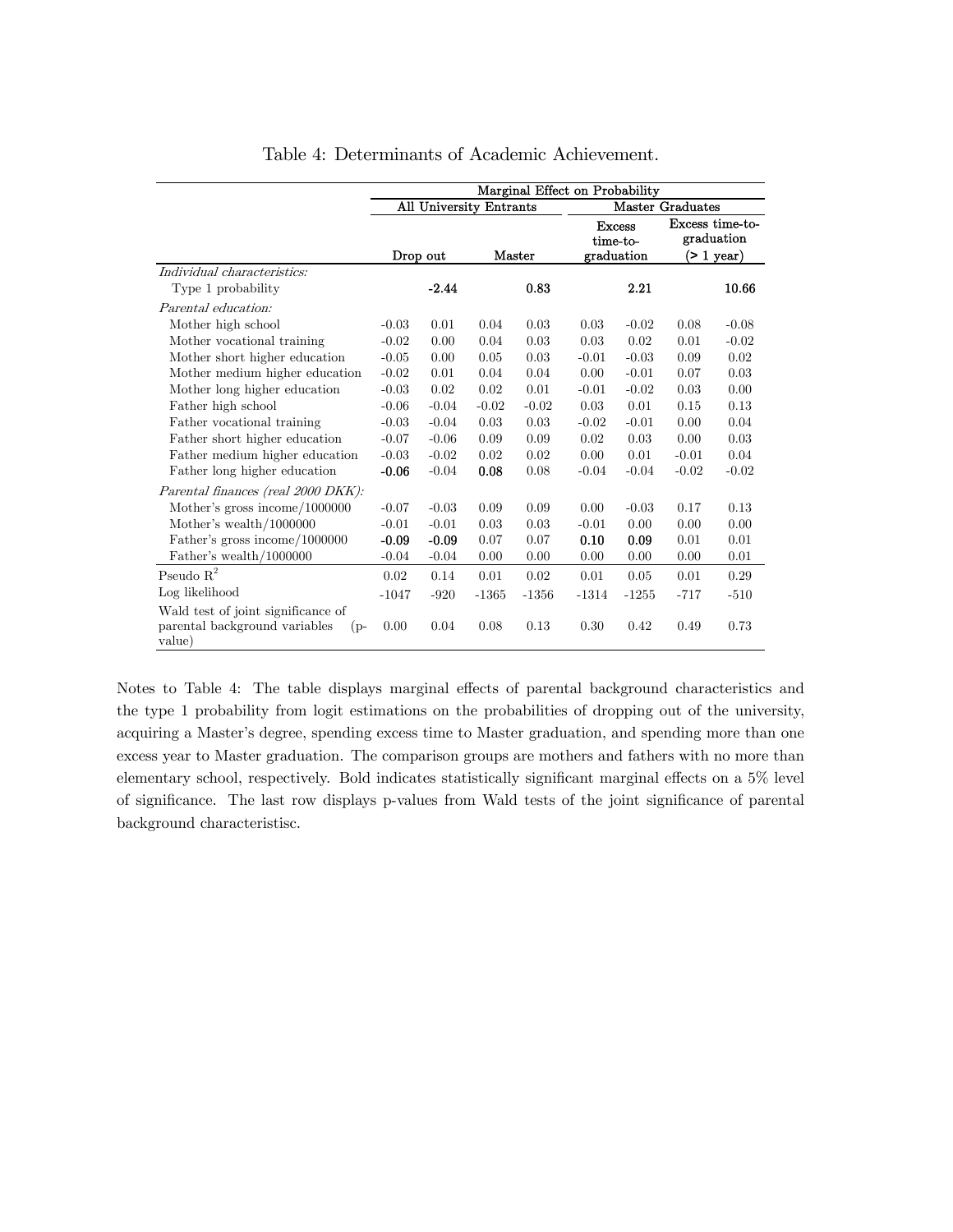|                                 | <b>Observed</b> | Predicted |           |
|---------------------------------|-----------------|-----------|-----------|
|                                 |                 | One type  | Two types |
| Accumulated course credits      |                 |           |           |
| $P(g_t=0)$                      | 0.42            | 0.43      | 0.42      |
| $P(g_t=1)$                      | 0.01            | 0.02      | 0.02      |
| $P(g_t=2)$                      | 0.05            | 0.05      | 0.05      |
| $P(g_t=3)$                      | 0.09            | 0.10      | 0.10      |
| $P(g_t=4)$                      | 0.03            | 0.03      | 0.03      |
| $P(g_t=5)$                      | 0.10            | 0.10      | 0.10      |
| $P(g_t=6)$                      | 0.20            | 0.19      | 0.19      |
| $P(g_t=7)$                      | 0.09            | 0.08      | 0.09      |
| $g_t$                           | 2.83            | 2.76      | 2.81      |
| <i>Across alternatives:</i>     |                 |           |           |
| $g_t$ given $d_t^{\ 1}{=}1$     | 4.31            | 3.80      | 3.86      |
| $g_t$ given ${d_t}^2{=}1$       | 4.68            | $4.30\,$  | 4.34      |
| $g_t$ given $d_t^3=1$           | 4.18            | 3.78      | 3.83      |
| $g_t$ given $d_t^4=1$           | $2.25\,$        | 1.43      | 1.49      |
| Each time period:               |                 |           |           |
| $g_0$                           | 4.46            | 4.54      | 4.60      |
| $g_1$                           | 4.24            | 4.22      | 4.27      |
| $g_2$                           | 4.14            | 3.80      | 3.86      |
| $g_3$                           | 3.48            | 3.46      | 3.52      |
| $g_4$                           | 3.26            | 3.08      | 3.14      |
| $g_5$                           | $2.61\,$        | 2.43      | 2.48      |
| $\mathbf{g}_6$                  | 1.77            | 1.70      | 1.75      |
| $g_7$                           | 1.12            | 1.14      | 1.18      |
| $\mathbf{g}_8$                  | 0.68            | 0.75      | 0.78      |
| $g_9$                           | 0.42            | 0.46      | 0.48      |
| Total in last time period:      |                 |           |           |
| $\mathrm{G}_{10}$               | 25.53           | 25.03     | 25.12     |
| Highest acquired degree:        |                 |           |           |
| $E_{10} = 0$                    | 0.23            | 0.18      | 0.19      |
| $E_{10} = 1$                    | 0.22            | 0.23      | 0.23      |
| $E_{10} = 2$                    | 0.55            | 0.58      | 0.57      |
| Wages after University Exit     |                 |           |           |
| $W_t$                           | $158.79\,$      | 143.80    | 143.27    |
| Across highest acquired degree: |                 |           |           |
| $W_t$ given $E_t=0$             | 136.64          | 119.84    | 119.33    |
| $W_t$ given $E_t = 1$           | 141.55          | 131.75    | 131.31    |
| $W_t$ given $E_t = 2$           | 183.43          | 167.82    | 167.25    |

Table 5: Observed and Predicted Academic and Labor Market Outcomes.

Notes to Table 5: The table displays observed and predicted measures of academic achievement in terms of accumulated course credits and acquired university degrees and labor market achievement in terms of wages.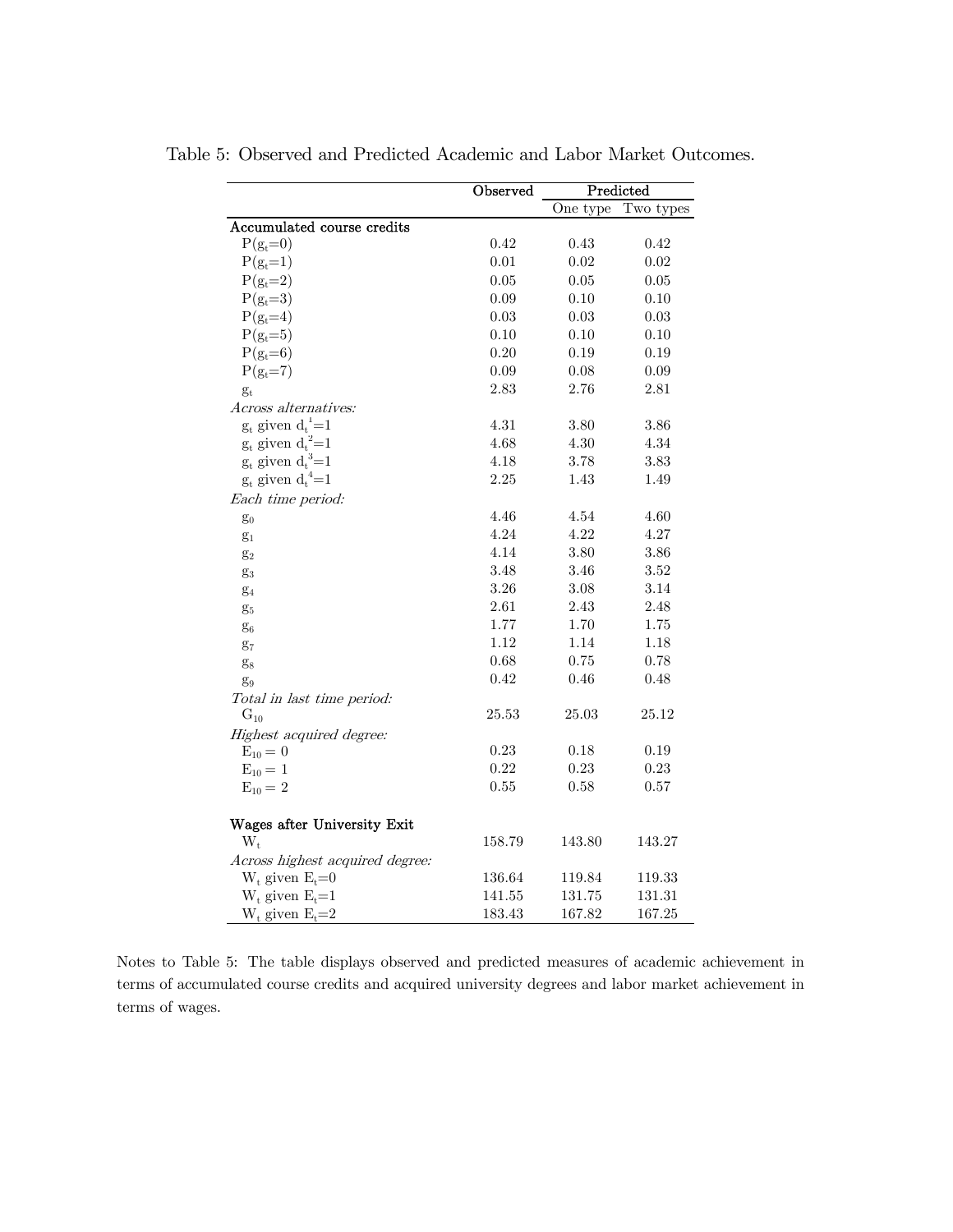|                                                | Observed   |           | Predicted |
|------------------------------------------------|------------|-----------|-----------|
|                                                |            | One type  | Two types |
| Distribution over alternatives                 |            |           |           |
| $P(d_t^0=1)$                                   | 0.42       | 0.42      | 0.42      |
| $P(d_t^{-1}=1)$                                | 0.23       | $_{0.20}$ | 0.21      |
| $P(d_t^2=1)$                                   | 0.21       | 0.21      | 0.21      |
| $P(d_t^3=1)$                                   | 0.09       | 0.11      | 0.10      |
| $P(d_t^4=1)$                                   | 0.06       | 0.07      | 0.05      |
| State transitions over time                    |            |           |           |
| <i>Full-time work:</i><br>$d_0^{\;\;0}$        | 0.06       | 0.00      | 0.03      |
| $\bar{d_1}^0$                                  | 0.13       | 0.01      | 0.07      |
| $d_2^{\;\;0}$                                  | 0.19       | 0.10      | 0.13      |
| $\operatorname{d_3}^0$                         | 0.24       | $_{0.30}$ | 0.24      |
| $\theta$<br>$d_4$                              | 0.28       | 0.56      | 0.40      |
| $\mathbf{d_5}^0$                               | 0.44       | 0.67      | 0.57      |
| $\theta$                                       | 0.66       | $_{0.65}$ | 0.69      |
| $d_6$<br>$\theta$<br>$\mathbf{d}_7$            | 0.81       | 0.63      | 0.76      |
| $\bar{d_8}^0$                                  | 0.88       | $_{0.75}$ | 0.85      |
| $d_9^{\ 0}$                                    | 0.92       | 0.89      | 0.93      |
| Education, $h_t=0$ :                           |            |           |           |
| $\mathbf{d_0}^1$                               | 0.43       | 0.38      | 0.32      |
| 1<br>$d_1$                                     | 0.34       | $_{0.30}$ | 0.28      |
| $d_2$                                          | 0.30       | $_{0.26}$ | 0.28      |
| $\mathrm{d}_3$                                 | 0.29       | 0.19      | 0.27      |
| $d_4$                                          | 0.26       | 0.11      | 0.23      |
| $d_5$                                          | 0.21       | 0.08      | 0.17      |
| $\mathbf{d}_6$                                 | 0.12       | $_{0.13}$ | 0.14      |
| $\mathrm{d}_7$                                 | 0.07       | $_{0.20}$ | 0.13      |
| 1<br>$\mathbf{d}_8$                            | 0.05       | 0.15      | 0.09      |
| $d_9$                                          | 0.03       | $_{0.07}$ | 0.05      |
| Education, $0 < h = 4$ :                       |            |           |           |
| $\overline{\mathbf{z}}$<br>$d_0\acute{}$       | $\rm 0.35$ | $_{0.36}$ | 0.39      |
| $\mathbf{z}$<br>$\mathbf{d}_1$                 | 0.36       | 0.41      | 0.40      |
| 2<br>$\mathrm{d}_{2}$                          | 0.31       | 0.38      | $_{0.37}$ |
| $\dot{z}$<br>$\mathrm{d}_3$                    | 0.28       | 0.28      | 0.29      |
| $\mathrm{d}_{4}$                               | 0.26       | 0.17      | 0.21      |
| $\mathbf{d}_5$                                 | 0.17       | 0.11      | 0.13      |
| $\mathrm{d}_6$                                 | 0.09       | $_{0.09}$ | 0.07      |
| $d_7$                                          | 0.04       | 0.07      | 0.04      |
| 2<br>$\mathbf{d}_8$                            | 0.02       | 0.04      | 0.02      |
| $\mathrm{d_9}^2$                               | 0.01       | 0.02      | 0.01      |
| Education, $\frac{1}{4}$ < h = $\frac{1}{2}$ : |            |           |           |
| $d_0^3$                                        | 0.11       | 0.21      | 0.21      |
| $d_1^{\;\;3}$                                  | 0.11       | 0.21      | 0.20      |
| $\mathrm{d}_{2}$                               | 0.13       | 0.19      | 0.17      |
| 3<br>$\mathrm{d}_3$                            | 0.11       | 0.15      | 0.14      |
| 3<br>$\mathbf{d}_4$                            | 0.13       | $_{0.09}$ | 0.10      |
| 3<br>$\mathrm{d}_5$                            | 0.11       | $_{0.06}$ | 0.06      |
| $\rm 3$<br>$d_6$                               | 0.06       | $_{0.05}$ | 0.03      |
| 3<br>$d_7$                                     | 0.03       | 0.04      | 0.02      |
| $\mathbf{3}$<br>$\mathbf{d}_8$                 | 0.02       | 0.02      | 0.01      |
| 3<br>$\mathrm{d}_{9}$                          | 0.02       | 0.01      | 0.00      |
| Education, $h >\frac{1}{2}$ :                  |            |           |           |
| ${d_0}^4$                                      | 0.05       | $_{0.06}$ | 0.05      |
| $d_1^{\ 4}$                                    | 0.06       | 0.07      | 0.05      |
| $\overline{4}$<br>$\mathbf{d}_2$               | 0.07       | $_{0.08}$ | 0.05      |
| $\,4\,$<br>$\mathbf{d}_3$                      | 0.08       | $_{0.08}$ | 0.06      |
| $\overline{4}$<br>$\mathbf{d}_4$               | 0.07       | 0.06      | 0.05      |
| $\overline{4}$<br>$\mathbf{d}_5$               | 0.08       | 0.08      | 0.07      |
| $\overline{4}$<br>$\mathbf{d}_6$               | 0.07       | 0.08      | 0.07      |
| $\overline{4}$<br>$\mathbf{d}_7$               | 0.06       | 0.06      | 0.05      |
| $\,4\,$<br>$\mathbf{d}_8$                      | 0.04       | 0.04      | 0.03      |
| 4<br>$\mathrm{d}_{9}$                          | 0.03       | 0.01      | 0.01      |

Table 6: Observed and Predicted Choices and Transitions.

Notes to Table 6: The table displays observed and predicted choices and transitions over time.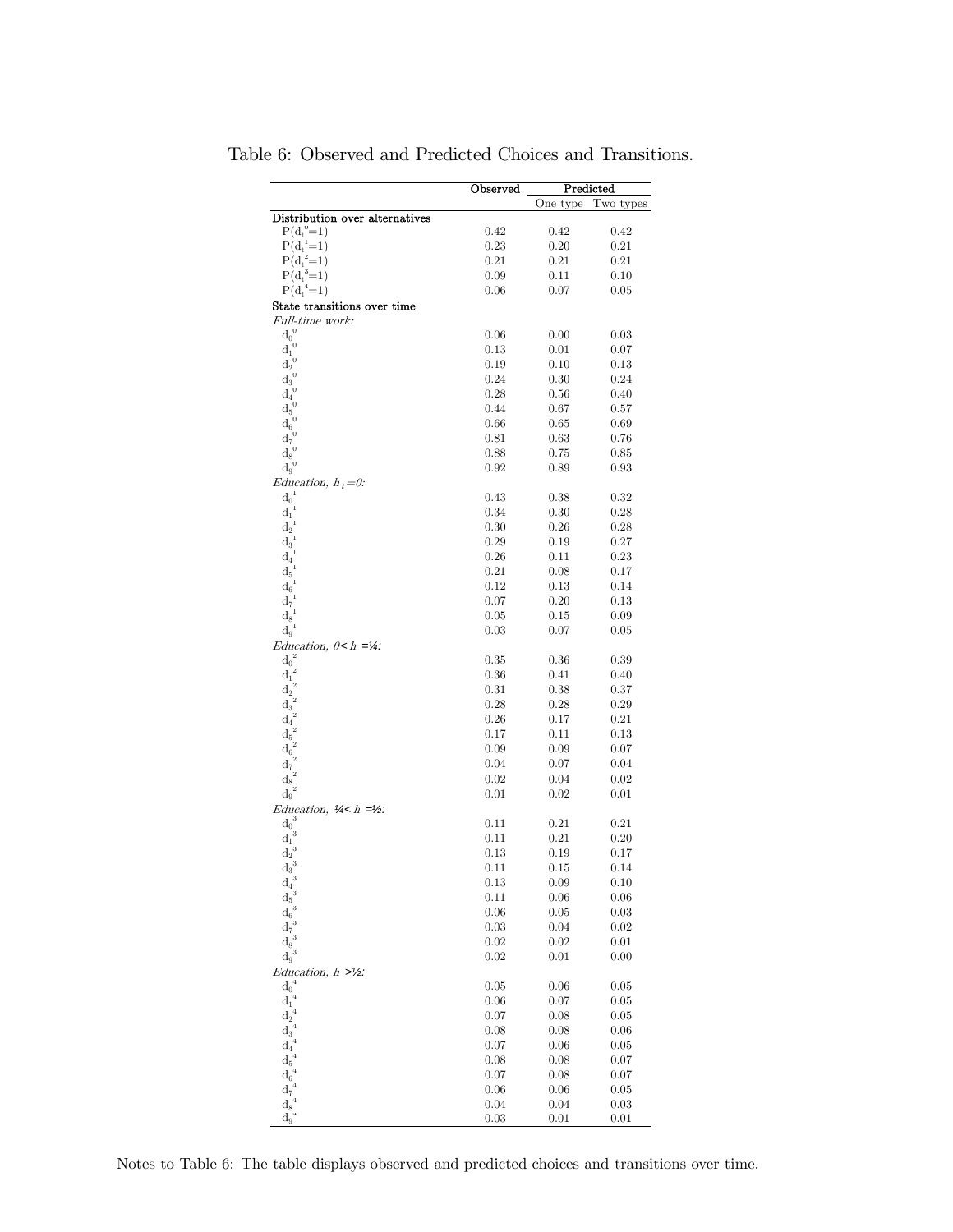|                                                                                                                                                                                                                                                                                                                                                                                                                                                                                                             |                                                                              |                                                                              |                                                                              | Mean (Standard Deviation)                                                    |                                                                              |                                                                              |
|-------------------------------------------------------------------------------------------------------------------------------------------------------------------------------------------------------------------------------------------------------------------------------------------------------------------------------------------------------------------------------------------------------------------------------------------------------------------------------------------------------------|------------------------------------------------------------------------------|------------------------------------------------------------------------------|------------------------------------------------------------------------------|------------------------------------------------------------------------------|------------------------------------------------------------------------------|------------------------------------------------------------------------------|
|                                                                                                                                                                                                                                                                                                                                                                                                                                                                                                             |                                                                              |                                                                              |                                                                              | <b>Field of University Education</b>                                         |                                                                              |                                                                              |
| <b>Individual Characteristics</b>                                                                                                                                                                                                                                                                                                                                                                                                                                                                           | Humanities /<br>Art /<br>Education                                           | Life<br><b>Sciences</b>                                                      | Social<br>Science                                                            | <b>Business</b>                                                              | Natural<br>Science /<br>Engineering                                          | Health<br><b>Sciences</b>                                                    |
| At University Entry:                                                                                                                                                                                                                                                                                                                                                                                                                                                                                        |                                                                              |                                                                              |                                                                              |                                                                              |                                                                              |                                                                              |
| High school GPA                                                                                                                                                                                                                                                                                                                                                                                                                                                                                             | 8.94<br>(0.77)                                                               | 8.88<br>(0.81)                                                               | 9.23<br>(0.74)                                                               | 8.49<br>(0.83)                                                               | 8.95<br>(0.81)                                                               | 9.26<br>(0.60)                                                               |
| High school Math level                                                                                                                                                                                                                                                                                                                                                                                                                                                                                      | 1.55<br>(0.79)                                                               | 2.67<br>(0.61)                                                               | 2.13<br>(0.87)                                                               | 1.80<br>(0.94)                                                               | 2.73<br>(0.54)                                                               | 2.70<br>(0.54)                                                               |
| Female                                                                                                                                                                                                                                                                                                                                                                                                                                                                                                      | 0.69                                                                         | 0.43                                                                         | 0.49                                                                         | 0.36                                                                         | 0.24                                                                         | 0.60                                                                         |
| Accumulated work experience                                                                                                                                                                                                                                                                                                                                                                                                                                                                                 | 0.60<br>(0.60)                                                               | 0.53<br>(0.56)                                                               | 0.66<br>(0.58)                                                               | 0.70<br>(0.66)                                                               | 0.47<br>(0.55)                                                               | 0.65<br>(0.57)                                                               |
| Age                                                                                                                                                                                                                                                                                                                                                                                                                                                                                                         | 21.32<br>(0.76)                                                              | 21.23<br>(0.73)                                                              | 21.18<br>(0.78)                                                              | 21.10<br>(0.74)                                                              | 20.93<br>(0.77)                                                              | 21.13<br>(0.77)                                                              |
| During University Enrolment:                                                                                                                                                                                                                                                                                                                                                                                                                                                                                |                                                                              |                                                                              |                                                                              |                                                                              |                                                                              |                                                                              |
| Accumulated course credits per year                                                                                                                                                                                                                                                                                                                                                                                                                                                                         | 3.99<br>(2.44)                                                               | 3.97<br>(2.42)                                                               | 4.30<br>(2.24)                                                               | 4.08<br>(2.41)                                                               | 4.26<br>(2.44)                                                               | 4.88<br>(1.94)                                                               |
| Accumulated work experience per year (years)                                                                                                                                                                                                                                                                                                                                                                                                                                                                | 0.16<br>(0.22)                                                               | 0.13<br>(0.22)                                                               | 0.18<br>(0.22)                                                               | 0.27<br>(0.32)                                                               | 0.16<br>(0.25)                                                               | 0.14<br>(0.16)                                                               |
| Type of student employment (job description):<br>High skilled jobs<br>Medium skilled jobs<br>Office work<br>Care, sales and service jobs<br>Cleaner and other low skilled jobs<br>Type of student employment (sector of industry):<br>Shops, hotels, and restaurants<br>Finance-, telecom-, and transport companies<br>Business and consultancy services<br>Unions, associations, societies, and outfits<br>Public and personal services (incl. jobs at<br>universities and other educational institutions) | 0.12<br>0.03<br>0.11<br>0.18<br>0.51<br>0.18<br>0.06<br>0.12<br>0.11<br>0.20 | 0.10<br>0.02<br>0.12<br>0.14<br>0.54<br>0.11<br>0.03<br>0.16<br>0.05<br>0.20 | 0.12<br>0.03<br>0.15<br>0.16<br>0.49<br>0.17<br>0.07<br>0.24<br>0.08<br>0.15 | 0.09<br>0.10<br>0.18<br>0.11<br>0.45<br>0.22<br>0.13<br>0.25<br>0.05<br>0.09 | 0.17<br>0.04<br>0.08<br>0.09<br>0.53<br>0.12<br>0.05<br>0.16<br>0.04<br>0.18 | 0.17<br>0.03<br>0.07<br>0.13<br>0.57<br>0.11<br>0.03<br>0.38<br>0.03<br>0.19 |
| At University Exit:<br>Highest acquired degree:<br>Dropout<br>Bachelor<br>Master<br>Excess time-to-graduation (Bachelor)<br>Excess time-to-graduation (Master)<br>Excess time-to-graduation $> 1$ year (Master)<br>After University Exit:<br>Hourly wages (real 2000 DKK)                                                                                                                                                                                                                                   | 0.25<br>0.35<br>0.40<br>0.42<br>0.94<br>0.81<br>154.90<br>(59.31)            | 0.34<br>0.18<br>0.48<br>0.36<br>0.80<br>0.69<br>162.81<br>(46.82)            | 0.16<br>0.23<br>0.61<br>0.51<br>0.95<br>0.68<br>176.17<br>(70.93)            | 0.28<br>0.25<br>0.46<br>0.32<br>0.88<br>0.49<br>178.29<br>(79.83)            | 0.21<br>0.08<br>0.70<br>0.43<br>0.75<br>0.51<br>183.71<br>(57.01)            | 0.09<br>0.03<br>0.88<br>0.50<br>0.84<br>0.65<br>206.23<br>(87.91)            |
| Yearly earnings (real 2000 DKK)                                                                                                                                                                                                                                                                                                                                                                                                                                                                             | 159,786<br>(111, 764)                                                        | 189,898<br>(123, 479)                                                        | 219,134<br>(138, 667)                                                        | 237,730<br>(130,085)                                                         | 221,700<br>(131, 816)                                                        | 266,481<br>(128, 499)                                                        |
| Number of Individuals                                                                                                                                                                                                                                                                                                                                                                                                                                                                                       | 589                                                                          | 222                                                                          | 439                                                                          | 370                                                                          | 361                                                                          | 148                                                                          |
| Fraction of total sample<br>Number of Observations                                                                                                                                                                                                                                                                                                                                                                                                                                                          | 0.28<br>5343                                                                 | 0.10<br>2017                                                                 | 0.21<br>3964                                                                 | 0.17<br>3377                                                                 | 0.17<br>3282                                                                 | 0.07<br>1366                                                                 |

## Table 7: Decsriptive Statistics, by Field of University Education.

Notes to Table 7: The table shows average characteristics of university graduates and dropouts (standard deviation in parentheses). For indicator variables the fraction of the sample is reported. The descriptive statistics are displayed separately by field of university education. The exchange rate on December 31, 2000 was 8.0205 DKK/USD and 7.4631 DKK/Euro.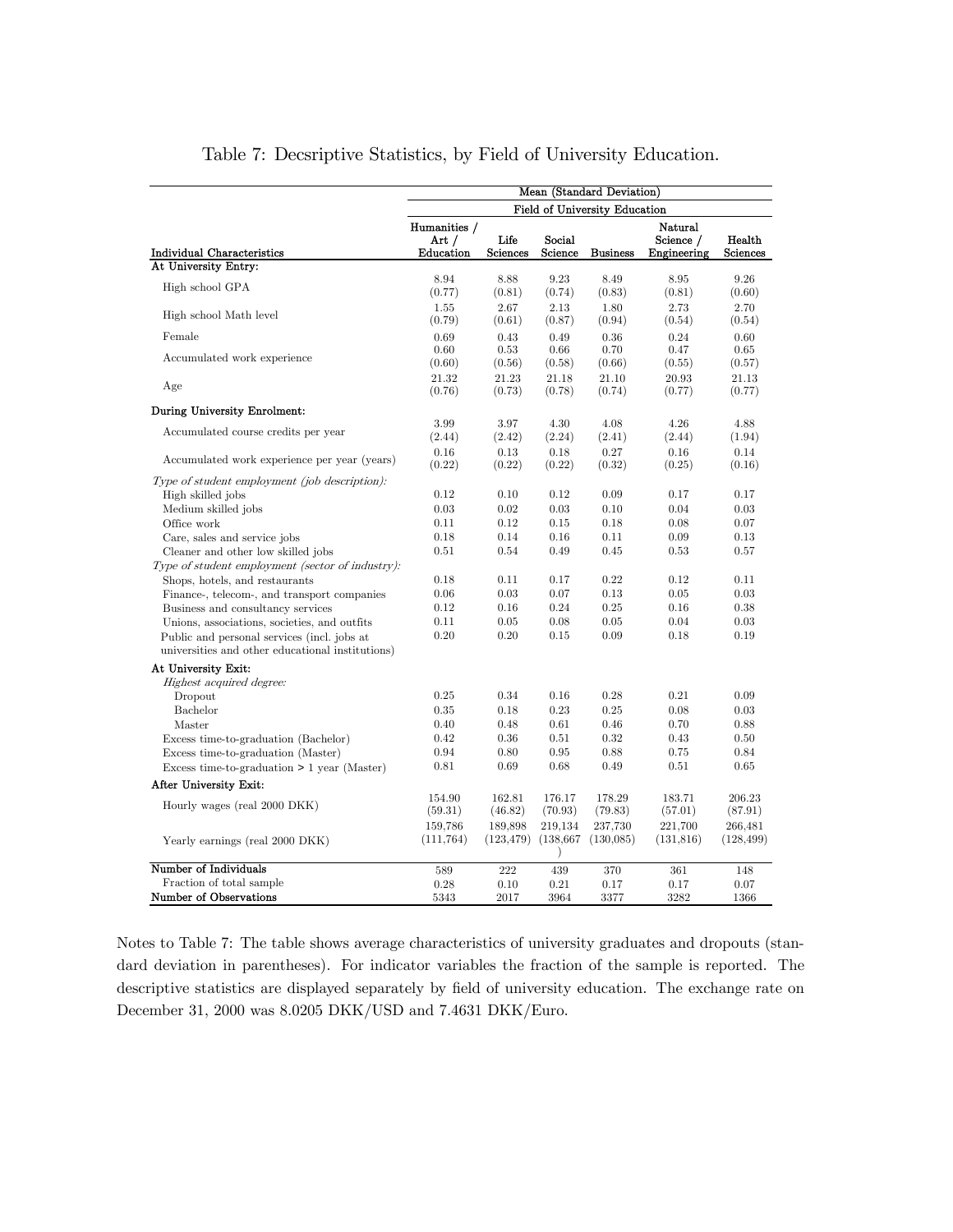|                                                                                                                                | Humanities / Art /    |                      |                     |
|--------------------------------------------------------------------------------------------------------------------------------|-----------------------|----------------------|---------------------|
|                                                                                                                                | Education             | Life Sciences        | Social Science      |
|                                                                                                                                |                       | $\mathbf{w_{t}}$     |                     |
| $\alpha_0$                                                                                                                     | $4.53(0.01)$ ***      | $4.48(0.02)$ ***     | $4.53(0.01)$ ***    |
| $\alpha_1$ (Bachelor degree)                                                                                                   | $0.09(0.01)$ ***      | $0.11$ $(0.03)$ ***  | $0.16$ $(0.02)$ *** |
| $\alpha_2$ (Master degree)                                                                                                     | $0.31$ $(0.02)$ ***   | $0.39(0.03)$ ***     | $0.36$ $(0.02)$ *** |
| $\alpha_3$ (Experience)                                                                                                        | $0.09(0.01)$ ***      | $0.09(0.02)$ ***     | $0.08$ $(0.01)$ *** |
| $\alpha_4$ (Experience <sup>2</sup> )                                                                                          | 0.00(0.00)            | 0.00(0.00)           | 0.00(0.00)          |
|                                                                                                                                |                       | $g^*$                |                     |
| $\gamma_1$ (High school GPA=9)                                                                                                 | 0.23(0.05)            | $0.28(0.09)$ ***     | $0.16(0.06)$ **     |
| $\gamma_2$ (High level Math)                                                                                                   | 0.08(0.06)            | 0.10(0.10)           | 0.06(0.06)          |
| $\gamma_3$ (Bachelor degree, $\mathbf{1}[E_t=1]$ )                                                                             | 0.07(0.07)            | $0.31(0.12)$ **      | $0.59(0.08)$ ***    |
| $\gamma_4$ (Accumulated course credits, G <sub>t</sub> )                                                                       | $0.09(0.00)$ ***      | $0.06(0.01)$ ***     | $0.06(0.01)$ ***    |
| $\gamma_5$ (Time since enrolment)                                                                                              | $-0.61$ $(0.02)$ ***  | $-0.48$ $(0.04)$ *** | $-0.62$ (0.03) ***  |
| $\gamma_6$ (Student employment, h <sub>t</sub> =1⁄4)                                                                           | $0.26$ $(0.07)$ ***   | $0.32$ $(0.11)$ ***  | $0.38$ $(0.08)$ *** |
| $\gamma_7$ (Student employment, h <sub>t</sub> =1/ <sub>2</sub> )                                                              | $-0.46$ (0.09) ***    | $-0.40$ $(0.17)$ **  | 0.03(0.09)          |
| $\gamma_8$ (Student employment, h <sub>t</sub> =34)                                                                            | $-1.14$ (0.10) ***    | $-1.15$ $(0.19)$ *** | $-1.37(0.11)$ ***   |
|                                                                                                                                |                       | $P(d_t^k=1)$         |                     |
| c (Not employed previous period, $h_{t-1}=0$ )                                                                                 | $-0.07(0.13)$         | 0.33(0.23)           | $2.18(0.23)$ ***    |
| $\beta_0$                                                                                                                      | $-23.08$ $(0.12)$ *** | $-15.71(0.33)$ ***   | $-2.22(0.70)$ ***   |
| $\beta_1$ (High school GPA=9)                                                                                                  | $0.74$ $(0.11)$ ***   | 0.94(0.21)           | 8.97 (0.44) ***     |
| $\beta_2$ (High level Math)                                                                                                    | $0.93(0.13)$ ***      | 1.19(0.23)           | 4.76 $(0.43)$ ***   |
| $\beta_3$ (Time since enrolment)                                                                                               | $-2.07$ $(0.02)$ ***  | $-3.16$ (0.05) ***   | $-24.64$ (0.11) *** |
| $\begin{array}{l} \beta_1 + \beta_1^2 \text{ (High school GPA=9)}\\ \beta_2 + \beta_2^2 \text{ (High level Math)} \end{array}$ | $0.21(0.11)$ **       | 0.29(0.22)           | 7.80 $(0.44)$ ***   |
|                                                                                                                                | $0.48$ $(0.13)$ ***   | 0.22(0.23)           | 3.74 $(0.44)$ ***   |
| $\beta_3 + \beta_3^2$ (Time since enrolment)                                                                                   | $-2.19(0.03)$ ***     | $-3.17$ (0.05) ***   | $-24.61(0.11)$ ***  |
| $\beta_4^2$ (Student empl. previous period, $h_{t-1} = \mathcal{V}_4$ )                                                        | $2.30(0.10)$ ***      | $2.52$ $(0.17)$ ***  | 5.31(9.00)          |
| $\beta_5^2$ (Student empl. previous period, $h_{t-1} = \frac{1}{2}$ )                                                          | $1.72$ $(0.16)$ ***   | $2.58(0.30)$ ***     | 4.17 $(0.33)$ ***   |
| $\beta_6^2$ (Student empl. previous period, $h_{t-1} = \frac{3}{4}$ )                                                          | $1.57$ $(0.23)$ ***   | $1.20(0.39)$ ***     | $1.92(0.26)$ ***    |
| $\beta_1 + \beta_1^3$ (High school GPA=9)                                                                                      | $-0.32$ $(0.12)$ **   | $-0.56$ $(0.26)$ *   | 6.81 $(0.45)$ ***   |
| $\beta_2 + \beta_2^3$ (High level Math)                                                                                        | 0.15(0.16)            | $-0.39(0.26)$        | $2.93(0.44)$ ***    |
| $\beta_3 + \beta_3$ <sup>3</sup> (Time since enrolment)                                                                        | $-2.23$ (0.03) ***    | $-3.22$ (0.06) ***   | $-24.62(0.11)$ ***  |
| $\beta_4^3$ (Student empl. previous period, $h_{t-1} = \mathcal{V}_4$ )                                                        | $1.60(0.12)$ ***      | $2.22(0.23)$ ***     | 618.72 (9.00)       |
| $\beta_5^3$ (Student empl. previous period, $h_{t-1} = \frac{1}{2}$ )                                                          | $2.14$ $(0.17)$ ***   | $3.02$ $(0.35)$ ***  | 5.58 $(0.34)$ ***   |
| $\beta_6^3$ (Student empl. previous period, $h_{t-1} = \frac{3}{4}$ )                                                          | $1.85(0.24)$ ***      | $1.67$ (0.48) ***    | $2.62$ (0.29) ***   |
|                                                                                                                                | $-0.52$ (0.16) ***    | 0.19(0.30)           | 7.46 $(0.45)$ ***   |
| $\begin{array}{l} \beta_1 + \beta_1^4 \text{ (High school GPA=9)}\\ \beta_2 + \beta_2^4 \text{ (High level Math)} \end{array}$ | 0.30(0.19)            | 0.00(0.31)           | 3.44 $(0.45)$ ***   |
| $\beta_3 + \beta_3^4$ (Time since enrolment)                                                                                   | $-2.25(0.03)$ ***     | $-3.31$ (0.06) ***   | $-24.71(0.11)$ ***  |
| $\beta_4^4$ (Student empl. previous period, $h_{t-1} = \mathcal{V}_4$ )                                                        | $2.18(0.20)$ ***      | $2.45(0.34)$ ***     | 22.92(9.00)         |
| $\beta_5^4$ (Student empl. previous period, $h_{t-1} = \frac{1}{2}$ )                                                          | $3.08(0.20)$ ***      | 3.50 $(0.41)$ ***    | 5.81 $(0.37)$ ***   |
| $\beta_6^4$ (Student empl. previous period, $h_{t-1} = \frac{3}{4}$ )                                                          | 4.04 $(0.23)$ ***     | 3.50 $(0.40)$ ***    | 4.54 $(0.28)$ ***   |
| $\beta_7$ (Study grant)                                                                                                        | $-4.86$ (0.33) ***    | $-4.47$ (0.56) ***   | -4.91 (0.43) ***    |
| Log Likelihood                                                                                                                 | $-20511$              | $-7303$              | $-8400$             |

Table 8: Parameter Estimates, by field of University Education.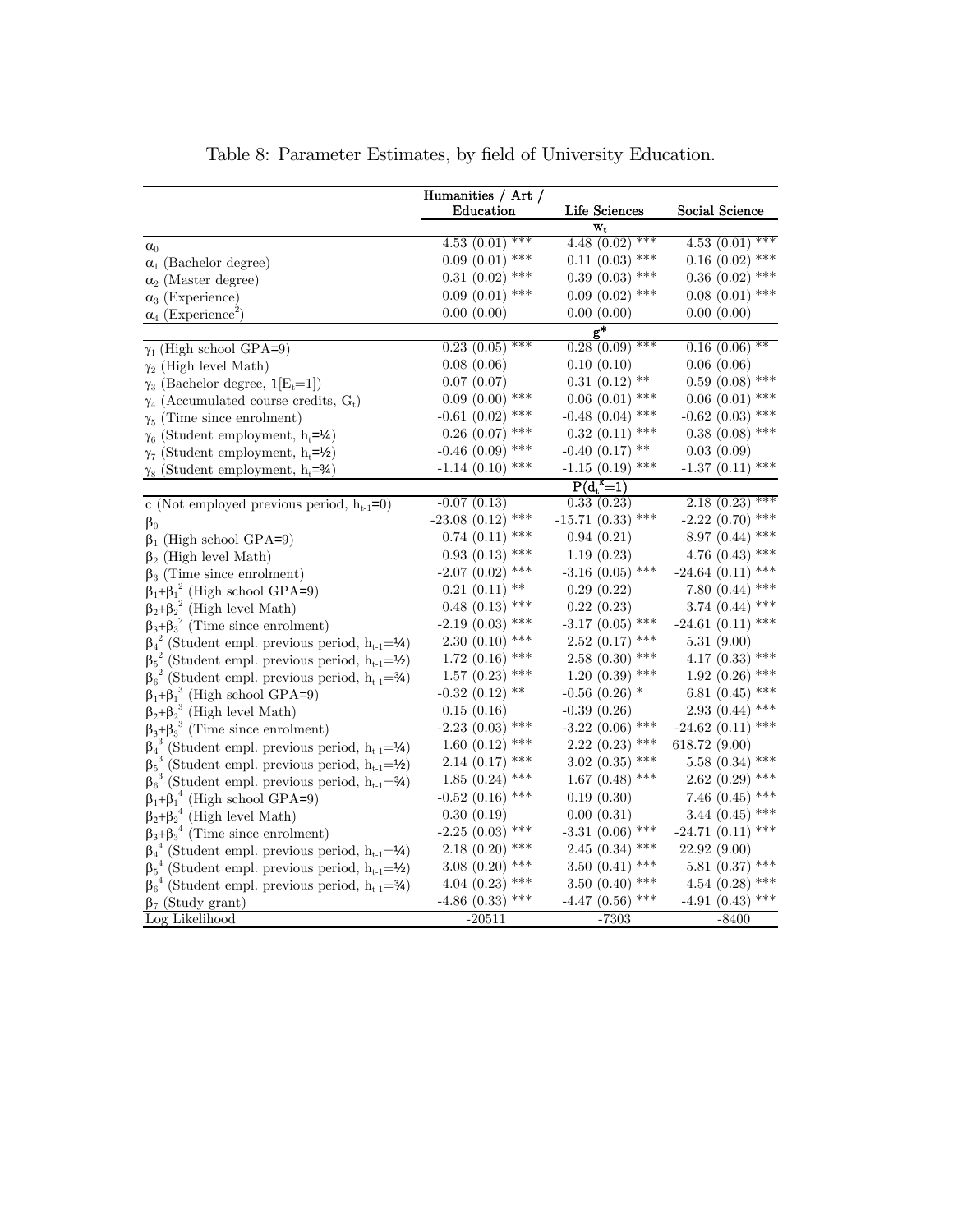|                                                                                      |                      | Natural Science /                     |                                   |
|--------------------------------------------------------------------------------------|----------------------|---------------------------------------|-----------------------------------|
|                                                                                      | <b>Business</b>      | Engineering                           | <b>Health Sciences</b>            |
|                                                                                      | ***<br>4.49(0.01)    | $\mathbf{w_{t}}$<br>4.60 $(0.01)$ *** | 4.35(0.03)<br>***                 |
| $\alpha_0$                                                                           | $0.24$ $(0.02)$ ***  | $0.17$ $(0.03)$ ***                   |                                   |
| $\alpha_1$ (Bachelor degree)                                                         | $0.43$ $(0.02)$ ***  | $0.37$ $(0.02)$ ***                   | 0.06(0.07)<br>$0.55$ $(0.04)$ *** |
| $\alpha_2$ (Master degree)                                                           |                      |                                       |                                   |
| $\alpha_3$ (Experience)                                                              | $0.09(0.01)$ ***     | $0.09(0.01)$ ***                      | $0.21$ $(0.03)$ ***               |
| $\alpha_4$ (Experience <sup>2</sup> )                                                | 0.00(0.00)           | 0.00(0.00)                            | $-0.02$ $(0.00)$ ***              |
|                                                                                      | $0.16(0.08)$ *       | $\mathbf{g}^*$<br>$0.22$ $(0.08)$ *** | 0.07(0.10)                        |
| $\gamma_1$ (High school GPA=9)                                                       | $0.45$ $(0.08)$ ***  | $0.30$ $(0.09)$ ***                   | $0.48(0.11)$ ***                  |
| $\gamma_2$ (High level Math)                                                         | $0.21$ $(0.09)$ **   | $0.59(0.15)$ ***                      | $0.40$ $(0.24)$ **                |
| $\gamma_3$ (Bachelor degree, $\mathbf{1}[E_t=1]$ )                                   | $0.08(0.01)$ ***     | $0.09(0.01)$ ***                      |                                   |
| $\gamma_4$ (Accumulated course credits, $G_t$ )                                      |                      |                                       | $0.13(0.01)$ ***                  |
| $\gamma_5$ (Time since enrolment)                                                    | $-0.66$ $(0.03)$ *** | $-0.67$ $(0.03)$ ***                  | $-0.64$ $(0.05)$ ***              |
| $\gamma_6$ (Student employment, h <sub>t</sub> =1/4)                                 | $0.33$ $(0.09)$ ***  | $0.25$ $(0.09)$ ***                   | 0.17(0.12)                        |
| $\gamma_7$ (Student employment, h <sub>t</sub> =1/ <sub>2</sub> )                    | $-0.27$ $(0.11)$ **  | $-0.30$ $(0.12)$ **                   | 0.16(0.15)<br>***                 |
| $\gamma_8$ (Student employment, h <sub>t</sub> =34)                                  | $-1.69$ $(0.12)$ *** | $-1.83(0.14)$ ***                     | $-3.49(0.21)$                     |
|                                                                                      |                      | $P(d_t^{\kappa} = 1)$                 |                                   |
| c (Not employed previous period, $h_{t-1}=0$ )                                       | ***<br>1.32(0.21)    | $1.01~(0.19)$ ***                     | 0.47(0.30)                        |
| $\beta_0$                                                                            | $-22.17(0.28)$ ***   | $-16.39(0.26)$ ***                    | $-7.51$ (0.30) ***                |
| $\beta_1$ (High school GPA=9)                                                        | $-1.54$ (0.22) ***   | 0.08(0.15)                            | $0.76$ $(0.21)$ ***               |
| $\beta_2$ (High level Math)                                                          | $-0.41$ $(0.22)$ *   | $0.53$ $(0.19)$ ***                   | $0.75$ $(0.22)$ ***               |
| $\beta_3$ (Time since enrolment)                                                     | $-6.32$ (0.04) ***   | $-3.12$ (0.04) ***                    | $-1.78$ (0.05) ***                |
| $\beta_1 + \beta_1^2$ (High school GPA=9)<br>$\beta_2 + \beta_2^2$ (High level Math) | $-2.74$ $(0.21)$ *** | $-0.26(0.16)$                         | $0.76$ $(0.21)$ ***               |
|                                                                                      | $-1.60$ $(0.22)$ *** | $-0.38$ $(0.19)$ **                   | 0.29(0.21)                        |
| $\beta_3+\beta_3^{\;\;2}$ (Time since enrolment)                                     | $-6.31(0.04)$ ***    | $-3.22$ (0.04) ***                    | $-1.93$ $(0.06)$ ***              |
| $\beta_4^2$ (Student empl. previous period, $h_{t-1} = \frac{1}{4}$ )                | 4.05 (0.19) ***      | $2.26(0.14)$ ***                      | $2.92(0.18)$ ***                  |
| $\beta_5^2$ (Student empl. previous period, $h_{t-1} = \frac{1}{2}$ )                | 4.41 $(0.29)$ ***    | $2.02$ $(0.23)$ ***                   | $2.78(0.30)$ ***                  |
| $\beta_6^2$ (Student empl. previous period, $h_{t-1} = \frac{3}{4}$ )                | $0.83(0.33)$ **      | $2.91(0.36)$ ***                      | $2.46(0.56)$ ***                  |
| $\beta_1 + \beta_1^3$ (High school GPA=9)                                            | $-3.34$ (0.22) ***   | $-0.95(0.19)$ ***                     | 0.12(0.23)                        |
| $\beta_2 + \beta_2^3$ (High level Math)                                              | $-2.24$ (0.23) ***   | $-1.38(0.21)$ ***                     | -0.35 (0.24)                      |
| $\beta_3 + \beta_3$ <sup>3</sup> (Time since enrolment)                              | $-6.27$ $(0.05)$ *** | $-3.18$ (0.05) ***                    | $-1.88$ (0.06) ***                |
| $\beta_4^3$ (Student empl. previous period, $h_{t-1} = \mathcal{V}_4$ )              | 3.74 $(0.20)$ ***    | $2.12$ (0.18) ***                     | $2.01~(0.22)$ ***                 |
| $\beta_5^3$ (Student empl. previous period, $h_{t-1} = \frac{1}{2}$ )                | 5.16 $(0.29)$ ***    | 3.35 $(0.24)$ ***                     | 3.24 $(0.32)$ ***                 |
| $\beta_6^3$ (Student empl. previous period, $h_{t-1} = \frac{3}{4}$ )                | $1.84~(0.29)$ ***    | 3.37 $(0.41)$ ***                     | $2.86(0.60)$ ***                  |
| $\beta_1 + \beta_1^4$ (High school GPA=9)                                            | $-3.17$ (0.23) ***   | $-1.14$ $(0.22)$ ***                  | $-0.15(0.38)$                     |
| $\beta_2 + \beta_2^4$ (High level Math)                                              | $-2.09$ $(0.24)$ *** | $-1.59(0.24)$ ***                     | $-0.26(0.43)$                     |
| $\beta_3 + \beta_3^4$ (Time since enrolment)                                         | $-6.26$ $(0.05)$ *** | $-3.06$ $(0.05)$ ***                  | $-1.99(0.08)$ ***                 |
| $\beta_4^4$ (Student empl. previous period, $h_{t-1} = \mathcal{V}_4$ )              | 3.95 $(0.25)$ ***    | $2.67(0.29)$ ***                      | 3.18 $(0.53)$ ***                 |
| $\beta_5^4$ (Student empl. previous period, $h_{t-1} = \frac{1}{2}$ )                | 5.80 $(0.31)$ ***    | 3.89 $(0.30)$ ***                     | 3.76 (0.53) ***                   |
| $\beta_6^4$ (Student empl. previous period, $h_{t-1} = \frac{3}{4}$ )                | 4.29 $(0.22)$ ***    | 6.46 $(0.32)$ ***                     | 5.42 (0.70) ***                   |
| $\beta_7$ (Study grant)                                                              | $-3.83$ (0.36) ***   | $-5.25(0.49)$ ***                     | ***<br>$-8.37(1.17)$              |
| Log Likelihood                                                                       | $-17476$             | $-11426$                              | $-5713$                           |

Table 8 continued

Notes to Table 8: The table displays the estimates of the basic model parameters estimated separately by field of university education. (Standard errors in parentheses). \*\*\*, \*\*, \* indicates parameter significance at the 1%, 5%, 10% level of significance, respectively.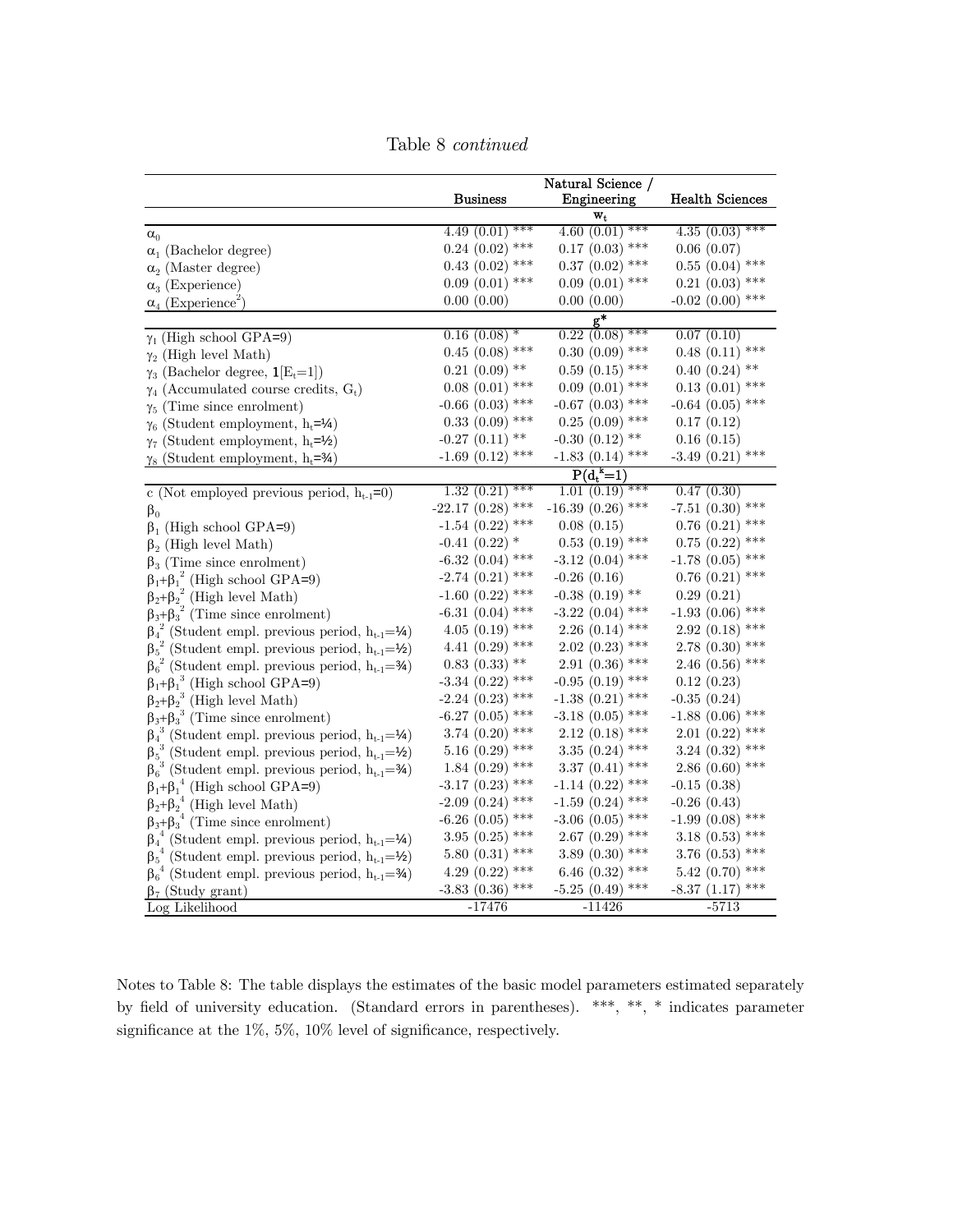

Figure 1: Annual Student Employment Experience.

Notes to Figure 1: The figure displays accumulated labor market experience (in years) in the year over time after university entry for full-time university students. The figure displays separate student employment experience profiles for university dropouts and individuals graduating from the university with Bachelor's and Master's degrees, respectively.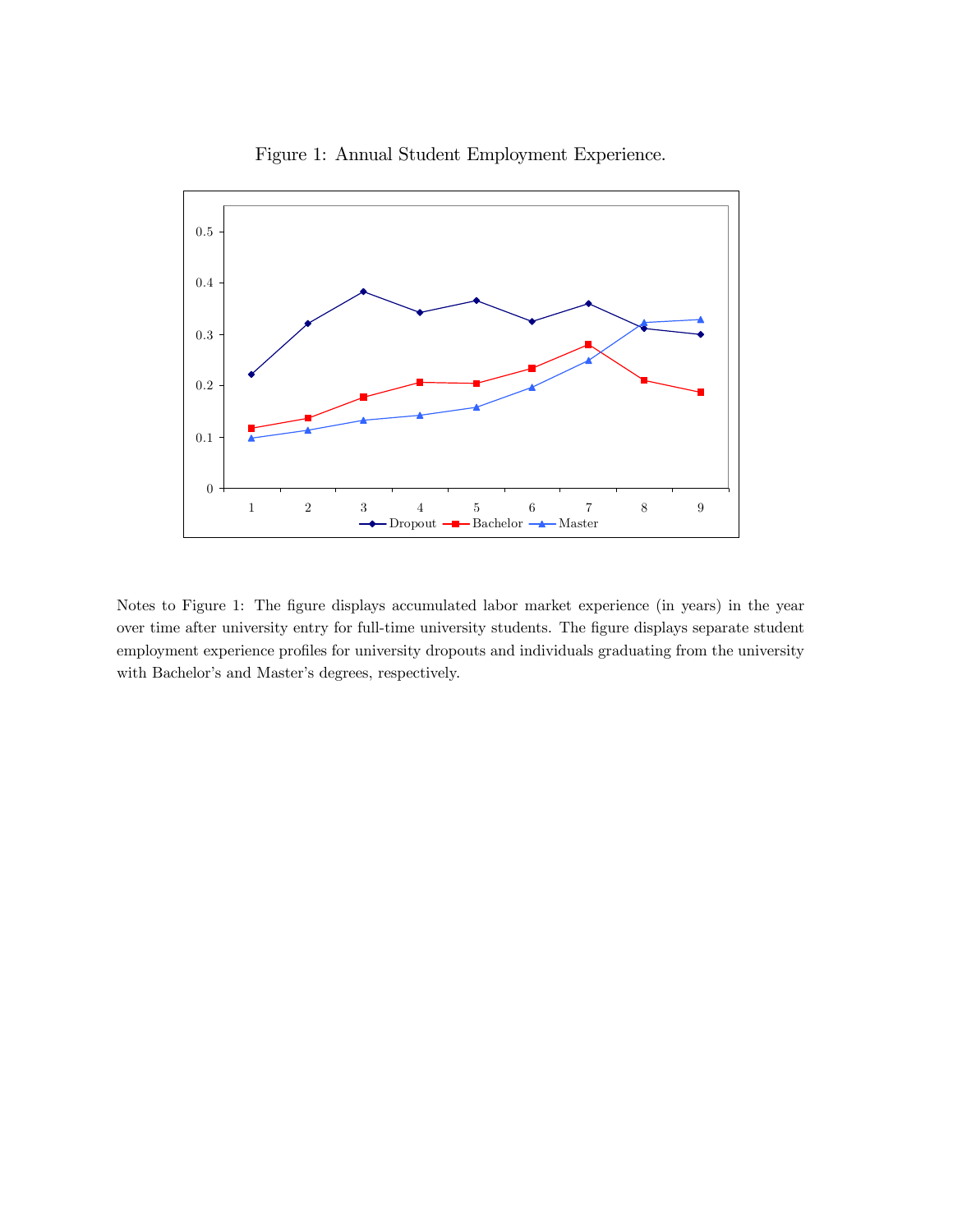

Figure 2: Actual and 'Straight Way' University Attendance Rates.

Notes to Figure 2: The figure shows the actual and 'straight way' hypothetical university attendance over time after university entrance. The blue line with diamonds displays the fraction of university entrants still enrolled in full-time education over time (years) after initial university enrolment. The red line with squares displays the fraction of university entrants who would have been enrolled in full-time education over time after initial university enrolment if all of them took the 'straight way' through the educational system, i.e. no dropout and no excess time-to-graduation at any level.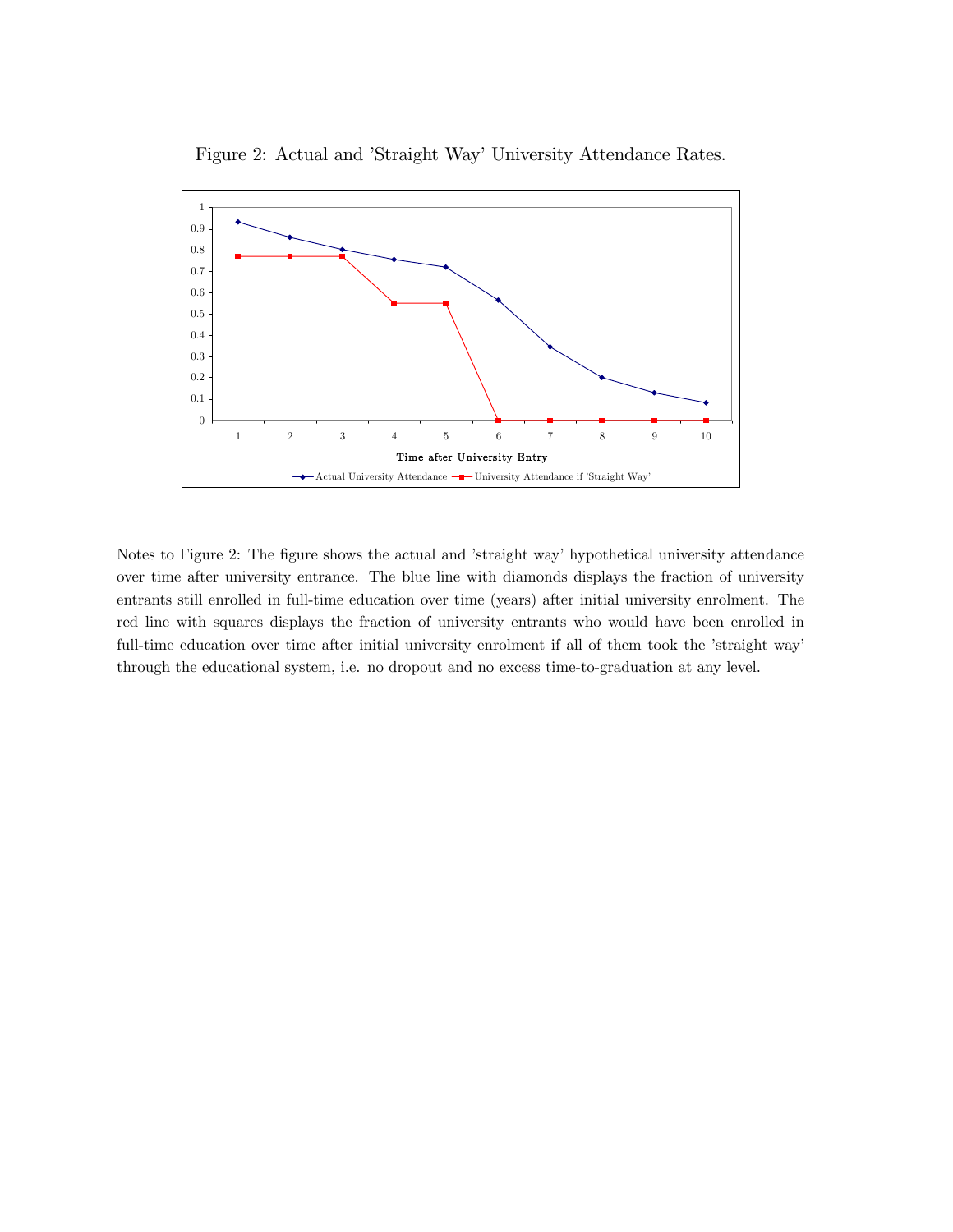

Figure 3: Transition from University Education to Labor Market Work.

Notes to Figure 3: The figure shows the transition from full-time university education to work. It displays the fraction of individuals in each state  $k \in \{0, 1, 2, 3\}$  at each point in time after university entry.